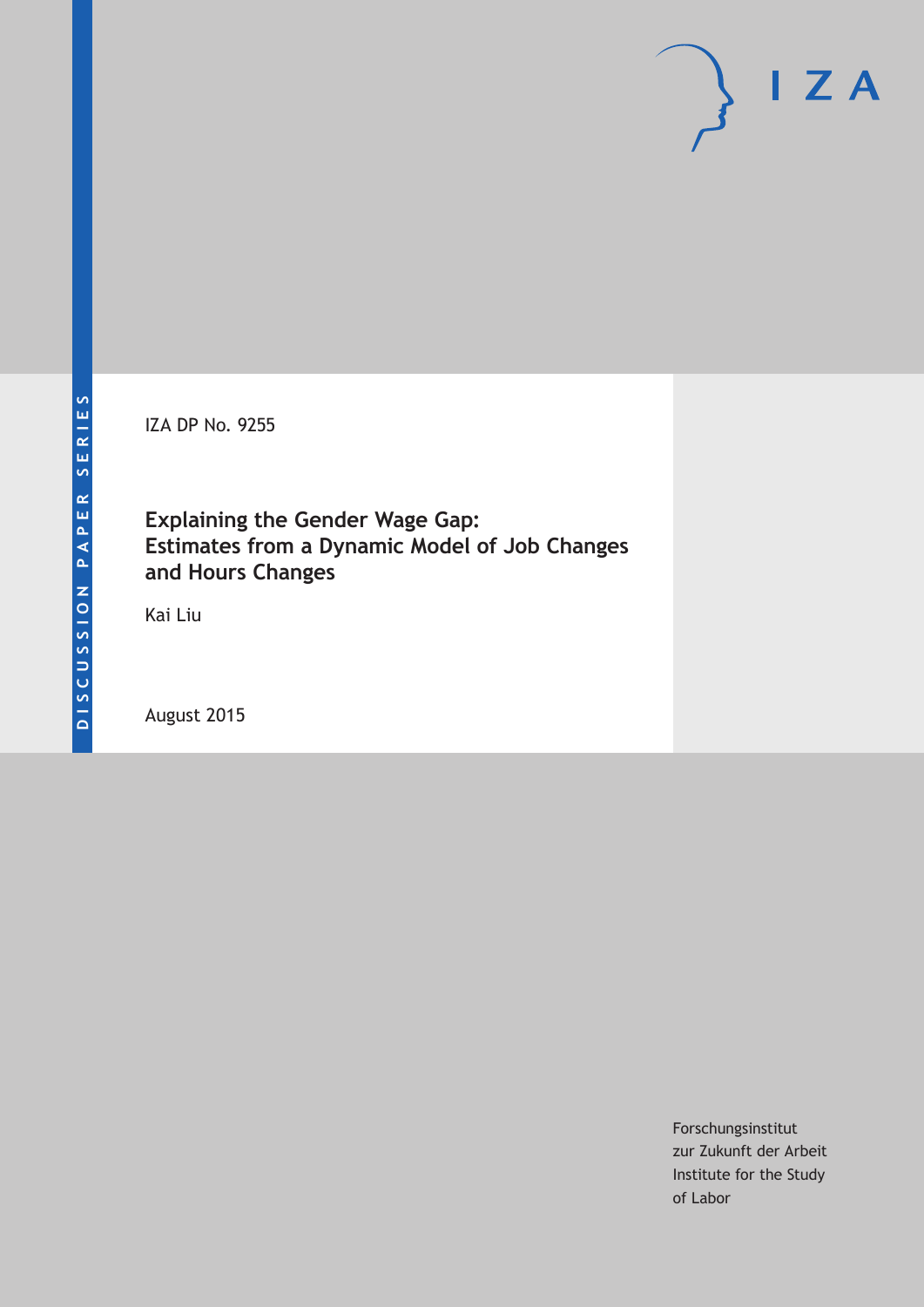# **Explaining the Gender Wage Gap: Estimates from a Dynamic Model of Job Changes and Hours Changes**

**Kai Liu**  *Norwegian School of Economics and IZA* 

Discussion Paper No. 9255 August 2015

IZA

P.O. Box 7240 53072 Bonn Germany

Phone: +49-228-3894-0 Fax: +49-228-3894-180 E-mail: iza@iza.org

Any opinions expressed here are those of the author(s) and not those of IZA. Research published in this series may include views on policy, but the institute itself takes no institutional policy positions. The IZA research network is committed to the IZA Guiding Principles of Research Integrity.

The Institute for the Study of Labor (IZA) in Bonn is a local and virtual international research center and a place of communication between science, politics and business. IZA is an independent nonprofit organization supported by Deutsche Post Foundation. The center is associated with the University of Bonn and offers a stimulating research environment through its international network, workshops and conferences, data service, project support, research visits and doctoral program. IZA engages in (i) original and internationally competitive research in all fields of labor economics, (ii) development of policy concepts, and (iii) dissemination of research results and concepts to the interested public.

IZA Discussion Papers often represent preliminary work and are circulated to encourage discussion. Citation of such a paper should account for its provisional character. A revised version may be available directly from the author.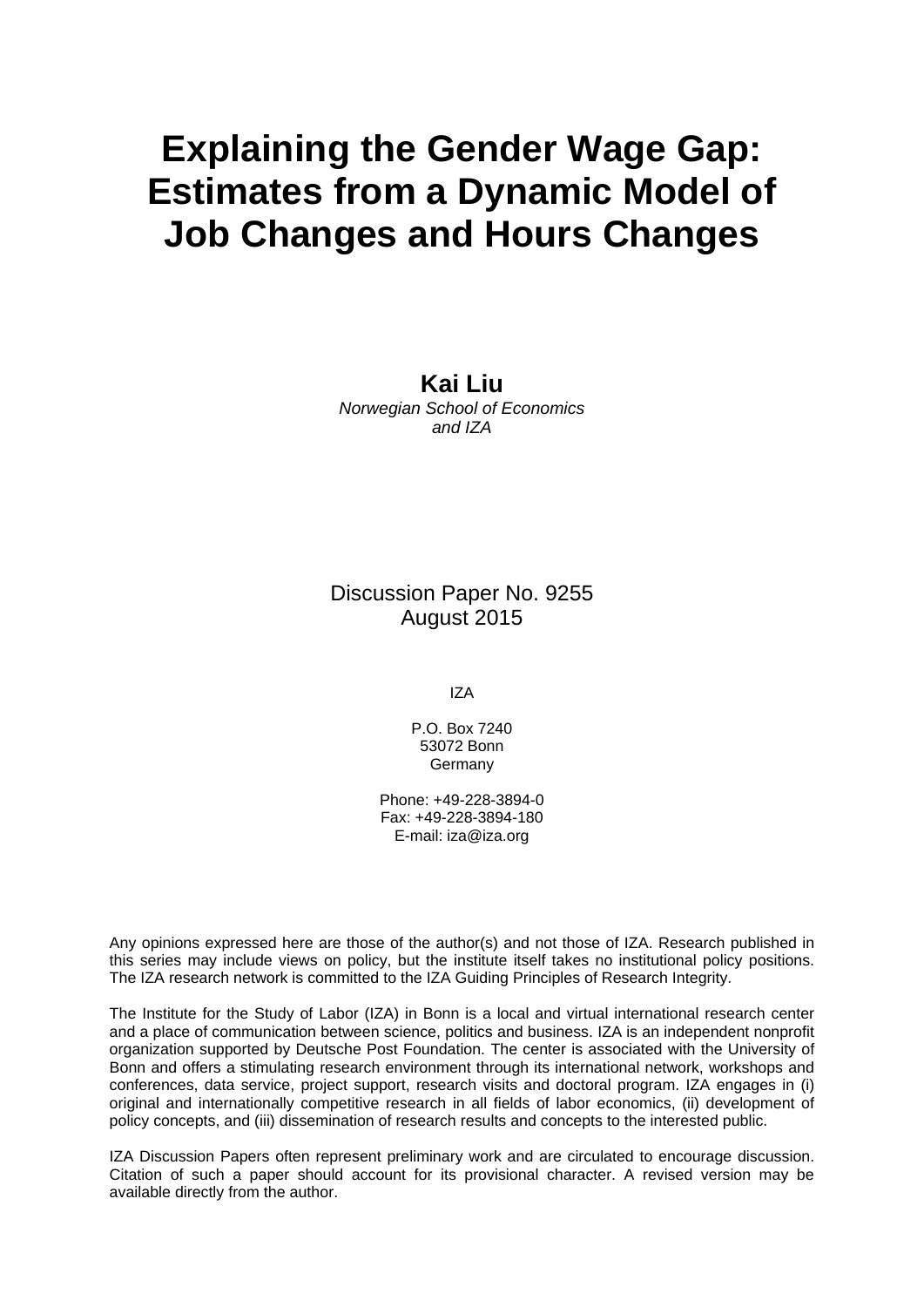IZA Discussion Paper No. 9255 August 2015

# **ABSTRACT**

# **Explaining the Gender Wage Gap: Estimates from a Dynamic Model of Job Changes and Hours Changes\***

I address the causes of the gender wage gap with a new dynamic model of wage, hours, and job changes that permits me to decompose the gap into a portion due to gender differences in preferences for hours of work and in constraints. The dynamic model allows the differences in constraints to reflect possible gender differences in job arrival rates, job destruction rates, the mean and variance of the wage offer distribution, and the wage cost of part-time work. The model is estimated using the 1996 panel of the Survey of Income and Program Participation. I find that the preference for part-time work increases with marriage and number of children among women but not among men. These demographic factors explain a sizable fraction of the gender gap in employment, but they explain no more than 6 percent of the gender wage gap. Differences in constraints, mainly in the form of the mean offered wages and rates of job arrival and destruction, explain most of the gender wage gap. Policy simulation results suggest that, relative to reducing the wage cost of part-time work, providing additional employment protection to part-time jobs is more effective in reducing the gender wage gap.

JEL Classification: D91, J31, J16, J63

Keywords: gender gap, job mobility, part-time work

Corresponding author:

 $\overline{a}$ 

Kai Liu Norwegian School of Economics Department of Economics Helleveien 30 NO-5045 Bergen **Norway** E-mail: kai.liu@nhh.no

<sup>\*</sup> This is a revised version of the second chapter of my dissertation at Johns Hopkins University. I am grateful to Robert Moffitt for guidance and support. I would like to thank the editor and three anonymous referees whose comments improved the paper. Thanks also to Marc Chan, Astrid Kunze, Erik Sørensen, Sisi Zhang, as well as the participants at several seminars and conferences for helpful comments and discussions. All remaining errors are mine.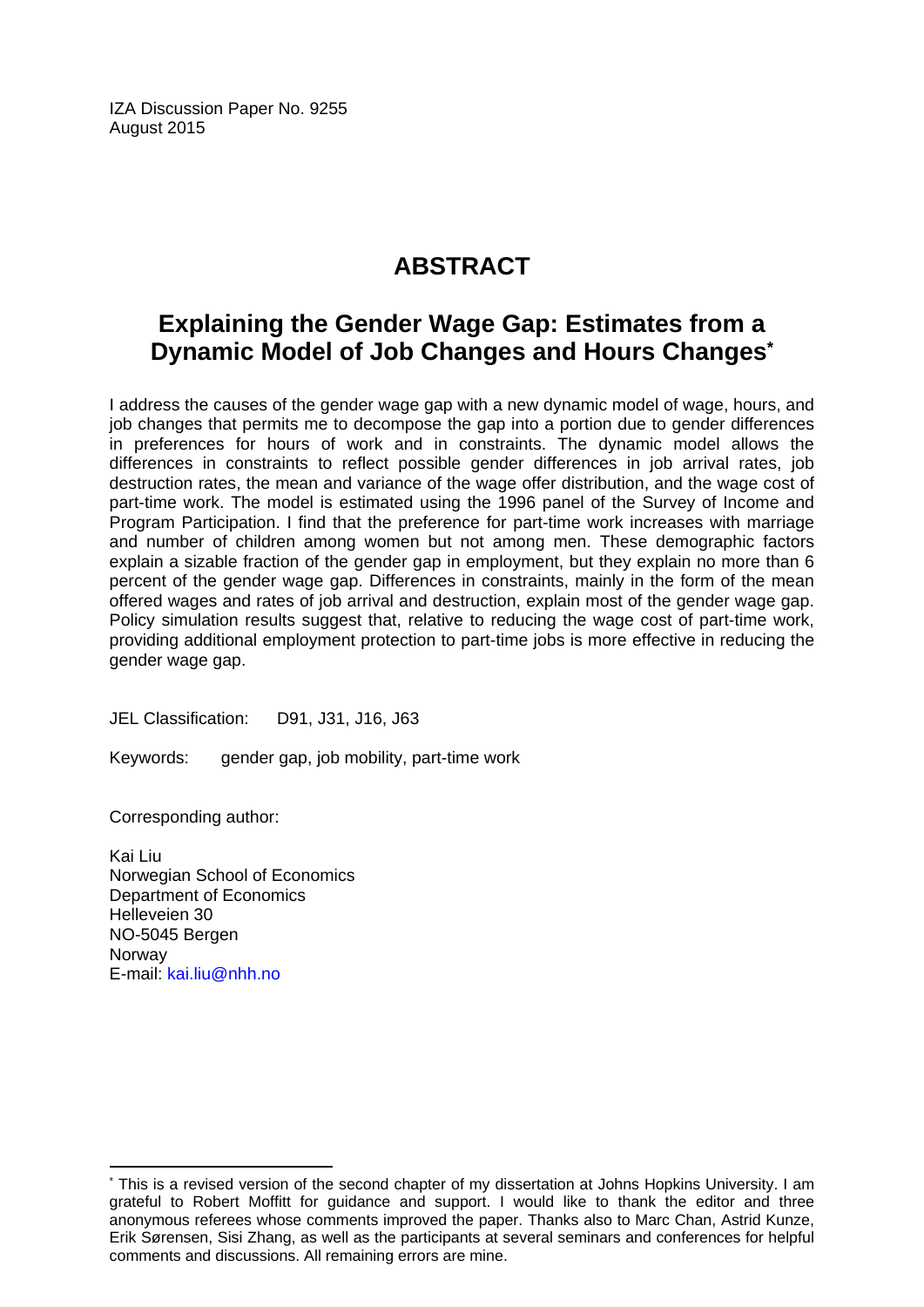# 1 Introduction

There is a widely documented gender gap in wages between employed men and women.<sup>1</sup> Isolating how much of this gap is a result of true differences in offered wages faces several challenges. One is that wages differ between full-time and part-time work, and men and women differ in their hours of work patterns (Blank, 1990). Another is that a different fraction of men and women are employed, which leads to a well-known possible selection bias which could differ between men and women. Both of these differences can, however, be a result of offered wage distributions and not just a result of differences in preferences. The goal facing most researchers is how to decompose the observed gender wage gap of employed men and women into differences in preferences and constraints and therefore to isolate the latter from the former. This decomposition is important for policy. If women would have received a higher wage by working full-time but did not choose so due to strong preferences for part-time work, their lower wages reflect outcomes from voluntary choices rather than any malfunctioning of the labor market.

This paper conducts a new decomposition of the gap. The standard static selection model of Heckman (1974) can be used to address the selection-into-employment issue, and a slight modification of that model to allow selection into part-time and full-time work (a three-choice model, along with no-work) can be used to address the selection into part-time and full-time work. However, such a static model does not capture the dynamics of job mobility and movements between part-time and full-time work. Men and women differ not only in cross-sectional fractions in full-time, part-time, and nonemployment but also in their job turnover dynamics: women are more likely to quit jobs for nonemployment and job changes for women are more often involved with changes in hours of work at the same time.<sup>2</sup> Differences in job turnover behavior can result from differences in preferences, constraints or both. In a dynamic model with labor market frictions, the conditional wage differential between full-time and part-time work is no longer a result of preferences differences (Hwang, Mortensen, and Reed, 1998).

This paper sets up and estimates a dynamic model of wage, hours, and job changes. The estimated model is used to quantify the relative importance of the preferences for part-time work and various

<sup>&</sup>lt;sup>1</sup>See Altonji and Blank (1999) for a survey.

<sup>2</sup>See Becker and Lindsay (1994), Altonji and Paxson (1992), Loprest (1992), Sicherman (1996), Keith and McWilliams (1999), Royalty (1998) and Holzer and Lalonde (2000). I provide further evidence in the next section.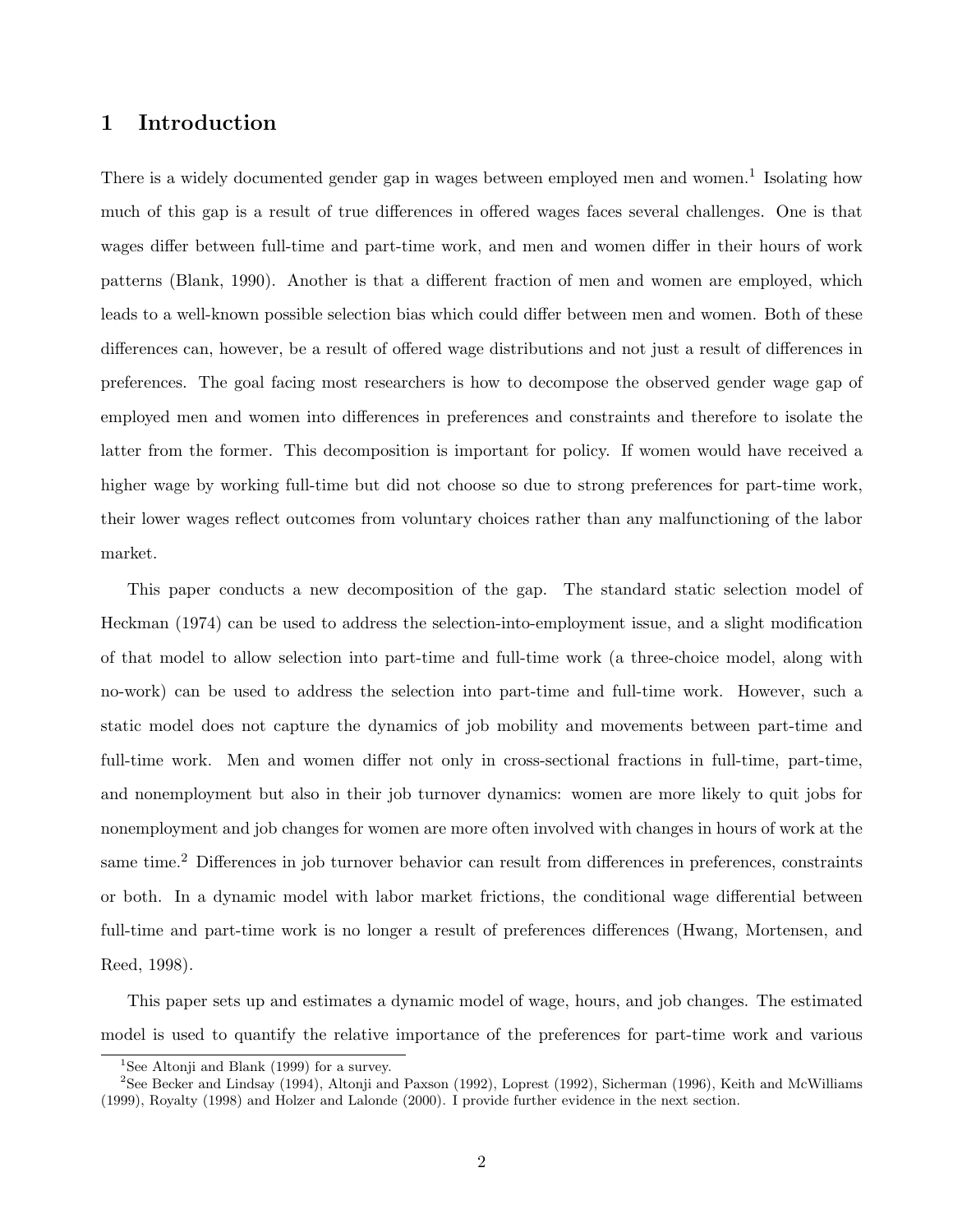sources of labor market constraints in explaining the gender gap in wages, employment, hours of work and job turnover. The dynamic model allows the differences in constraints to reflect possible gender differences in job arrival rates, job destruction rates, the mean and variance of the wage offer distribution, and the full-time/part-time wage premium. Workers are heterogeneous in their work preferences and are subject to preference shocks due to fertility. Firms are heterogeneous in the costs of offering parttime work, reflected as differences in the offered wages for full-time and part-time work (Oi, 1962). In addition, the baseline wage (full-time wage) depends on individual characteristics and worker-firm match quality. In a frictional labor market, there is a distribution of firms offering the same worker different match values. The worker's labor supply decision is similar to the problem studied in the labor supply literature, where the wage itself depends on the labor supply decision.<sup>3</sup> An additional feature of the model is that job offer arrival rates and destruction rates differ between full-time work and part-time work. Therefore, besides any direct utility-augmenting effects, hours of work at the intensive margin may also be a productive factor in sustaining a worker-firm match.

The model is estimated by simulated maximum likelihood using the 1996 panel of the Survey of Income and Program Participation (SIPP). I use the estimated model to evaluate the relative importance of various factors in explaining the gender gap in hourly wages. In order of importance, the key factors explaining the gender wage gap are the mean offered wage (conditional on individuals' characteristics), job search parameters, wage cost of part-time work provision and demographic factors affecting the part-time work preferences. For instance, among high-education (college) individuals, they explain 65.8, 33.9, and 9.8 and 5.5 percent of the gender wage gap, respectively. I find that marriage and children strongly increase the preference for part-time work among women relative to men. While these demographic factors explain a sizable share of the gender gap in employment, the impacts on the gender wage gap is rather limited. In fact, reducing the impacts of demographics on women's part-time work preference tends to *reduce* both full-time wage and (especially) part-time wage, because of the changes in the reservation wages which decrease the average match quality in steady state. Driven by the increase of women working full-time, the overall wage (unconditional on hours) increases slightly. Overall, the evidence points to the importance of labor market constraints in generating the gender wage gap. Difference in the job search parameters is also important, particular when it comes to explaining the gender difference in the present value of a full-time job (taking into account of differences in job

<sup>3</sup>See Moffitt (1984), Lundberg (1985), Altonji and Paxson (1988) and Averett and Hotchkiss (1997).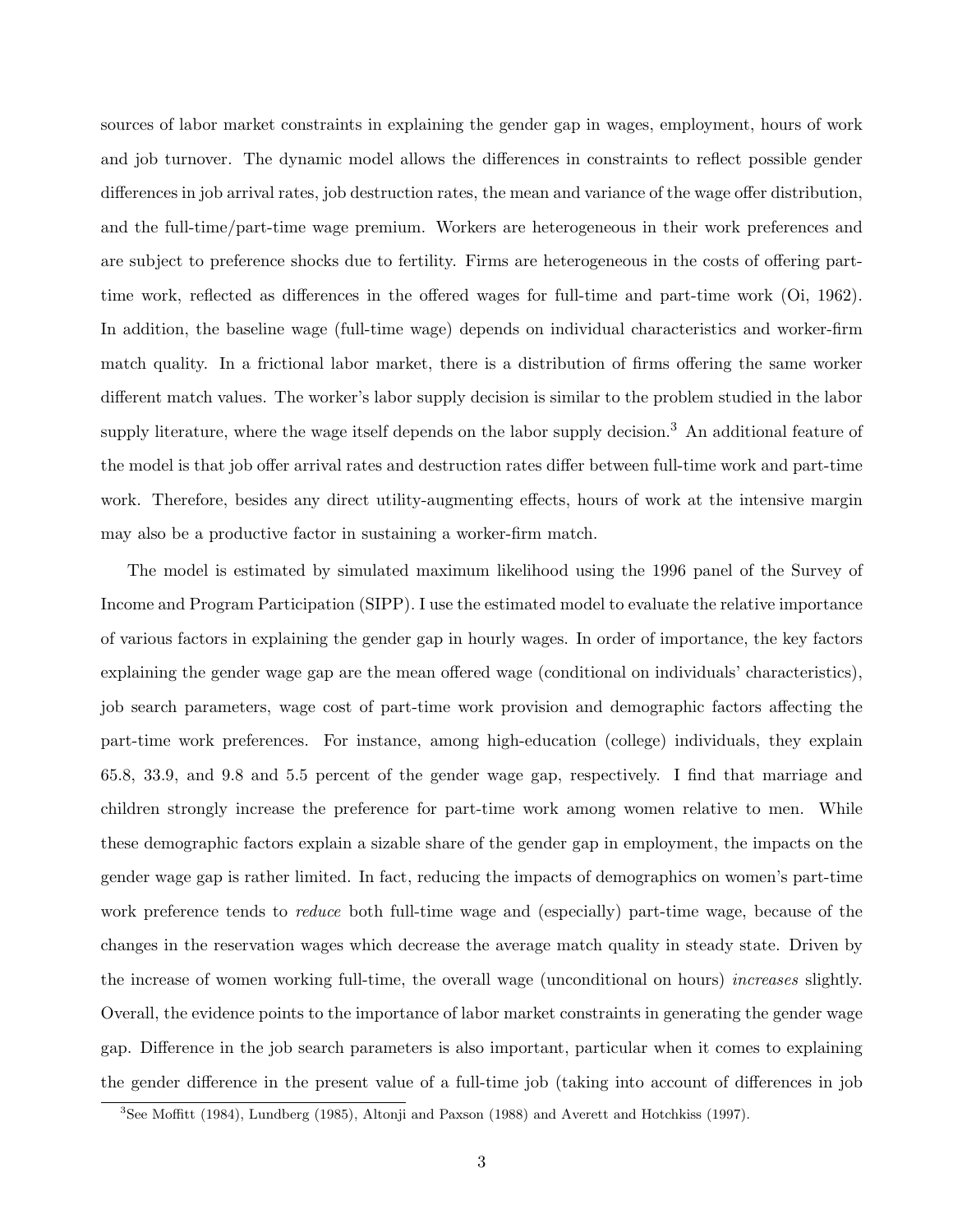durations).

I use the model to conduct two counterfactual experiments. In an Equal Pay policy, where the offered hourly wage is invariant to hours of work, the gender gap in employment is reduced by 11.3 percent among the high-educated and 23.6 percent among the low-educated. Its impact on the preexisting gender wage gap is rather limited. It reduces the overall gender wage gap by 1.3 percent among high-education individuals and 4.8 percent among low-education individuals. Since the policy provides incentive for part-time work, overall wage decreases. An alternative Equal Protection policy is more effective in reducing the gender wage gap. The model estimates suggest that the rate of job destruction from part-time jobs is a few times greater than from full-time jobs. When the job destruction probability is equalized between full-time and part-time work (to the lower level of full-time jobs), the overall gender wage gap can be reduced by 6.1 percent and 10 percent, among high- and low-education individuals, respectively.

There have been a few papers specifying a behavioral model to explain the gender wage gap. Bowlus (1997) is the first paper which builds a job search model to explain the gender wage gap. She finds that differences in search behavior can explain 20-30 percent of weekly wage differentials in the US. Recognizing the importance of part-time work among female workers, Bowlus and Grogan (2009) estimated a similar model for each gender and for part-time and full-time workers separately. Their results indicate that the role of search behavior in explaining the gender wage differential varies by hours of work. However, the choice of part-time or full-time work is an endogenous decision which is determined by preference and constraints. Hence, it is important to model workers' selection over jobs and over hours jointly, which is the approach taken in this paper. More recently, Flabbi (2010) estimated the role of taste-based discrimination and Gayle and Golan (2012) consider a model of labor supply, occupational sorting and human capital accumulation with statistical discrimination to explain the declining gender wage gap over time. These papers do not focus on the dynamics of job changes and the effect of preferences for part-time work on the gender gap. Because of the partial-equilibrium framework, one limitation of this paper is that I do not further decompose the differentials in the wage offer distribution into discrimination and productivity differences.

In terms of modeling framework, this paper is close to Dey and Flinn (2005), Bloemen (2008) and Flabbi and Moro (2012). These papers identify workers' preferences for job amenities by estimating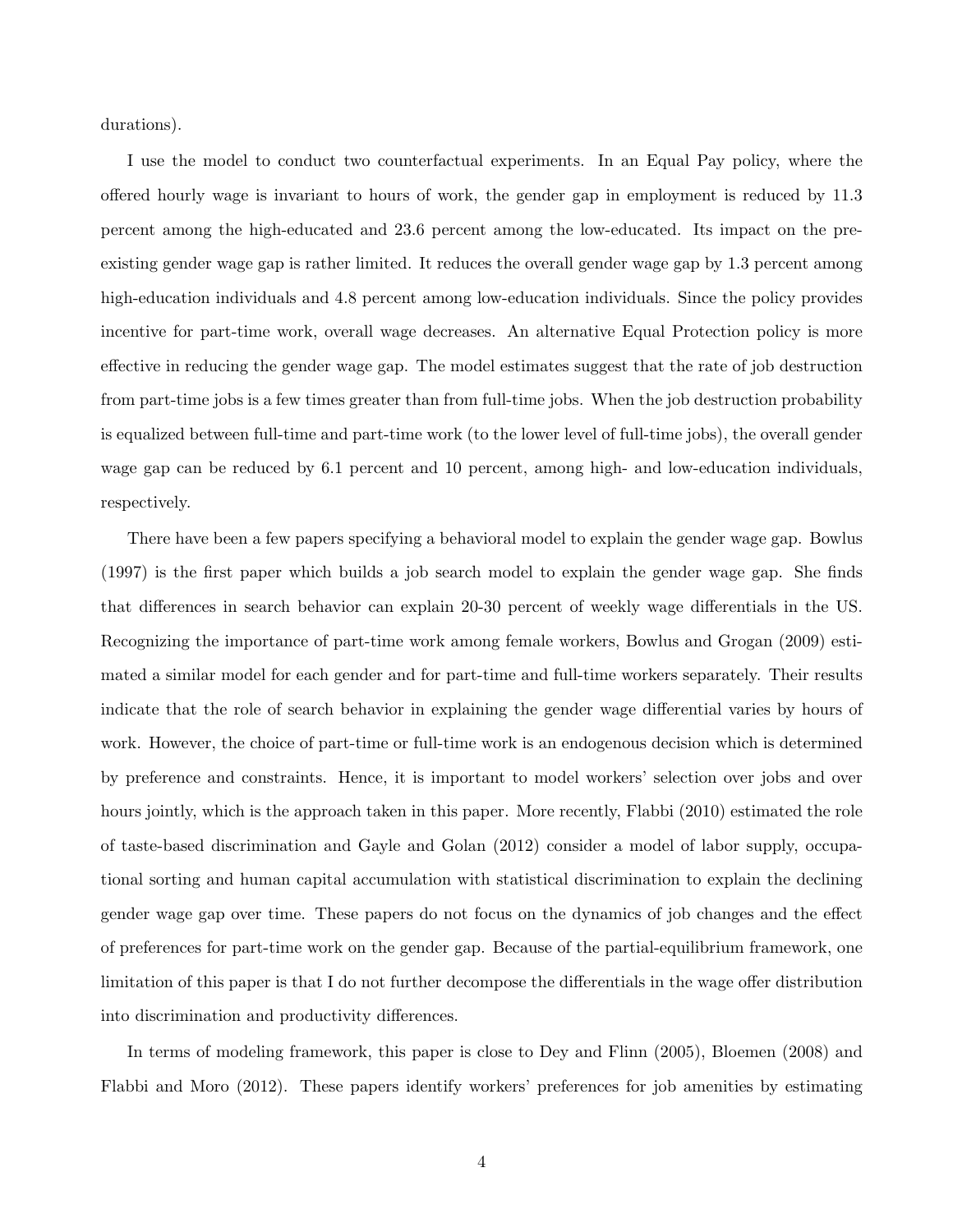models with search frictions. Dey and Flinn (2005) estimates a search model where job offers are characterized by wages and health insurance provision. Bloemen (2008) focuses on the difference between desired hours and offered hours resulting from hours restrictions within jobs. Flabbi and Moro (2012) find that women place a small yet positive value on hours flexibility and the impact of flexibility is substantial on certain labor market outcomes.<sup>4</sup> With the exception of Dey and Flinn (2005), these papers do not study the dynamics of job-job transitions and hours changes. By using a panel data set containing detailed information on jobs, wages and hours changes, this paper identifies the preference for part-time work for both men and women and derive its implications with respect to the gender wage gap. The model also allows for a richer set of observed and unobserved heterogeneity of the worker and the firm.

The rest of the paper proceeds as follows. Section 2 presents the data and descriptive statistics highlighting the gender differential in job turnover. Section 3 builds a dynamic model of job mobility and labor supply, followed by estimation and identification strategy discussed in Section 4. Section 5 presents the estimation results. Section 6 conducts counterfactual analysis to decompose the gender gap and counterfactual policy evaluations. Section 7 concludes.

# 2 Data and Descriptive Statistics

#### 2.1 The Data

The data set I use is the 1996 panel of the Survey of Income and Program Participation (SIPP). The 1996 SIPP is a four-year panel comprising 12 interviews (waves). Each wave collects comprehensive information on demographics, labor market activities and income for each member of the household over the four-month reference period. For every primary and secondary job that a respondent holds, the SIPP assigns a unique job ID and records job-specific monthly earnings.

There are two main advantages of using the SIPP compared to other US panel data sets (such as the NLSY or the PSID). First, it has a short recall period, making it an ideal data set to study short-term employment dynamics. For instance, job mobility is very common especially among young workers. If a young worker changed jobs in a given calendar year, about one-fifth of them had multiple

<sup>&</sup>lt;sup>4</sup>In Flabbi and Moro (2012), due to data limitations, the hours flexibility is equivalent to part-time work in estimation.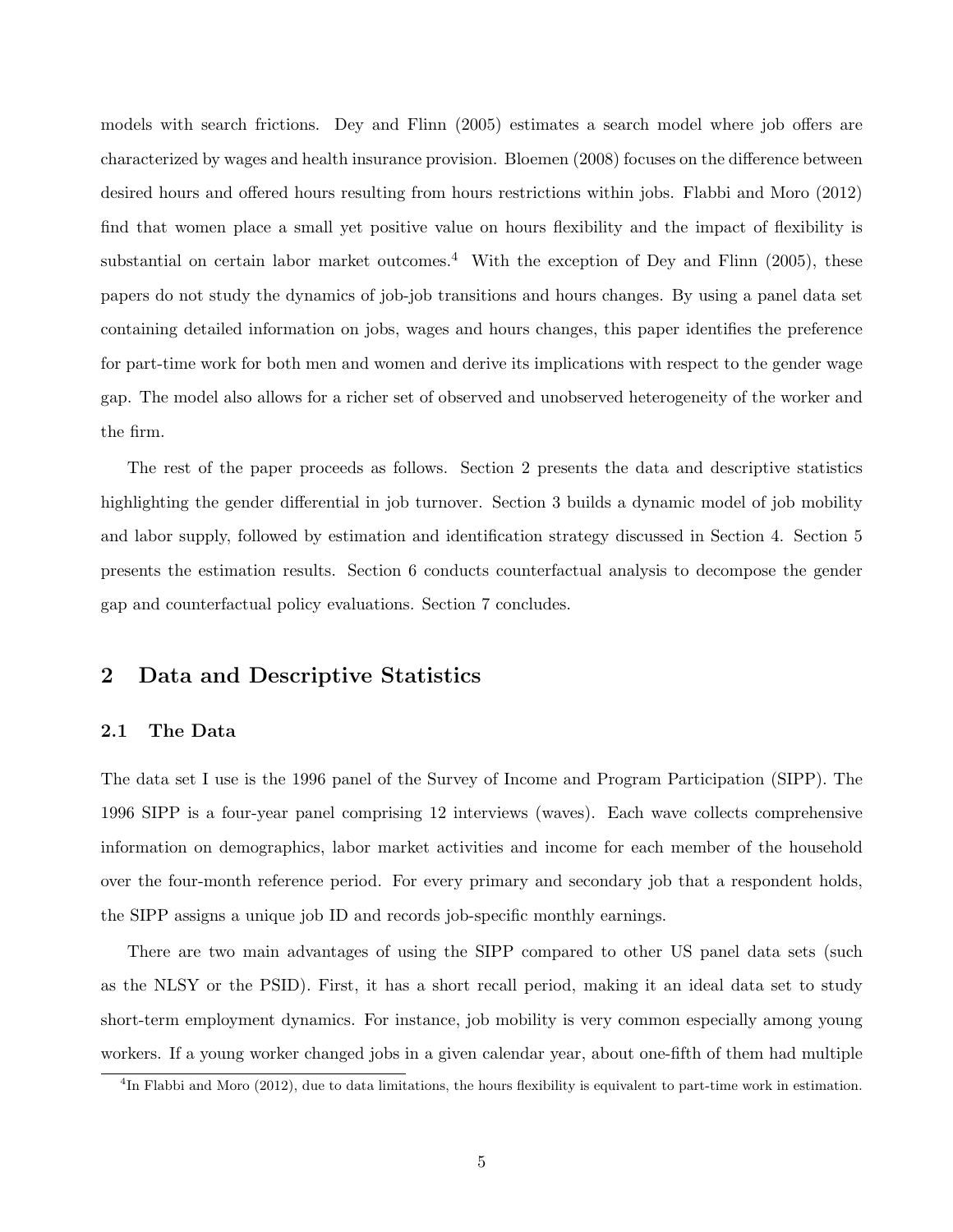job changes within the same calendar year (Liu, 2013). This means that job mobility documented at annual frequency understates the extent of job-job transitions by about a fifth.<sup>5</sup> The other advantage is that the SIPP contains a unique job ID for every job an employed worker had through the sample period. It records job-specific wages and hours at each interview date (every four months), which makes it possible to obtain more precisely measured changes in job-specific wages and hours when job transitions take place.

Details of sample selection are left in Appendix A. For each gender group, I construct two separate panels, one consisting of low-education individuals (those with high school education) and the other including high-education individuals (those with college education). Each panel contains individuals aged between 23 to  $35.6$  The final samples consists of 1032 women and 782 men in the high-education sample and 613 women and 564 men in the low-education sample. The unit period of analysis is four months (one wave in the survey).

Table 1 presents summary statistics. 85 percent of college-educated women and 74 percent of high school educated women are employed. Among those employed women, around 85 percent work full-time. In contrast, nearly all men are employed and 98 percent of them are employed by full-time jobs. Among high-education individuals, the mean hourly wage of men working full-time is 13.71 dollars, whereas the mean hourly wage of full-time working women is 10 percent lower at 12.25 dollars. Gender wage gap is more pronounced among low-education individuals. The mean hourly full-time wage of men is 11.24 dollars, which is almost 2 dollars more than the full-time wage earned by women.

#### 2.2 Descriptive Statistics: Gender Differences in Job Turnover

Table 2 presents descriptive evidence on gender differences in job turnover. Among high-education individuals, the rate of transition from employment to nonemployment (every four months) is 2.1 percent for women, which is over five times than the rate of men (0.4 percent). Interestingly, for both men and women, part-time jobs are more likely to end in nonemployment than full-time jobs. For instance,

<sup>&</sup>lt;sup>5</sup>Almost all existing studies on female job mobility use data from the National Longitudinal Survey of Youth, which surveys at annual frequency. The evidence presented in this paper is generally in line with these existing studies. The differences will be highlighted below.

<sup>6</sup> Job mobility is most frequent and is the most important way for wage growth in early careers (Topel and Ward, 1992). Fertility shocks are also common during these ages. Both events provide important identifications to the decomposition of the gender gap (discussed later). Focusing on the mobility and fertility decisions in this period creates the foundation for the persistent gender differentials to observe over the whole labor market career.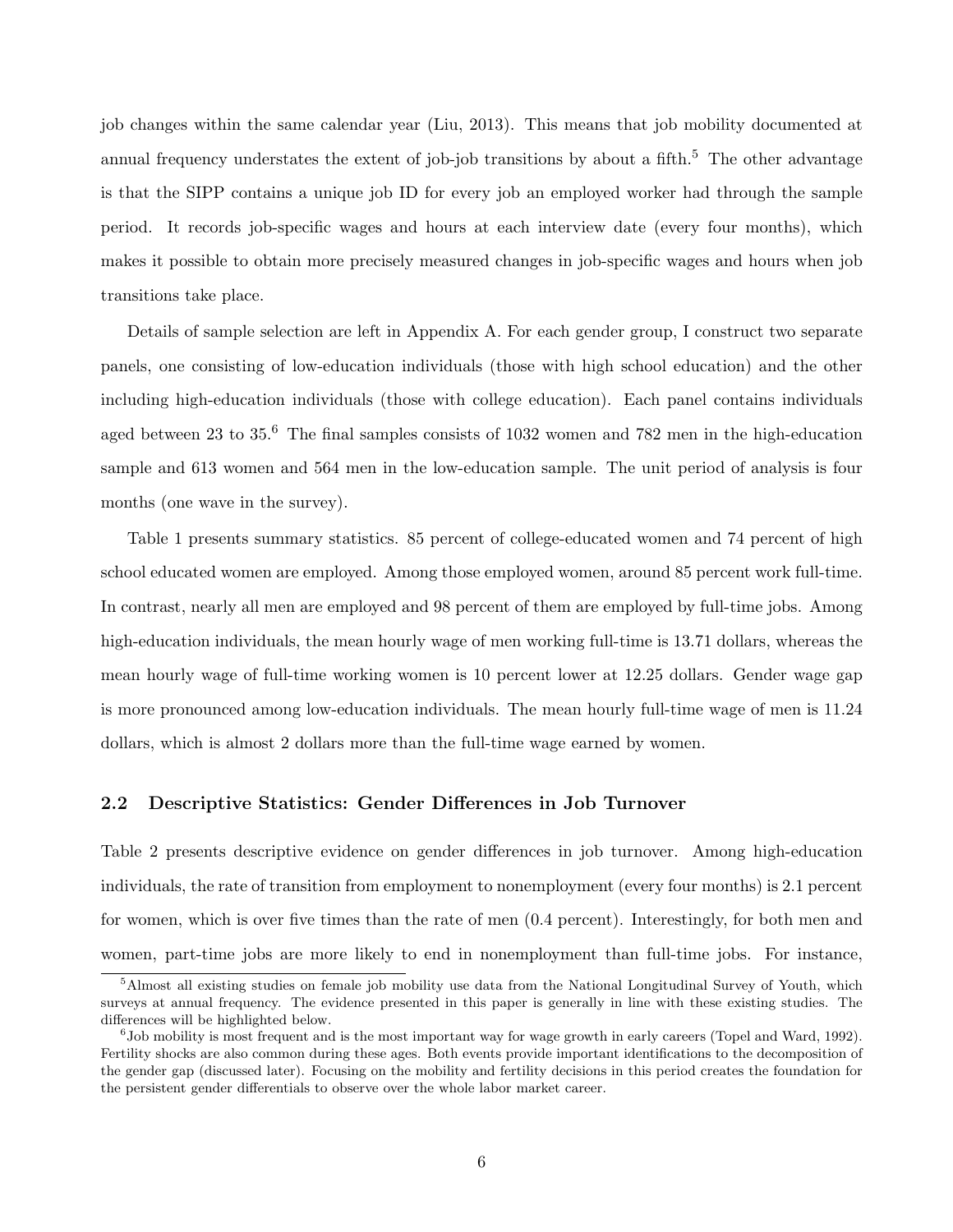|                        | College-female |       |       | College-male |       | HS-female |       | HS-male |
|------------------------|----------------|-------|-------|--------------|-------|-----------|-------|---------|
|                        | mean           | s.d   | mean  | s.d          | mean  | s.d       | mean  | s.d     |
| Age                    | 29.75          | 3.24  | 29.89 | 3.09         | 29.74 | 3.27      | 29.62 | 3.27    |
| Has children           | 0.59           | 0.49  | 0.46  | 0.50         | 0.75  | 0.43      | 0.53  | 0.50    |
| Married                | 0.70           | 0.46  | 0.63  | 0.48         | 0.66  | 0.47      | 0.61  | 0.49    |
| White                  | 0.77           | 0.42  | 0.80  | 0.40         | 0.71  | 0.45      | 0.73  | 0.45    |
| Metropolitan residence | 0.84           | 0.37  | 0.83  | 0.37         | 0.75  | 0.43      | 0.75  | 0.43    |
| Hours of work per week | 32.99          | 16.13 | 44.66 | 9.71         | 27.88 | 17.92     | 42.00 | 10.08   |
| Employed               | 0.85           | 0.36  | 0.99  | 0.09         | 0.74  | 0.44      | 0.98  | 0.15    |
| FT work among employed | 0.87           | 0.33  | 0.98  | 0.13         | 0.84  | 0.37      | 0.98  | 0.14    |
| Hourly wage: full time | 12.25          | 4.89  | 13.71 | 5.23         | 9.27  | 3.40      | 11.24 | 3.88    |
| Hourly wage: part time | 11.60          | 5.74  | 10.23 | 4.48         | 8.04  | 3.25      | 9.04  | 3.80    |
| Number of individuals  |                | 1032  | 782   |              | 613   |           | 564   |         |
| Number of observations |                | 8828  | 6719  |              | 5154  |           | 4827  |         |

Table 1: Summary Statistics

Note: Wages are deflated using the monthly CPI-Urban (CPI=1 in 1996:1) and then averaged over a four-month period (per wave).

among high-education women, the transition probability from a part-time job to unemployment is 6.4 percent, whereas the probability of moving from full-time job to unemployment is only 1.4 percent. The rate of direct job to job transitions is quite similar between men and women (5.4 and 5.8 percent, respectively). However, composition of the job-job transitions is very different across genders. For women, about 20 percent of the transitions involve changes in the hours of work (either from part-time and full-time or vice versa). Among men, close to 90 percent of job-job transitions are between full-time jobs. Fewer men work part-time and among those who do, part-time work appeared transitory: the transition probability from part-time to full-time jobs is a few times higher than the rate of transition between part-time jobs. For women, transitions between part-time jobs are common and account for 6.7 percent of total job-job transitions among the high-educated and 11.3 percent among the low-educated.<sup>7</sup>

The differences in job turnover lead to differences in the mean duration of jobs. The average job duration among high-education women is 43 months  $(10.8 \times 4)$ , which is about 5 months shorter than the average job duration held by men.<sup>8</sup> Part of this is because more women working part-time and the

 $^7$ Hour changes are much more common between jobs than within jobs. For instance, among high-education women, the fraction of hour changes within job spell per period is 3.6 percent (1.8 percent from full-time to part-time and 1.7 percent from part-time to full-time). Among low-education women, the fraction of hour changes within job spell is 3.9 percent (1.9 percent from full-time to part-time and 2.0 percent from part-time to full-time). These findings are also consistent with a small literature suggesting that there seems to be frictions in hour adjustment within jobs (Altonji and Paxson, 1992; Euwals, 2001; Blundell, Brewer, and Francesconi, 2008).

<sup>&</sup>lt;sup>8</sup>The job durations here are calculated for completed job spells only (in addition to the sample selection criteria outlined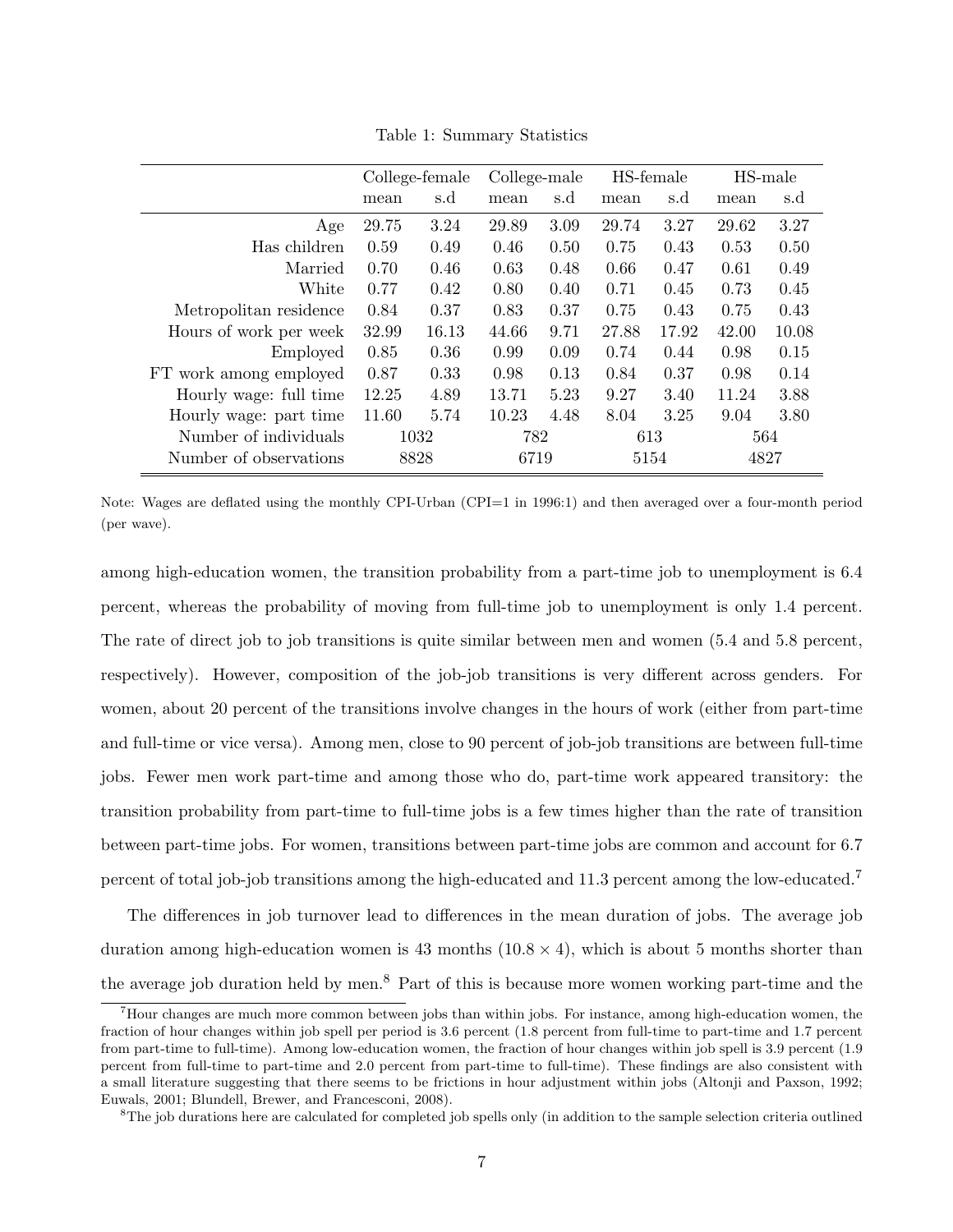mean duration of part-time jobs is shorter than the mean duration of full-time jobs. Among full-time workers, the job duration of women remains about 5 months  $(1.2 \times 4)$  shorter relative to men. Given that the rates of job mobility from full-time jobs are similar between genders, the main reason for job duration differences appears to be that female workers are more likely to quit to unemployment than male workers.

The last three rows of Table 2 show wage growth between jobs and within jobs. There is no significant evidence that men and women experience differential wage growth within jobs. Among high-education men and high-education women, within-job wage growth (every four months) is 1.2 percent and 1.6 percent, respectively. When within-job wage growth is calculated for full-time jobs, again I do not find any significant evidence of gender difference. Turning to wage growth between job-job transitions, I find some notable gender differences. The between-job wage growth is 6.4 percent for men and 2.9 percent for women.<sup>9</sup> The standard errors of between-job wage changes are large, possibly reflecting measurement errors. The evidence is in line with Loprest (1992), who provides strong evidence that young women on average have smaller between-job wage growth than men.<sup>10</sup> This empirical observation underlies the importance of modeling job-job transitions in explaining the gender wage gap.

The empirical facts documented above are qualitatively similar among low-education individuals. However, there are also some notable differences. Transition rates from employment to unemployment are higher for the low-educated, and job mobility involving part-time work is more common. Among low-education women, 11.3 percent of job-job transitions are between part-time jobs, which is larger than the share of part-time to full-time transitions (at 9.85 percent). This stands in contrary to part-time job held by high-education women, where transition to a full-time job is more likely than transition to another part-time job. The overall rate of transition from full-time jobs to part-time jobs is also higher among low-education women than high-education women.

in Appendix A).

<sup>&</sup>lt;sup>9</sup>Between-job wage growth is defined as changes in log wages between periods t and  $t - 1$ , conditional on job change taking place in period t. One may question the reliability of the reported hourly wage in the immediate period prior to job change. This result is robust if one defines wage growth as log wage changes between t and  $t - 2$ .

 $10$ Her definition of wage growth is based on annual wage growth between years with recorded job changes. Annual wage could be a mixture of wages from the new job and wages from the old job. Annual wage can also be contaminated by the total periods of nonemployment within the year.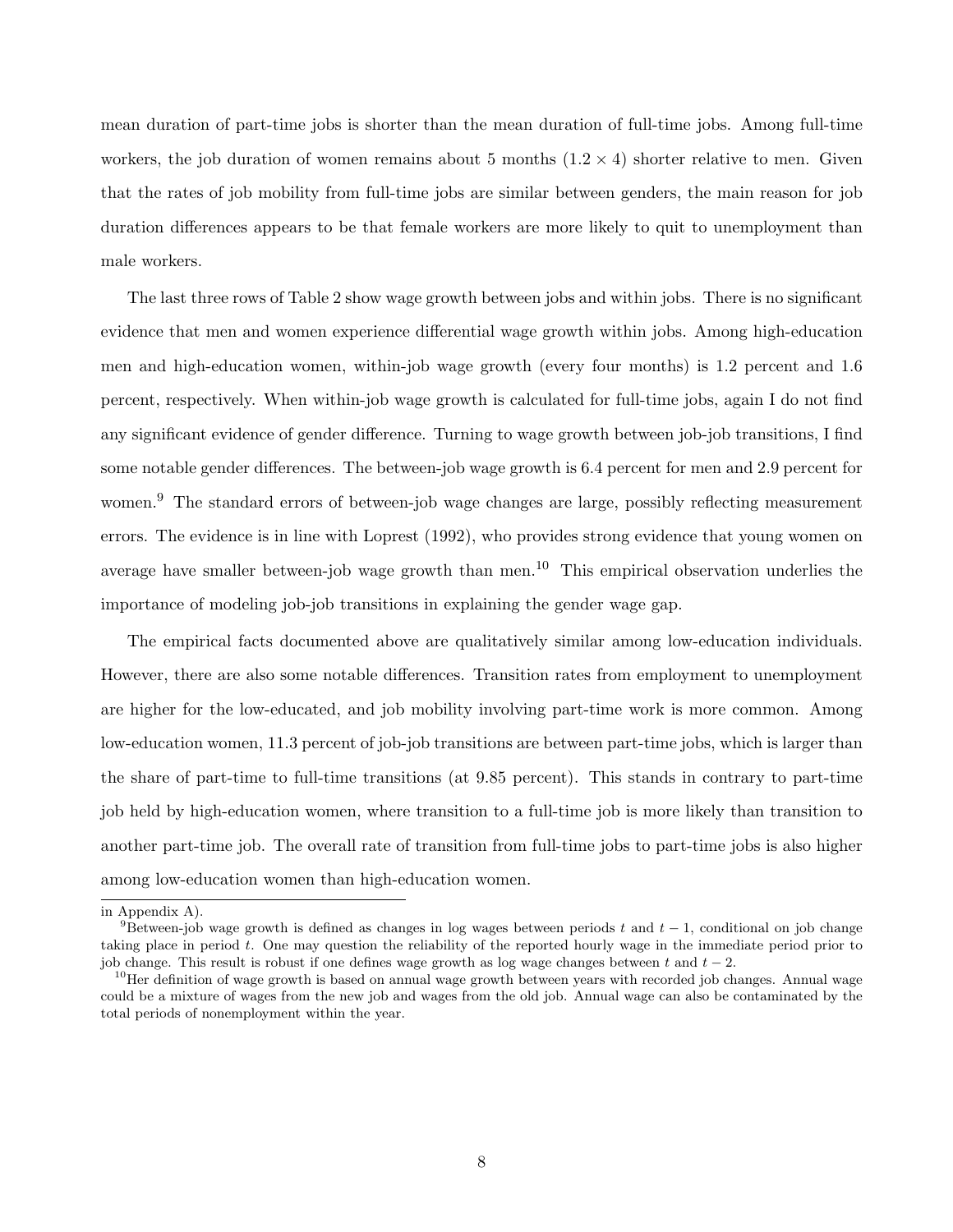|                                   | College |         | High school |         |
|-----------------------------------|---------|---------|-------------|---------|
|                                   | Female  | Male    | Female      | Male    |
| From employment to unemployment   |         |         |             |         |
| Mean                              | 0.021   | 0.004   | 0.032       | 0.007   |
| From PT jobs                      | 0.064   | 0.030   | 0.068       | 0.014   |
| From FT jobs                      | 0.014   | 0.003   | 0.025       | 0.007   |
| Rate of job-job transition        |         |         |             |         |
| Mean                              | 0.054   | 0.058   | 0.060       | 0.058   |
| From PT jobs                      | 0.071   | 0.177   | 0.086       | 0.275   |
| From FT jobs                      | 0.052   | 0.056   | 0.055       | 0.054   |
| Among which: From FT to PT $(\%)$ | 9.41    | 3.33    | 14.78       | 3.05    |
| From PT to FT $(\%)$              | 9.41    | 4.44    | 9.85        | 6.87    |
| From FT to FT $(\%)$              | 74.46   | 91.67   | 64.04       | 88.17   |
| From PT to PT $(\%)$              | 6.72    | 0.56    | 11.33       | 1.91    |
| Job duration                      |         |         |             |         |
| Mean                              | 10.83   | 12.24   | 10.26       | 12.45   |
|                                   | (0.37)  | (0.47)  | (0.56)      | (0.64)  |
| Part-time job                     | 9.10    | 6.87    | 6.05        | 7.68    |
|                                   | (0.91)  | (1.58)  | (0.84)      | (1.75)  |
| Full-time job                     | 11.27   | 12.49   | 11.67       | 12.81   |
|                                   | (0.41)  | (0.49)  | (0.68)      | (0.63)  |
| Between-job wage growth           | 0.029   | 0.064   | $-0.010$    | 0.062   |
|                                   | (0.020) | (0.021) | (0.021)     | (0.023) |
| Within-job wage growth            | 0.016   | 0.012   | 0.014       | 0.011   |
|                                   | (0.003) | (0.003) | (0.003)     | (0.003) |
| Within-job wage growth: FT job    | 0.015   | 0.012   | 0.012       | 0.011   |
|                                   | (0.003) | (0.003) | (0.003)     | (0.003) |

Table 2: Rate of Labor Market Transitions Between Waves, By Gender

# 3 The Model

I build a dynamic model of job search, in which a worker makes labor supply, job mobility and employment decisions jointly. The assumptions of the model are as follows. An individual  $i$  maximizes the expected present value of utility over an infinite horizon. In each decision period  $(t)$ , both unemployed and employed workers search for job opportunities at no cost. For any given worker, a job offer j differs in two dimensions: the value of match and the wage cost of part-time work. As a result, labor supply decision is worker-firm specific and will be determined endogenously by the preference of the worker and the technology of the firm. Upon receiving an offer, unemployed workers face three choices: full-time work  $(h_{ijt}^p = 0, h_{ijt}^f = 1)$ , part-time work  $(h_{ijt}^p = 1, h_{ijt}^f = 0)$ , or continue in the unemployment state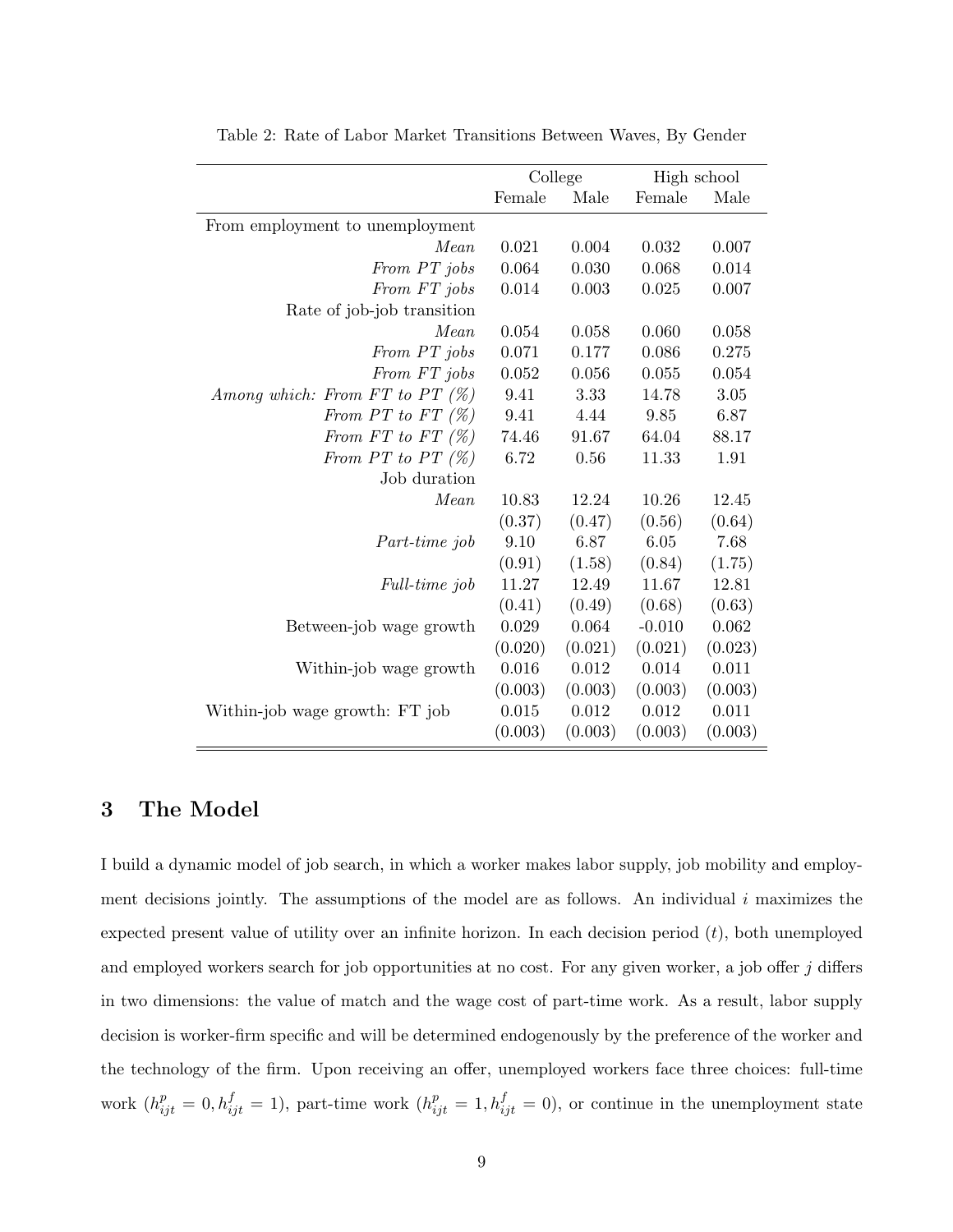$(h_{ijt}^p = h_{ijt}^f = 0)$ . The employment indicator is denoted by  $h_{it} \equiv h_{ijt}^p + h_{ijt}^f$ . For an employed worker receiving a job offer, she can either remain in the current job or switch to the new employer and choose the optimal hours of work. Employed workers can exit to nonemployment in two ways, either through exogenous layoffs or through voluntary quits following a fertility shock.

Utility function. The baseline utility function is specified as the following:

$$
u_{ijt} = y_{ijt} + \phi_0 y_{ijt}^2 + \alpha_h^p (1 - h_{ijt}^f) + \alpha_h (1 - h_{ijt})
$$
  
+  $\alpha_{hn} n_{it} (1 - h_{ijt}^f) + \mathbf{x}_{hi} \beta_h (1 - h_{ijt}^f)$   
+  $\sum_{k=2}^K \mathbf{1} \{ type = k \} \left( \mu_{hk} (1 - h_{ijt}^f) \right)$  (1)

The individual's utility depends on her income  $(y_{it})$ , which is determined by a budget constraint that is discussed in detail below. There is an income effect that is generated by the parameter  $\phi_0$ . She faces direct utilities of part-time work  $(\alpha_h^p)$  $\binom{p}{h}$  and unemployment  $(\alpha_h + \alpha_h^p)$  $_{h}^{p}$ ).<sup>11</sup> These parameters should in general be positive, reflecting the value of additional leisure relative to full-time work. The model allows the utilities to differ by certain state variables. In particular, parameter  $\alpha_{hn}$  captures differential utilities of unemployment and part-time work when there is an additional child. The vector of covariates  $x_{hi}$  is assumed to affect the utility of unemployment and part-time work via parameter vector  $\beta_h$ . The model can allow for K unobserved "types" of individuals, and the type-specific utilities of unemployment and part-time work (type-1 being normalized to zero) are denoted by  $\mu_{hk}$ . Therefore, individual unobserved heterogeneity enters into the model via these permanent components in preference which take a discrete factor representation (e.g., Heckman and Singer (1984)).

The work preference may change overtime due to the arrival of children. Additional child arrives exogenously because of fertility shocks. I model births as a stochastic process that follows:

$$
n_{it+1} = \begin{cases} n_{it} + 1, & \text{with probability } \rho_i \\ n_{it}, & \text{with probability } 1 - \rho_i \end{cases}
$$

 $\frac{11}{11}$ These preference parameters are normalized with respect to full-time work.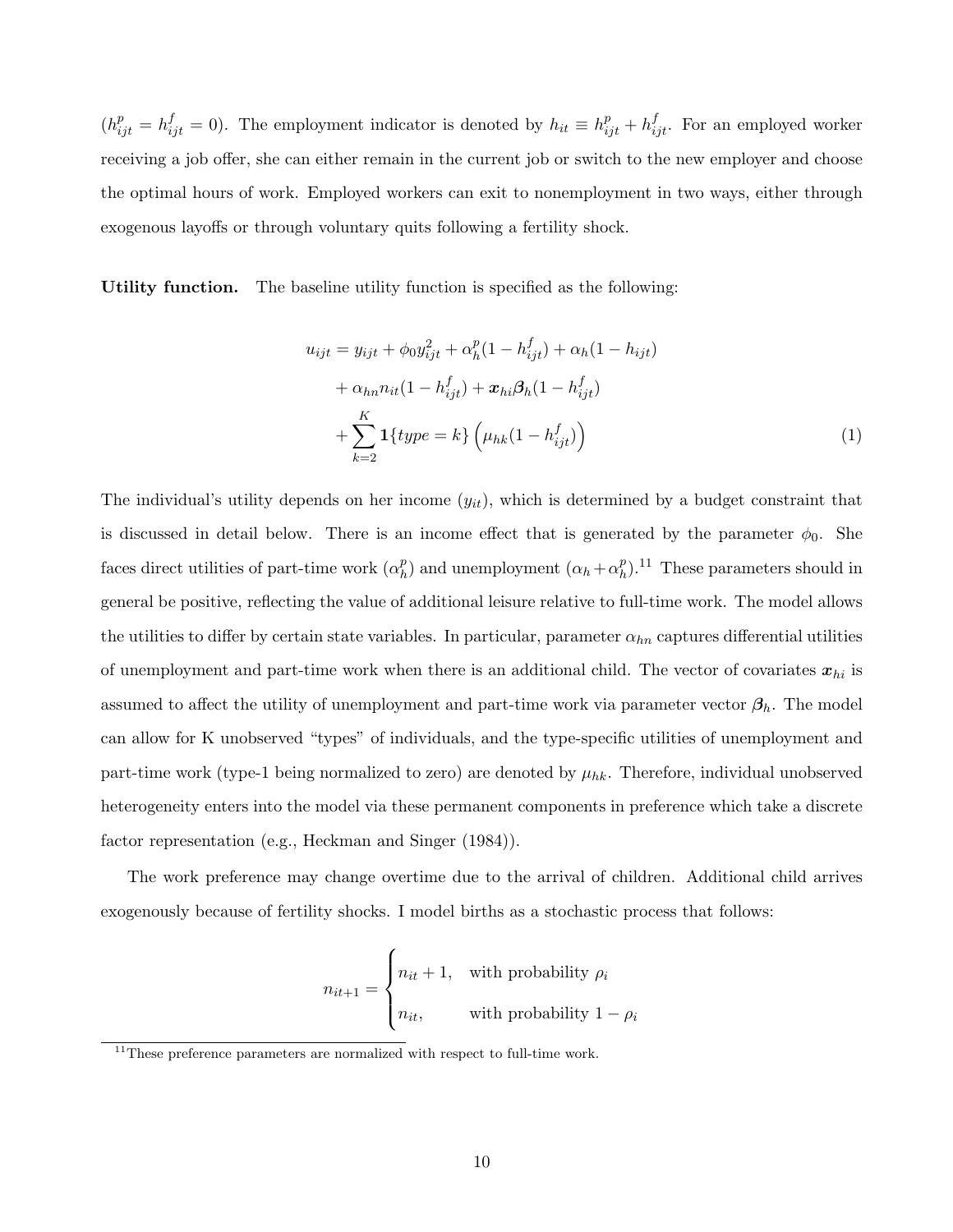The probability of a fertility shock,  $\rho_i$ , follows a logistic function

$$
\rho_i = \frac{\exp(\boldsymbol{x}_{ni}\boldsymbol{\beta}_f)}{1 + \exp(\boldsymbol{x}_{ni}\boldsymbol{\beta}_f)}
$$
(2)

where  $x_{ni}$  is a vector of pre-determined observed characteristics of the individual (including a constant). To reduce computational burden, the individual can have up to two children.

Budget Constraint and Wage Function. The individual consumes all her income each period. When the worker meets employer j in period t, the potential disposable income in each alternative is given by

$$
y_{ijt} = w_{ijt} \times H_{ijt} \tag{3}
$$

Gross earnings is the product of the wage rate  $(w_{ijt})$  and work hours  $(H_{ijt})$ .  $H_{ijt}$  may take three weekly work hours: 0, 30, 40 corresponding to  $h_{ijt} = 0$ ,  $h_{ijt}^p = 1$ , and  $h_{ijt}^f = 1$ , respectively.

The log *offered* wage rate by employer j to worker i in period t is given by:

$$
ln(w_{ijt}) = \boldsymbol{x}_{wi}\boldsymbol{\beta}_w - \xi_{ijt}h_{ijt}^p + a_{ijt}
$$
\n<sup>(4)</sup>

where  $x_{wi}$  is a vector of observed individual characteristics (including a constant),  $a_{ijt}$  is a matchspecific wage component and  $\xi_{ijt}$  is a match-specific cost of part-time work, representing the "price" of part-time job facing the worker.  $a_{ijt}$  and  $\xi_{ijt}$  are constant within a job spell and independently distributed. Thus, both are fixed effects specific to a worker-firm match.<sup>12</sup> The mean of  $\xi_{i j t}$  is expected to be positive, reflecting the empirical fact that part-time work typically carries a lower *accepted* wage rate than full-time work. Fixed costs of hiring and training is one potential explanation for the wage differential (Oi, 1962). The novelty here is that the  $\xi_{ijt}$  is heterogeneous across firms, which could arise from quasi-fixed labor costs that are different across firms. It is an important parameter of interest, since it is one measure of the constraint facing workers when they choose between part-time and full-time

 $12$ In the absence of firm data one cannot distinguish between a pure firm effect and a pure match effect.  $a_{ijt}$  can be thought as capturing the part of the matching rent that accrues to the worker. I take the bargaining process that produces this sharing outcome as given. Note that individual heterogeneity in the form of "ability" types in the offered wage equation may be attempted (which may be correlated with unobserved preference types), when more than one job spells are observed for the individual.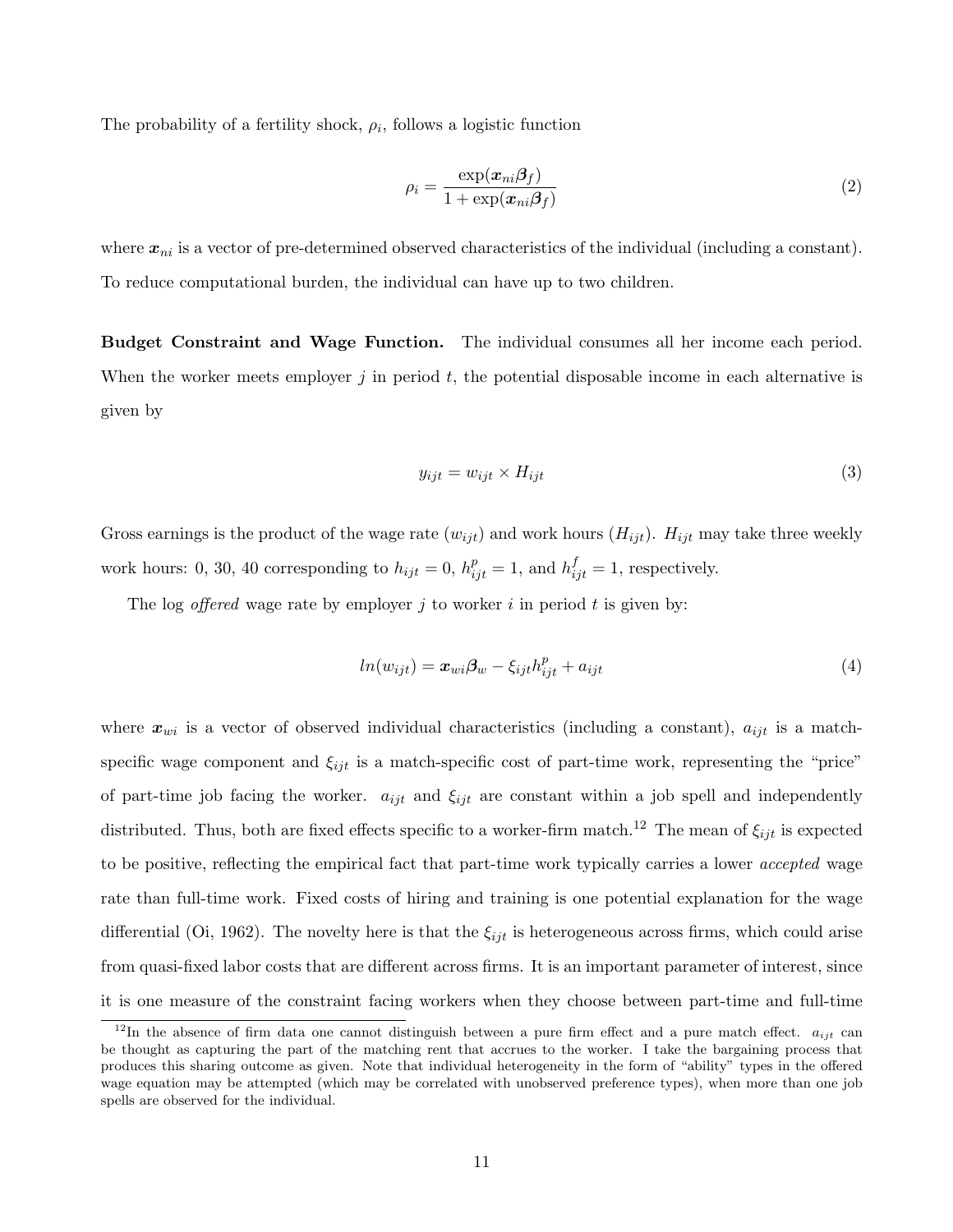work in the labor market. In this framework, each job offer consists of two independent match-specific elements: the wage cost of part-time work  $(\xi_{ijt})$  and the match value  $(a_{ijt})$ . Following the empirical job search literature (since Flinn and Heckman (1982)), the distribution of offered match values follows a normal distribution G with zero mean and variance of  $\sigma_{a0}^2$ . The wage cost of part-time work follows a distribution  $F$ , which is assumed independent of  $G$ .<sup>13</sup>

Intertemporal Optimization Problem. All individuals begin their lives in the unemployment state. Let  $\alpha_{it}$  denote the set of state variables summarizing the individual's characteristics, where  $\alpha_{it} \equiv \{n_{it}, x_{hi}, x_{wi}, type\}.$  The set of state variables summarizing the firm's characteristics and match quality is denoted by  $S_{ijt} \equiv \{a_{ijt}, \xi_{ijt}\}\.$  Let  $V(\alpha_{it})$  denote the value of nonemployment. The value of nonemployment for the worker is defined as

$$
V(\alpha_{it}) = u_{it}(h^p = 0, h^f = 0) + (1 - \lambda^n)\beta E(V(\alpha_{i,t+1}) + \lambda^n\beta E \max[V(\alpha_{i,t+1}), W(\mathbf{S}_{i,j,t+1}, \alpha_{i,t+1})]
$$
(5)

where  $\lambda^n$  is the probability that an offer arrives in each period and  $\beta$  is the discount factor.  $W(\mathbf{\mathbf{\mathbf{S}}}_{i j,t+1}, \mathbf{\alpha}_{i,t+1})$ is the value of employment if the worker is offered a job with characteristics  $S_{ij,t+1}$ . The job offer is acceptable to a worker provided that  $W(\mathbf{S}_{i,i,t+1}, \alpha_{i,t+1})$  is larger than  $V(\alpha_{i,t+1})$ . The value function of employment with the firm j is given by  $14$ 

$$
W(\boldsymbol{S}_{ijt}, \boldsymbol{\alpha}_{it}) = \max_{k \in \mathcal{H}_{ijt}} J_k(\boldsymbol{S}_{ijt}, \boldsymbol{\alpha}_{it})
$$
\n(6)

where

$$
J_k(\mathbf{S}_{ijt}, \boldsymbol{\alpha}_{it}) = u_{ijkt} + \lambda_k^e (1 - \delta_k) \beta E \max[W(\mathbf{S}_{ij,t+1}, \boldsymbol{\alpha}_{i,t+1}), W(\mathbf{S}_{ij',t+1}, \boldsymbol{\alpha}_{i,t+1}), V(\boldsymbol{\alpha}_{i,t+1})]
$$
  
+ 
$$
(1 - \lambda_k^e)(1 - \delta_k) \beta E \max[W(\mathbf{S}_{ij,t+1}, \boldsymbol{\alpha}_{i,t+1}), V(\boldsymbol{\alpha}_{i,t+1})] + \delta_k \beta E(V(\boldsymbol{\alpha}_{i,t+1}))
$$
(7)

 $13$ The wage offers distribution conditional on the worker and the firm's type is determined by the distribution of matchspecific productivity, which is exogenously given. This set up can be interpreted as the workers have no bargaining power, and receive a take-it-or-leave-it offer from firms. While it is potentially very interesting to provide foundations to the offered wage equation in general equilibrium framework, for computational reasons and given the nature of the data available, the estimation of a general equilibrium model is beyond the scope of this paper.

 $14$ Since the decision period is discrete, additional restrictions are placed on the timing of the events. In particular, it is assumed that the individual is only able to receive a job offer conditional on the current job not being displaced. When the individual is displaced, she has to remain unemployed for at least one period.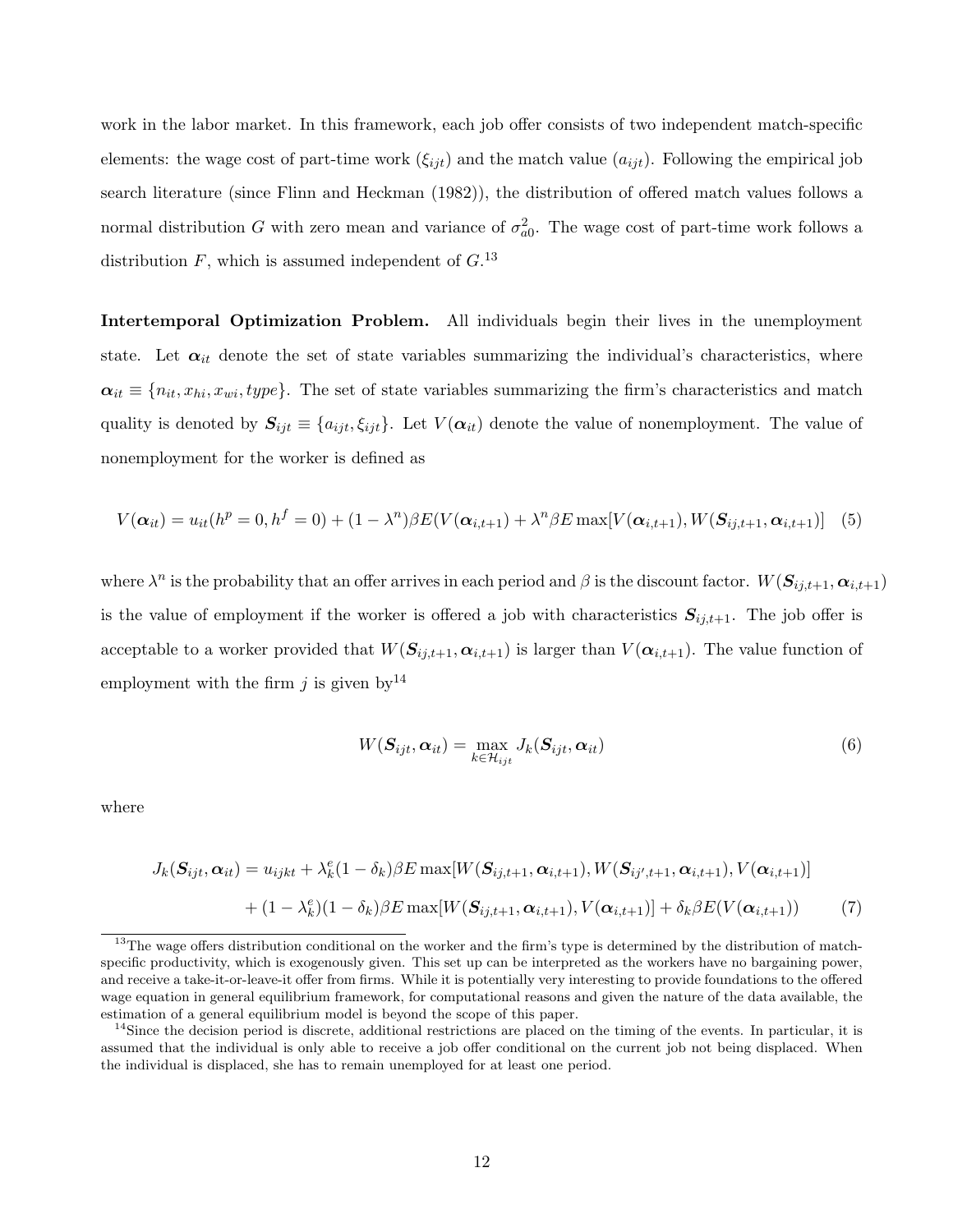where  $\mathcal{H}_{ijt}$  denotes the index representation of the choice set, including (1) part-time work  $(h^p =$  $1, h^f = 0$  and (2) full-time work  $(h^p = 0, h^f = 1)$ .  $u_{i j k t}$  denotes the utility of alternative k, where k is an index representation of the choices. Given the hours choice  $k$ ,  $\lambda_k^e$  is the job offer arrival rate when the worker is employed and  $\delta_k$  is the exogenous layoff probability in each period. Therefore, besides the direct impact on the offered wage (through parameter  $\xi_{ijt}$ ) and utility, part-time/full-time work decision also influences the on-the-job offer arrival probability and job destruction rate. This captures essential patterns of job turnovers in the data.<sup>15</sup> Additionally, it allows current labor supply decisions to have dynamic effects on future wages, since wage growth in this type of models is driven by job turnover which is determined by these parameters. For instance, if full-time work implies a low layoff probability and a high probability of attracting external offers, individuals choosing full-time work will experience faster wage growth through a high probability of sampling an acceptable offer and a low probability of resetting to unemployment. In this case, full-time work becomes a productive factor in sustaining the worker-firm match.

#### 3.1 Analysis of the Model

Labor Supply Decisions. Given the worker and firm's type, there exists a set of critical values  ${a^*(\xi), \bar{a}(\xi)}$  that spreads out workers into different work hour arrangement:<sup>16</sup>

$$
h^p = 0, h^f = 0 \text{ if } a < \bar{a}(\xi) \tag{8}
$$

$$
h^p = 1, h^f = 0 \text{ if } \bar{a}(\xi) < a < a^*(\xi) \tag{9}
$$

$$
h^{p} = 0, h^{f} = 1 \text{ if } a > \max\{a^{*}(\xi), \bar{a}(\xi)\}\
$$
\n(10)

 $\bar{a}(\xi)$  is the reservation match for an unemployed individual to work for a job type  $\xi$ . It is defined as the solution which equalize the value of unemployment and employment  $(V = W(a, \xi))$ . The individual accepts a job offer from type  $\xi$  firm if the match value is above  $\bar{a}(\xi)$ .  $a^*(\xi)$  is the cutoff value for choosing full-time work, which solves the following equation:  $J_1(a,\xi) = J_2(a,\xi)$ . The individual works full-time

 $15$  For instance, Table 2 shows that the probability of exiting from employment to unemployment is unanimously higher for part-time jobs than full-time jobs.

<sup>&</sup>lt;sup>16</sup>In the remainder of this section, I drop the worker, firm and time subscript given that they don't add much to the discussion. Although the individual's type is not made explicit, the analysis in this section is conditional on the type of the worker  $(\alpha_{it})$ .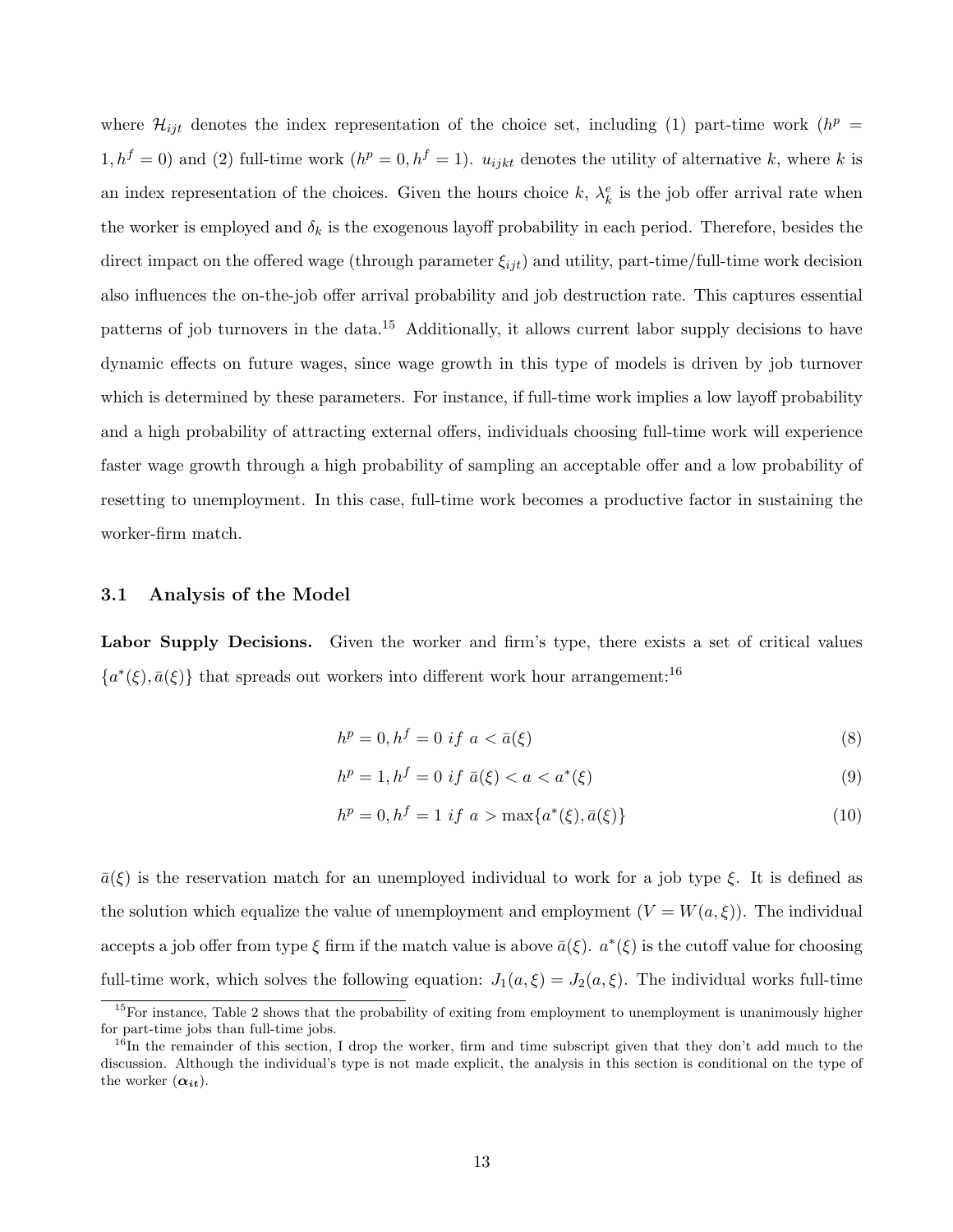if the job is acceptable and the match value is greater than  $a^*(\xi)$ .<sup>17</sup>

The labor supply function for a worker-firm match depends on the values of unemployment, parttime work and full-time work. Figure 1 draws the cutoff values under two values of unemployment, holding everything fixed except for the value of the match. For a type  $\alpha$  worker matched to a type  $\xi$ firm, if the value of nonemployment is low, then the worker would not work if the offered match is less than  $a_B$ , choose part-time work if match value is between  $a_B$  and  $a_A$ , and full-time work if match value is higher than  $a<sub>A</sub>$ . However, if the value of nonemployment is sufficiently high, part-time work may never be optimal. In this case, she works full-time as long as the match is above  $a<sub>C</sub>$  and works at zero hours as long as the match is below  $a<sub>C</sub>$ . Given that the utility function is monotonically increasing in the value of match, the decision to work can be characterized by a critical match  $\bar{a}(\xi)$  that is dependent of the type of firm the individual meets out of nonemployment.



Figure 1: Critical match quality of hours of work

 $17$ If the probabilities of offer arrival and layoff do not vary by the hours of work, the choice of match-specific hours is made simply by comparing the contemporaneous utility between part-time and full-time work. In the current model, since the choice of hours on the current job also affects the continuation value in the future, the reservation wage for part-time/full-time work is also different from the implications of a static model.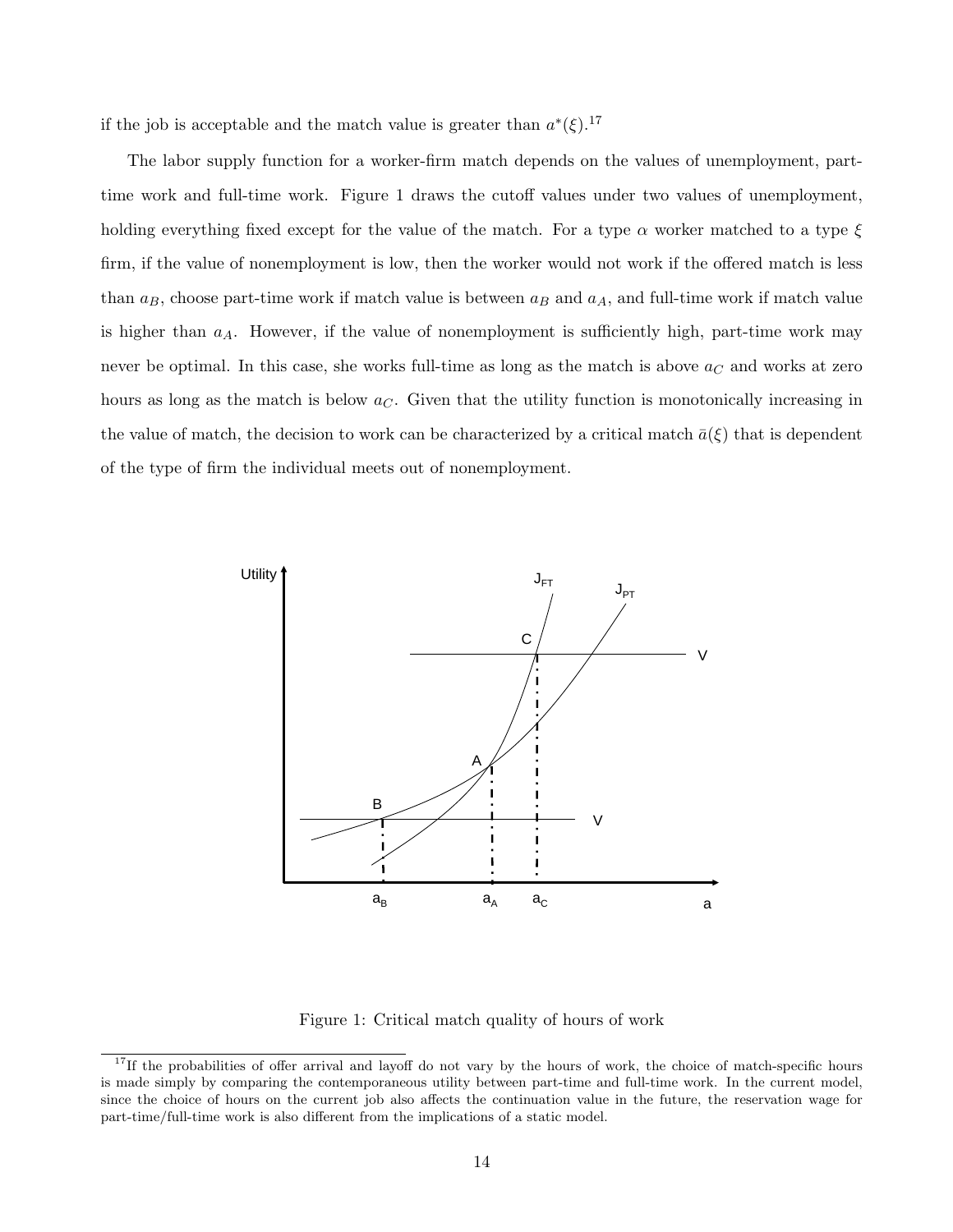**Employment Dynamics** Conditional on  $\alpha$ , part-time work is in the worker's choice set as long as  $\bar{a}(\xi) < a^*(\xi)$ . This implies that the cost of providing part-time work is less than some cutoff value  $k_0$ . Whenever a firm's cost of providing part-time work exceeds  $k_0$ , a utility maximizing worker of type  $\alpha$ would never choose to work part-time, regardless of the match value offered by the firm. The larger the worker's preference for hour is, the higher  $k_0$  is and there would be a larger range of firms at which she would accept part-time work.

For a type  $\alpha$  worker, the transition probability from nonemployment to part-time work is

$$
\lambda^n \int_{\xi < k_0} [G(a^*(\xi)) - G(\bar{a}(\xi))] dF(\xi) \tag{11}
$$

The probability of moving from nonemployment to full-time work is

$$
\lambda^n \left( \int_{\xi < k_0} \widetilde{G}(a^*(\xi)) dF(\xi) + \int_{\xi > k_0} \widetilde{G}(\overline{a}(\xi)) dF(\xi) \right) \tag{12}
$$

where  $\widetilde{G}(x) = 1 - G(x)$ .

**Job Mobility Dynamics** When an employed worker receives an outside job offer (denoted by  $(a', \xi')$ ), she compares the value of continuing employment with the current firm with the optimal value of working for the alternative employer:

$$
M = 1 \text{ if } M^* > 0; \quad M = 0 \text{ elsewhere}
$$
  

$$
M^* = W(a', \xi') - W(a, \xi)
$$
 (13)

Compared with a standard on-the-job search model (Burdett, 1978), the difference here is that the decision rule for job mobility is generally not just a function of the match values. In addition to the match values, it depends on the type of firm the worker meets and observed and unobserved characteristics of the worker. Formally, the reservation match for job mobility is defined as  $a_r(\xi', a, \xi)$ where  $W(a_r(\xi', a, \xi), \xi') = W(a, \xi)$ . Job mobility takes place provided that there is an offer whose offered match value satisfies  $a' > a_r(\xi', a, \xi)$ .<sup>18</sup>

 $18$ Note that if a new job is acceptable, it follows that the value of the new job must be larger than that of her current job. Since the worker is employed on the current job, this implies that the new job must be above the reservation utility for employment (i.e.  $h > 0$ ).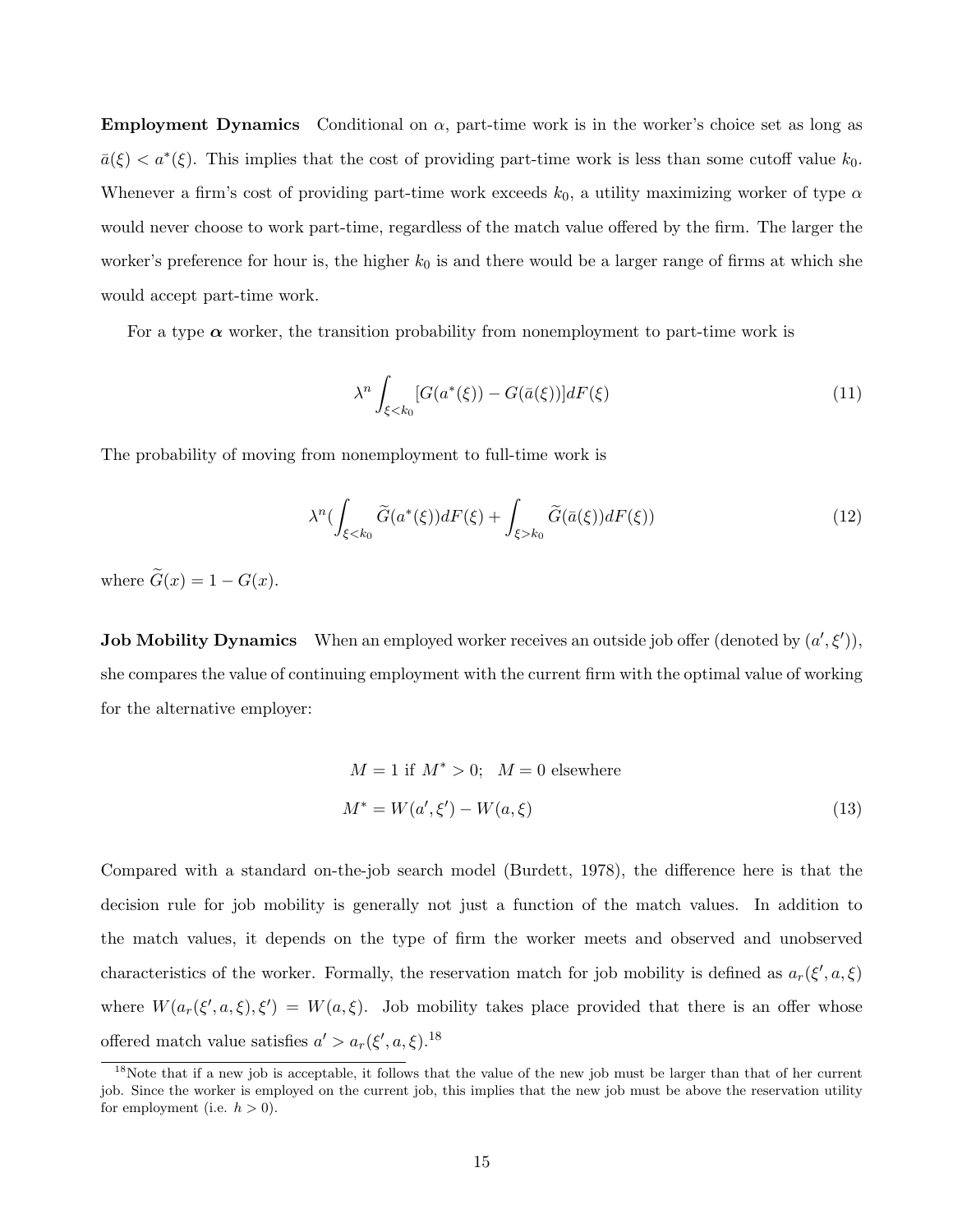Job mobility dynamics is richer in the current model since the worker can combine changes in hours of work with job mobility. Conditional on the type of the worker and the current job, the probability that the worker chooses to exit the current job to work full-time on the new job is

$$
\lambda_k^e \int \widetilde{G}(\max\{a_r(\xi',a,\xi),a^*(\xi')\})dF(\xi')
$$
\n(14)

The probability of leaving the current job to work part-time on the new job is

$$
\lambda_k^e \int_{\xi' < k_1} [G(a^*(\xi')) - G(a_r(\xi', a, \xi))] dF(\xi') \tag{15}
$$

where  $k_1$  is the cutoff value for the type of the outside firm  $\xi'$  such that  $a^*(k_1) = a_r(k_1, a, \xi)$  and  $\lambda_k^e$  is the probability of offer arrival conditional on the current choice of work hours  $k$ . When a worker meets a firm that makes part-time work very costly relative to her current employer  $(\xi' > k_1)$ , she would never choose to quit the current job and work part-time on the new job.

# 4 Identification and Estimation

The decision period in the model is four months, corresponding to the interview frequency in the SIPP. The data is divided into four groups by gender and education of the individual: male-high school, malecollege, female-high school and female-college. The empirical model is estimated separately on each subsample. Therefore, all parameters in the model are assumed gender and education specific. The assumption follows under the notion that jobs are segregated by gender and education groups (Bowlus, 1997).

For each subgroup, the parameter set consists of utility function parameters  $(\beta_h, \alpha_h^p)$  $_{h}^{p}, \alpha_{h}, \alpha_{hn}, \phi_{0}),$ wage equation parameters  $(\beta_w, \sigma_{a0}^2)$ , labor market friction parameters  $(\lambda^n, \lambda_k^e, \delta_k)$   $(k = \{1, 2\})$ , fertility shock parameters  $\beta_f$ , and type-specific parameters  $(\mu_{h2}, \pi_{h2}, \xi^1, \xi^2, \pi_{\xi^2})$  where both the worker and firm types are discretized into two points of support. The discount factor is not estimated and fixed at  $0.9$ .<sup>19</sup> The offered wage equation is estimated jointly with choice probabilities predicted by the structural

<sup>&</sup>lt;sup>19</sup>The annualized discount factor is  $0.73$   $(0.9^3)$ . Rust (1994) shows that the discount factor is nonparametrically unidentified in infinite-horizon discrete choice models such as the one considered in this paper. In Keane and Wolpin (1997), the estimated discount factor (from a finite-horizon dynamic discrete choice model of career choice among young men) is 0.78. I find that the slope of the estimated likelihood function is small around changes to the discount factor, so the estimation results are similar if the discount factor is set at a higher rate.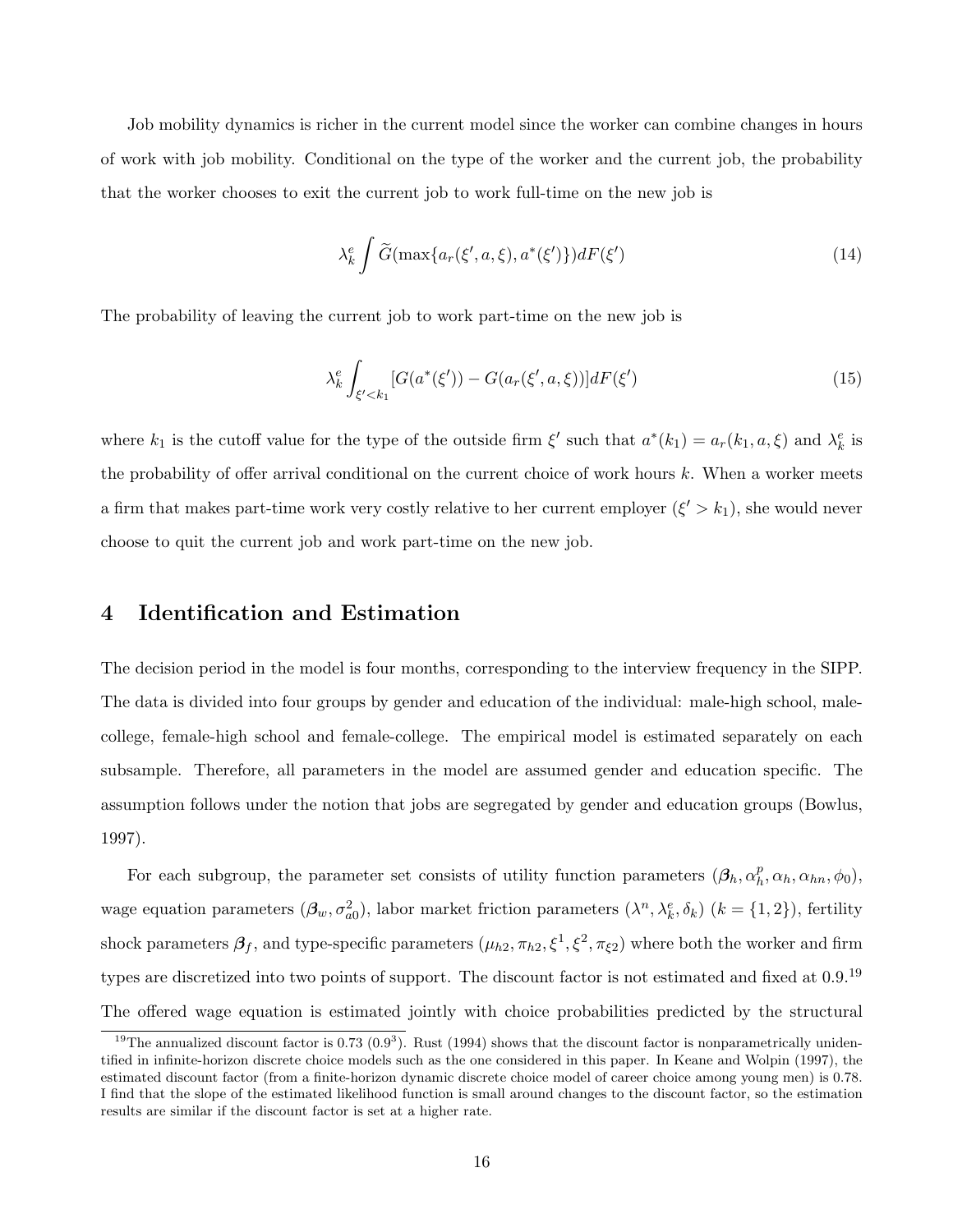model.

#### 4.1 Identification

The key empirical challenge is to separately identify the distribution of preferences for hours of work, the skill distribution (which takes the form of match-specific productivity) and the distribution of cost of providing part-time work. Given the implied selection rule spreading workers into different hours of work, these parameters can be identified even with cross-sectional data on hours of work and earnings. For instance, by changing labor supply preferences, the reservation wages change which leads to different proportion of the population work part-time, full-time, or work at all (as implied by equations 8-10). At the same time, the average match quality conditional on hours of work shifts due to individuals (responding to changes in the reservation match quality) sort into different hours of work. Combined with the observed conditional wage distribution and the distributional assumption on the unobserved match quality, preferences for hours of work and the skill distribution are separately identified. By similar arguments, the wage cost of part-time work affects the wage equation directly through the parttime/full-time wage differential and indirectly through changes in the composition of match qualities (conditional on hours of work) resulting from self-selection on wage gains.<sup>20</sup> The indirect effects are predicted by the structure of the model and the distributional assumptions on the match quality, as in a similar class of models. The dispersion of wage residuals conditional on full-time and part-time work (heteroskedasticity) identifies the heterogeneity of the wage cost of part-time work, as in the class of random coefficients models.

The panel data set contains a unique job ID which is used to trace job mobility, employment and associated wage dynamics in the event of a job change. The employment and job mobility dynamics, combined with job-specific wages, provide additional information for identification. For instance, conditional on the wage and hours of the current job, if the rate of transition to part-time jobs is high, it could indicate that either individuals tend to have a high preference for part-time work or the proportion of jobs with small part-time wage penalty is high. If the wage on the new job is high, it would suggest the latter since the individual may accept low wages if she values part-time work highly. In general, since

 $^{20}$ As first discussed in the heterogeneous treatment effects literature (Bjorklund and Moffitt (1987) and Heckman and Robb (1985)), heterogeneity in the offered part-time and full-time wage differential  $\xi$  generates additional selection bias because  $\xi$  directly enters both the labor supply equation and the wage equation.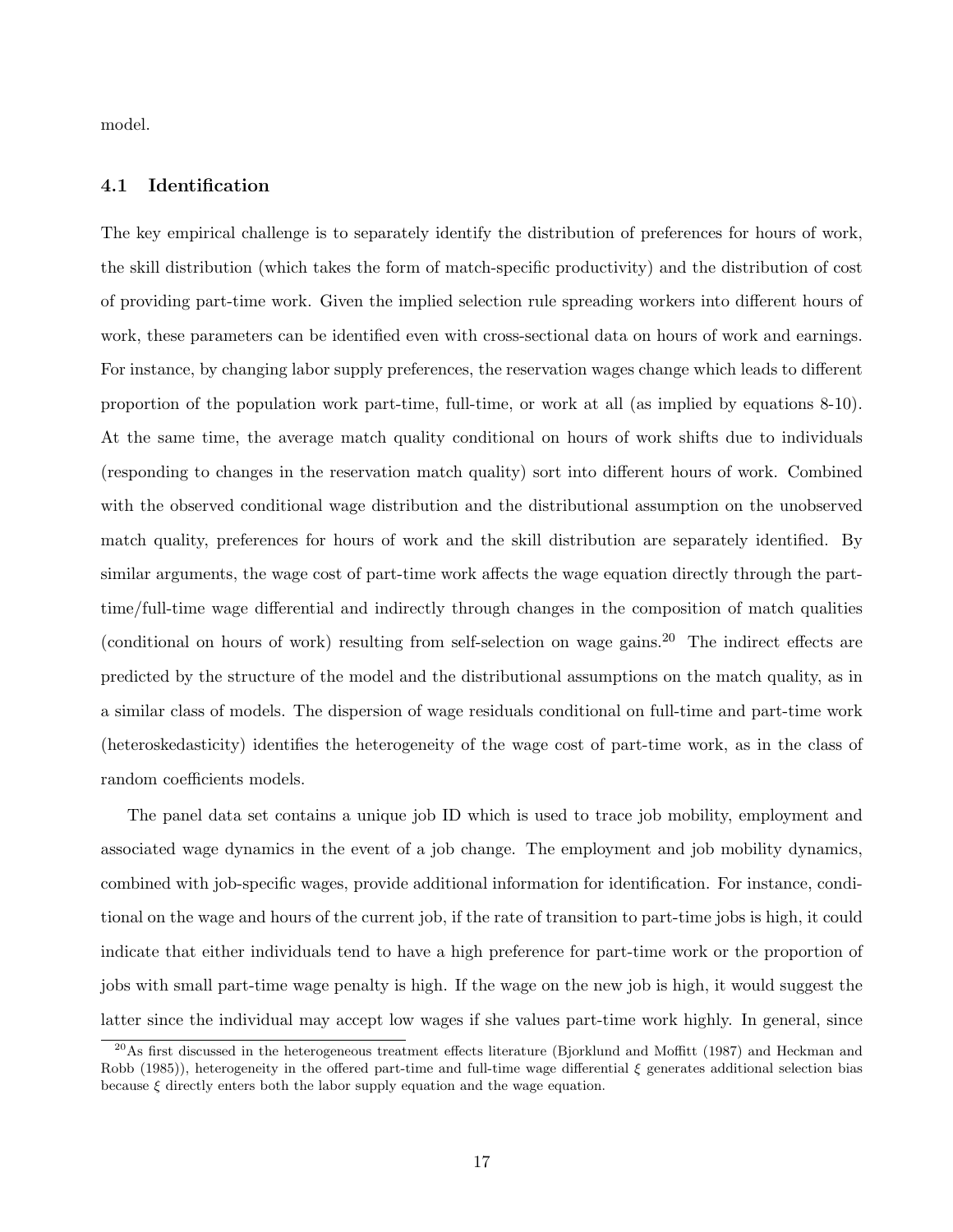unobserved heterogeneity in the model takes the form of discrete types and wage offers are i.i.d., the panel structure of the data (containing repeated observations of a given worker and a given worker-job match) is sufficient to identify the parameters of unobserved heterogeneity.<sup>21</sup>

Apart from nonlinearities and distributional assumptions, exclusion restrictions are included as additional sources of identification. We need at least one variable that shifts the worker's preference  $x_{hi}$  but is not included in  $x_{wi}$  in the wage equation. This is the usual exclusion restriction in any selection model where wage is unobserved for nonworkers. The excluded variables include number of children and marital status, which are assumed exogenous and uncorrelated to the error term in the wage equation. Note that the number of children evolves over time subject to unexpected fertility shocks, which provide additional restriction to identify the work preferences. Since the wage itself is in the equations of employment and hour choices, we also need one additional variable in  $x_{wi}$  that is not included in  $x_{hi}$ . I use regional unemployment rate and metropolitan residence as wage instruments (e.g., Keane and Moffitt  $(1998)$ ).<sup>22</sup>

The labor market friction parameters can be identified using information from the observed wage distribution (Flinn and Heckman, 1982). Intuitively, if the rate of employment is low, a relatively untruncated distribution of observed wages would imply a low job offer arrival probability, while a heavily truncated distribution would imply a high taste for unemployment (i.e., high work reservation wage). The same argument can be extended to the distribution of observed wages conditional on hours of work, from which the job offer arrival probability is identified separately for part-time jobs and fulltime jobs. The offered wage distribution can be recovered from the truncated distribution of observed wages due to the log-normal distributional assumption (which satisfies the identification condition in Flinn and Heckman).

 $21$ See, e.g., Chan (2013). This is in contrast with Flabbi and Moro (2012), where identification of worker's type and the cost of work flexibility is based on cross-sectional data on accepted wages, unemployment durations and an indicator of flexibility. In their context, the identification of worker's type relies on discontinuity in the accepted wage distribution.

 $^{22}$ I rank all the regional unemployment rates. The regional unemployment rate is constructed such that it is equal to one if the regional unemployment rate is above the median and is equal to zero elsewhere.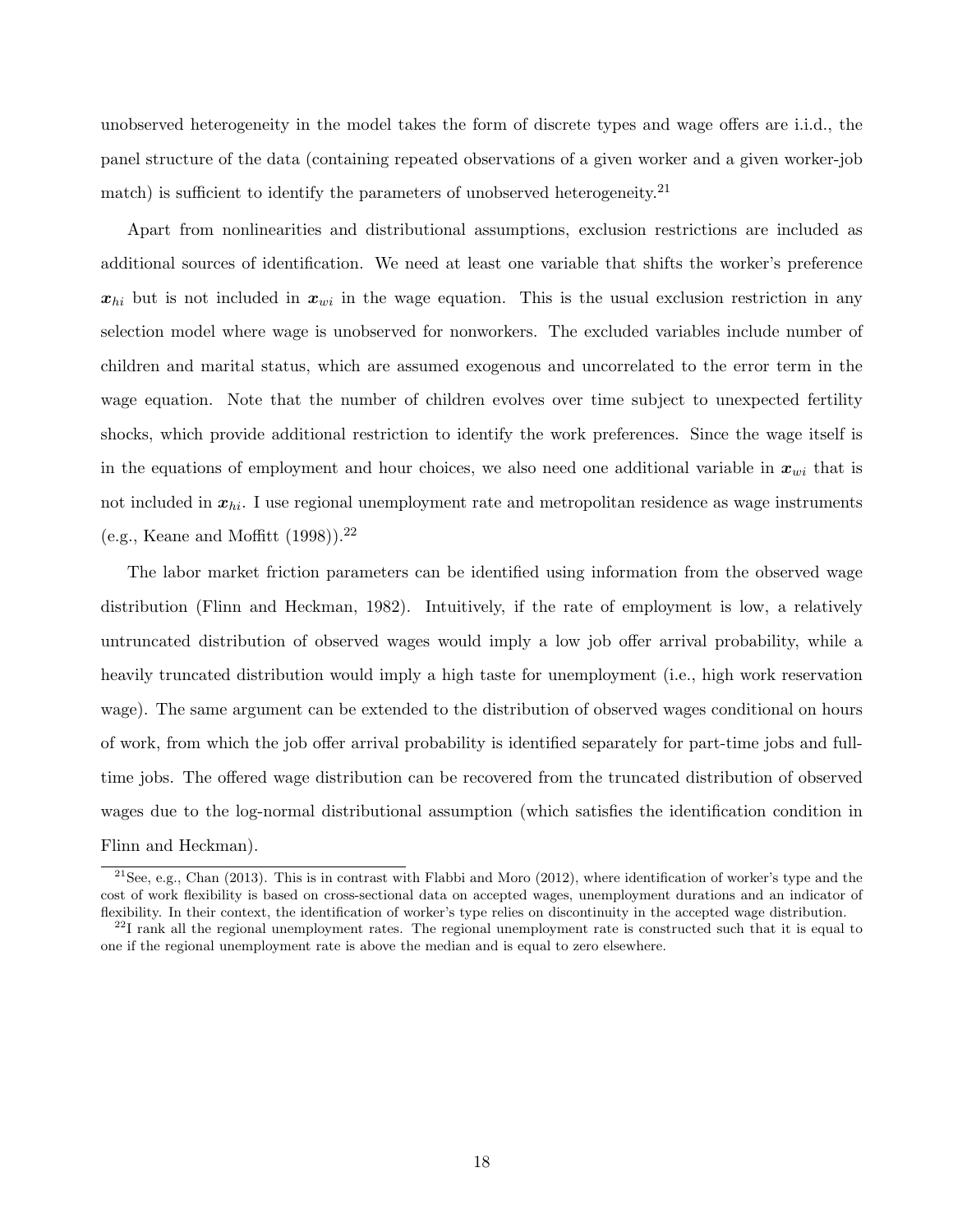#### 4.2 Estimation Strategy

To ease computational burden, the fertility shock parameters  $\beta_f$  are estimated outside the structural model. I estimate the parameters  $\beta_f$  (see equation (2)) by estimating a Logit regression.<sup>23</sup> The rest of the parameters are estimated by maximum likelihood.

The unit of analysis is an "employment cycle". Following the empirical job search literature, a complete employment cycle begins with an unemployment spell and ends with another unemployment spell (if any) or a right-censored employment spell (Wolpin, 1992; Dey and Flinn, 2005). Because job offers are i.i.d., for a given worker, each cycle is independent of each other.<sup>24</sup> The complete likelihood function is then the product of the likelihood of each employment cycle. Each employment spell consists of one or more job spells, in between which the worker makes a direct job-job transition. Formally, an employment cycle c is

$$
c = (d, T_1, \widetilde{w}_1, \widetilde{H}_1, \dots, T_J, \widetilde{w}_J, \widetilde{H}_J)
$$
\n<sup>(16)</sup>

where d is the duration of unemployment spell. Consistent with notations in the previous section,  $T_j$ corresponds to the duration of employment with the jth employer (job tenure) within the cycle, and  $\tilde{w}_i$ and  $\widetilde{H}_j$  correspond to the observed wage and hour status  $(h > 0)$  with the jth employer. Information regarding wage and hour dynamics within a given job is ignored, so  $\tilde{w}_j$  and  $\tilde{H}_j$  correspond to the wage and hour observed at the beginning of the *j*th job spell.<sup>25</sup>

The observed wages are measured with error. The mapping between true wage  $w_i$  and observed wage  $\widetilde{w}_j$  is given by

$$
\widetilde{w}_j = w_j e^{v_j} \tag{17}
$$

 $^{23}$ Recall that fertility shocks are exogenous and depend on a set of pre-determined individual characteristics. The sampling errors associated with these estimates are ignored. Therefore, the calculated standard errors of the structural estimates may be underestimated.

 $24$ For any unemployed worker, the reservation utility for a job offer is independent from the previous jobs she had. In this sense, entry into the unemployment state essentially restarts the job search process. Note that all workers begin the search process from the unemployment state at  $T = 0$ .

 $^{25}$ Hour changes are much more common between jobs than within jobs. For instance, among high-education women, the fraction of hour changes within job spell per period is 3.6 percent, whereas the fraction of hour changes between jobs is close to 20 percent (Table 2). Recent papers have emphasized the importance of modeling within-job wage change and job mobility decisions jointly (see, e.g., Bagger, Fontaine, Postel-Vinay, and Robin (2014) and Liu (2013)). Nevertheless, among young workers, wage growth between jobs is more important in driving overall wage growth than wage growth within jobs (Topel and Ward, 1992).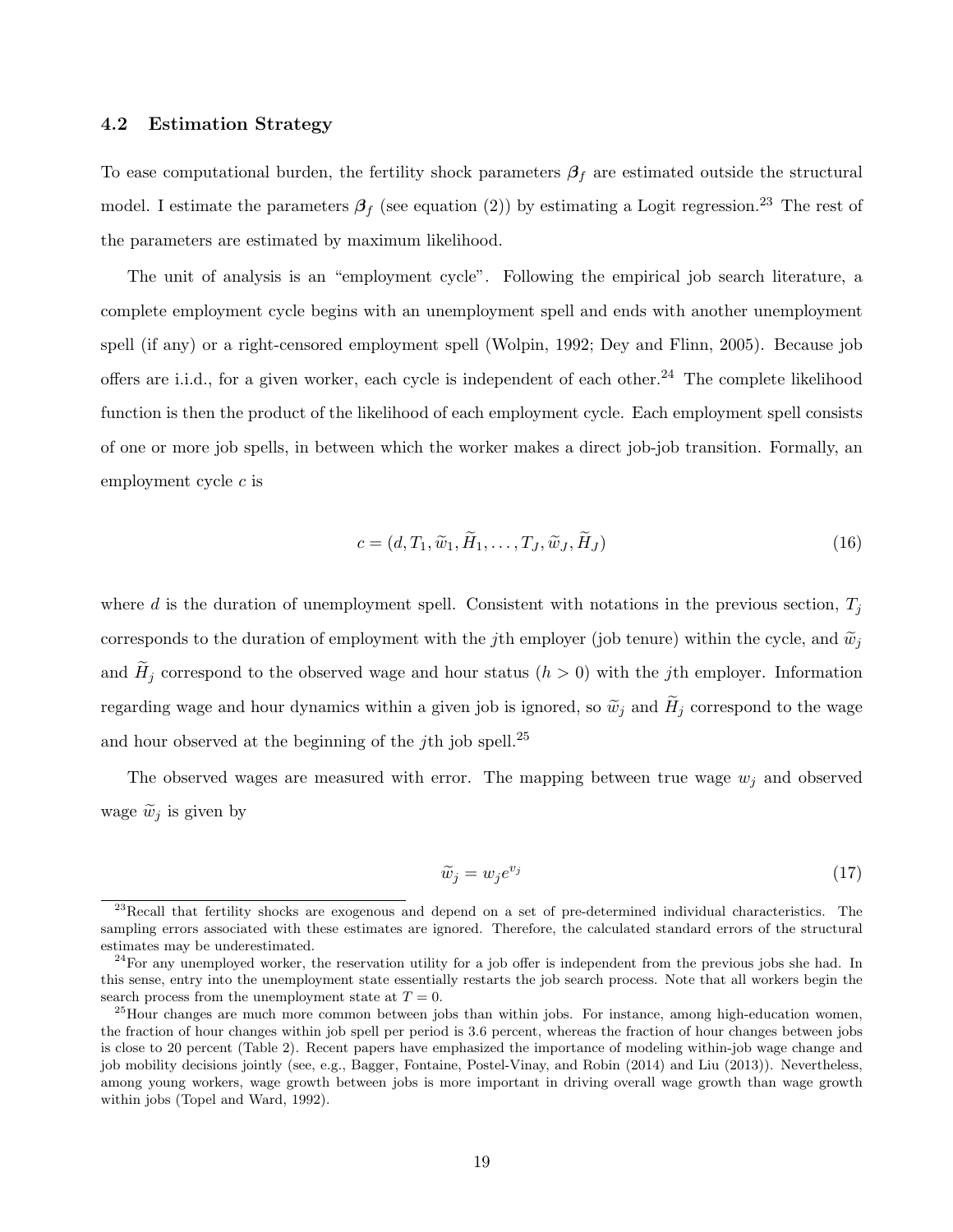where  $v_j$ , the measurement error, is assumed i.i.d over j. Reported work hours are measured without error, but the likelihood function of work hours is smoothed by

$$
P(\widetilde{H}_j = 40) = \frac{\exp((a_j - a_j^*(\xi))/c)}{1 + \exp((a_j - a_j^*(\xi))/c)}
$$
(18)

where c is the smoothing parameter. As c goes to zero,  $P(\tilde{H}_i = 40)$  goes to 1 if the match value is above the research value for full-time work and to zero otherwise.<sup>26</sup>

Measurement errors and the smoothing procedure play three roles in the estimation. First, they capture the measurement and reporting errors in survey data. Second, they serve to smooth over inconsistency between the model and the qualitative features of the data. For example, under certain specifications, the model could imply that moving from a part-time job to a full-time job after fertility shock to women is a zero probability event. If there are such transitions observed in the data, then the model will predict zero likelihood for these transitions at all points in the parameter space. The smoothing procedure means the probability of these events is positive in the parameter space. Third, they serve as a smoother of the likelihood so that gradient-based numerical optimization algorithms can be applied to maximize the objective function. For example, because of the classical measurement error assumptions, the simulated job-specific wages have a simple mapping to the observed wages. $27$ 

Let  $T_0$  be the initial condition at the beginning of the sample. If the individual was unemployed at the first interview, this is the number of unemployment periods prior to the first interview date. If the individual was employed at the first interview, this refers to the elapsed duration of the current job.<sup>28</sup> Conditional on  $T_0$ , the complete likelihood function consists of products over workers and cycles:

$$
L = \prod_{i \in Y_1} L^{(1)}(d, T_1, \widetilde{w}_1, \widetilde{H}_1, \widetilde{w}_2, \widetilde{H}_2 | T_0) \prod_{i \in Y_2} L^{(2)}(d, T_1, \widetilde{w}_1, \widetilde{H}_1 | T_0) \prod_{i \in Y_3} L^{(3)}(d, T_1, \widetilde{w}_1, \widetilde{H}_1 | T_0) \prod_{i \in Y_4} L^{(4)}(d | T_0)
$$
\n(19)

where  $i \in Y_m$  denotes the set of workers who belong to the mth case of the likelihood function. In the first case, the individual has two consecutive job spells following the completion of an unemployment spell (if observed in the sampling period). In this case, the likelihood contribution is defined with respect

 $^{26}$ In estimation, c is fixed at 0.01.

 $27$ Measurement errors are also necessary to satisfy the support condition of the maximum likelihood estimator.

<sup>&</sup>lt;sup>28</sup>The SIPP contains retrospective questions on previous employment history. See Appendix A on how these variables are constructed from the data.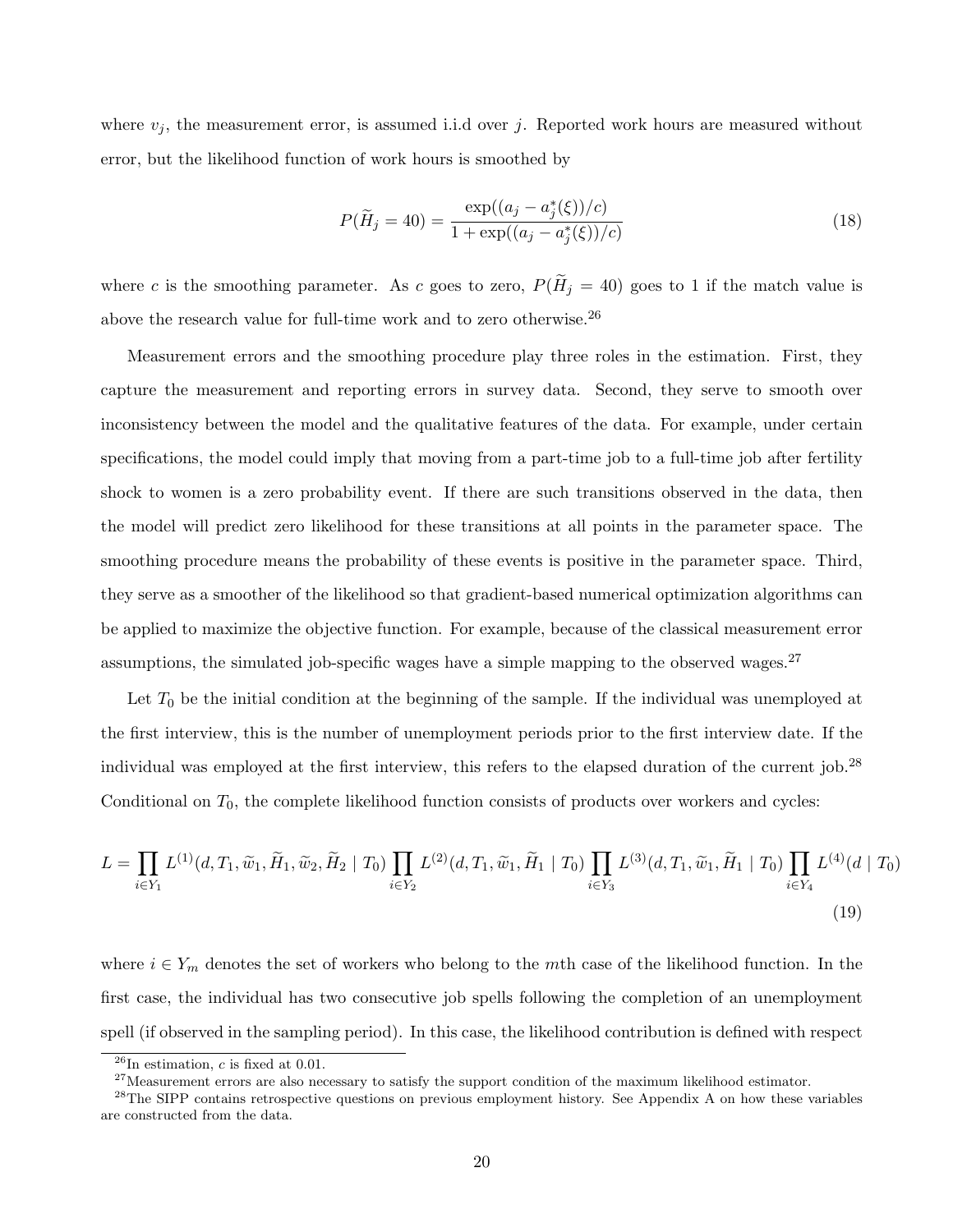to the duration of the unemployment spell, the duration of the first job spell, and the wages and labor supply statuses associated with the first two jobs (fixed at their onset). In the second and third case, the individual has one job spell in the employment cycle, either due to transition into unemployment at the conclusion of the first job spell (third case) or due to the fact that the first job spell is rightcensored (second case). The likelihood contribution is defined with the duration of the unemployment duration, the wage and labor supply of the first job. In the last case, the observation period ends while the individual is still in an on-going unemployment spell. Therefore, only the unemployment duration contributes to the likelihood. The construction of the likelihood function is discussed in details in Appendix B.<sup>29</sup>

In each iteration in the parameter space, computation of the likelihood for a given individual consists of nested loops. In the inner loop, the likelihood is computed conditional on the expected value functions. The likelihood is computed as the weighted average of the type-specific likelihoods, where the weights are the type probabilities. In the outer loop, the expected value functions in the dynamic programming problem are computed by fixed-point iteration. Reservation wages determining the choice of hours, employment and job mobility are computed. The presence of worker and firm (observed and unobserved) heterogeneity increases the state space and the value function is solved at every combination of worker and firm types. The standard errors are computed using the Berndt, Hall, Hall, and Hausman (1974) (BHHH) algorithm.

# 5 Estimation Results

Tables 3-4 present the simulated maximum likelihood estimates for the model. Each column corresponds to estimates from one gender and education group. For ease of exposition, I distinguish three sets of parameters: (i) parameters that define the worker's preference for hours of work and employment, including observed and unobserved preference heterogeneity; (ii) job search parameters, including the job offer arrival rates and the probability of layoff; (iii) parameters that characterize the offered wage,

 $29$ Since the SIPP is a short panel, it is quite common that the employment cycle is left-observed. For instance, a large proportion of workers are employed continuously throughout the sampling period. To avoid the initial condition problem, Dey and Flinn (2005) primarily utilizes job spell and wage information observed immediately after an unemployment spell (where transition to unemployment is completely exogenous in their model). Here, all individuals are used in the likelihood function, including those are already employed at the first interview date. The initial condition problem is addressed by exploiting information available on the first interview date  $(T_0)$ . See Appendix B for details.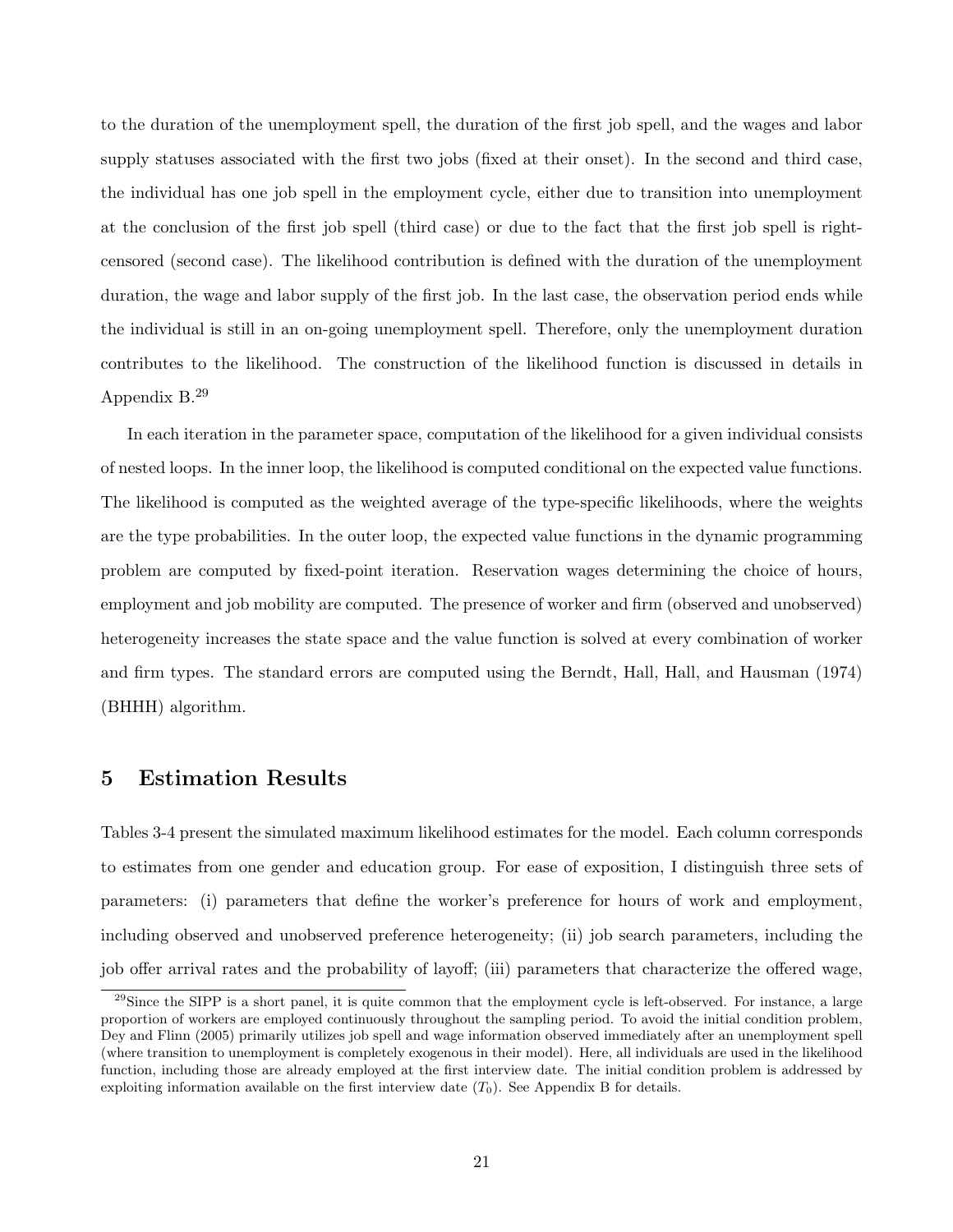|                                             | College    |            |            | High school |
|---------------------------------------------|------------|------------|------------|-------------|
|                                             | Female     | Male       | Female     | Male        |
| Preference parameters                       |            |            |            |             |
| Type 1 Intercept $(\alpha_h^p)$             | 25.04      | 45.50      | 24.20      | 45.89       |
|                                             | (2.274)    | (9.231)    | (3.620)    | (4.466)     |
| Type 2-type 1 $(\mu_{h2})$                  | 71.75      | 78.93      | 61.52      | 77.38       |
|                                             | (1.596)    | (20.42)    | (1.107)    | (24.15)     |
| Fraction of type 2 individuals $(\pi_{h2})$ | 0.65       | 0.38       | 0.41       | 0.29        |
|                                             | (0.050)    | (0.086)    | (0.052)    | (0.056)     |
| White $(\beta_{h1})$                        | 10.93      | 18.23      | 12.17      | 8.50        |
|                                             | (2.906)    | (6.589)    | (2.869)    | (8.460)     |
| Married $(\beta_{h2})$                      | 11.89      | $-1.60$    | 8.37       | $-1.72$     |
|                                             | (2.402)    | (1.069)    | (2.899)    | (5.405)     |
| Number of children $(\alpha_{hn})$          | 21.51      | 4.18       | 14.23      | 0.52        |
|                                             | (1.723)    | (1.132)    | (2.003)    | (1.591)     |
| $\alpha_h$                                  | 221.88     | 180.23     | 168.78     | 172.52      |
|                                             | (2.131)    | (8.288)    | (3.042)    | (0.035)     |
| $\phi_0 \times 10^4$                        | $-1.58$    | $-5.21$    | $-1.84$    | $-5.01$     |
|                                             | (0.310)    | (1.157)    | (0.588)    | (1.565)     |
| Job search parameters                       |            |            |            |             |
| Offer arrival: unemployed $(\lambda^n)$     | 0.06       | 0.25       | 0.12       | 0.36        |
|                                             | (0.007)    | (0.057)    | (0.011)    | (0.067)     |
| Offer arrival: FT work $(\lambda_{FT}^e)$   | 0.20       | 0.24       | 0.19       | 0.30        |
|                                             | (0.011)    | (0.020)    | (0.016)    | (0.028)     |
| Offer arrival: PT work $(\lambda_{PT}^e)$   | 0.26       | 0.64       | 0.37       | 0.78        |
|                                             | (0.015)    | (0.054)    | (0.031)    | (0.095)     |
| Layoff: FT work $(\delta_{FT})$             | 0.01       | 0.00       | 0.02       | 0.00        |
|                                             | (0.001)    | (0.000)    | (0.002)    | (0.001)     |
| Layoff: PT work $(\delta_{PT})$             | 0.04       | 0.03       | 0.06       | 0.08        |
|                                             | (0.005)    | (0.010)    | (0.007)    | (0.013)     |
| $\ln L$                                     | $-3322.48$ | $-2107.69$ | $-2096.72$ | $-1514.90$  |

Table 3: Estimated Parameters

Note: Standard errors are in parentheses.

including heterogeneity in the wage offer and parameters that characterize the distribution of the costs of part-time jobs and measurement errors.<sup>30</sup>

There are large differences between men and women in the impact of demographics on the preference for part-time work  $(\alpha^p)$ . For both high- and low-education women, marriage and having children raise the preference for part-time work. For instance, each additional child increases the preference

<sup>30</sup>The parameters of fertility shocks are shown in Appendix Table A1.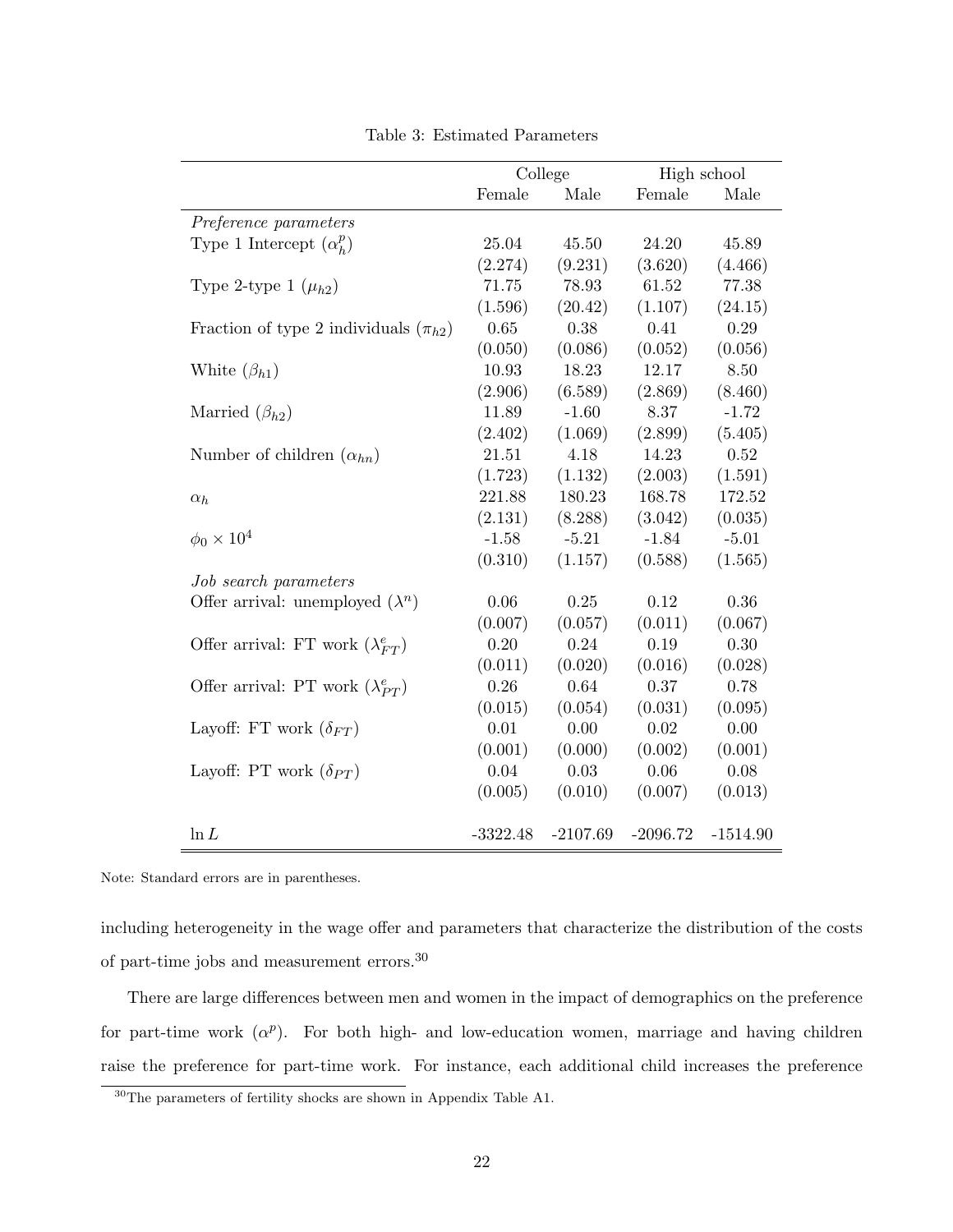|                                            |         | College | High school |         |
|--------------------------------------------|---------|---------|-------------|---------|
|                                            | Female  | Male    | Female      | Male    |
| <i>Offered wage parameters</i>             |         |         |             |         |
| Intercept                                  | 2.08    | 2.05    | 1.77        | 1.92    |
|                                            | (0.010) | (0.024) | (0.000)     | (0.000) |
| High unemployment rate                     | $-0.01$ | $-0.01$ | $-0.01$     | $-0.01$ |
|                                            | (0.003) | (0.018) | (0.016)     | (0.005) |
| White                                      | 0.05    | 0.17    | 0.08        | 0.13    |
|                                            | (0.009) | (0.022) | (0.012)     | (0.020) |
| Metro area residence                       | 0.07    | 0.12    | 0.11        | 0.10    |
|                                            | (0.006) | (0.022) | (0.010)     | (0.020) |
| Match heterogeneity $(\sigma_{a_0}^2)$     | 0.04    | 0.04    | 0.03        | 0.03    |
|                                            | (0.003) | (0.006) | (0.003)     | (0.005) |
| Low cost firm $(\xi^1)$                    | 0.06    | 0.21    | 0.00        | 0.18    |
|                                            | (0.013) | (0.041) | (0.002)     | (0.018) |
| High cost firm $(\xi^2)$                   | 0.30    | 0.86    | 0.36        | 0.59    |
|                                            | (0.010) | (0.236) | (0.021)     | (0.306) |
| Fraction of high-cost firm $(\pi_{\xi_2})$ | 0.70    | 0.95    | 0.68        | 0.88    |
|                                            | (0.035) | (0.014) | (0.040)     | (0.026) |
| <i>Measurement errors</i>                  |         |         |             |         |
| $\sigma_v^2$                               | 0.14    | 0.13    | 0.08        | 0.10    |
|                                            | (0.006) | (0.006) | (0.005)     | (0.005) |

Table 4: Estimated Offered Wage Parameters

Note: Standard errors are in parentheses.

for part-time work by 21.5 dollars (of weekly wages) for high-education women and 14.2 dollars for low-education women. The impact of marriage is roughly one half of the impact of an additional child. Marriage and fertility have asymmetric effects on the work preferences by gender. For men, the estimated effects are small and mostly insignificant. There is also high degree of heterogeneity in the part-time work preferences across all subsamples. The differences between the preferences of type-2 and type-1 individuals range from 61 to 71 dollars. Conditional on education, type-2 individuals form a larger group among women than among men, even though men of each type place a greater value for part-time work than women of the same type. Overall, only after accounting for the impacts of demographic factors, women show stronger tastes for part-time work than men.<sup>31</sup> The preference for work  $(\alpha_2)$  is larger for high-education women than high-education men. The difference is insignificant among low-education

<sup>&</sup>lt;sup>31</sup>The average baseline preferences in the population (without any demographic impacts) are quite similar between higheducation women and men (54.9 and 57.8 dollars). Among the low-educated, the average baseline preferences are 39.6 dollars for women and 54.9 dollars for men.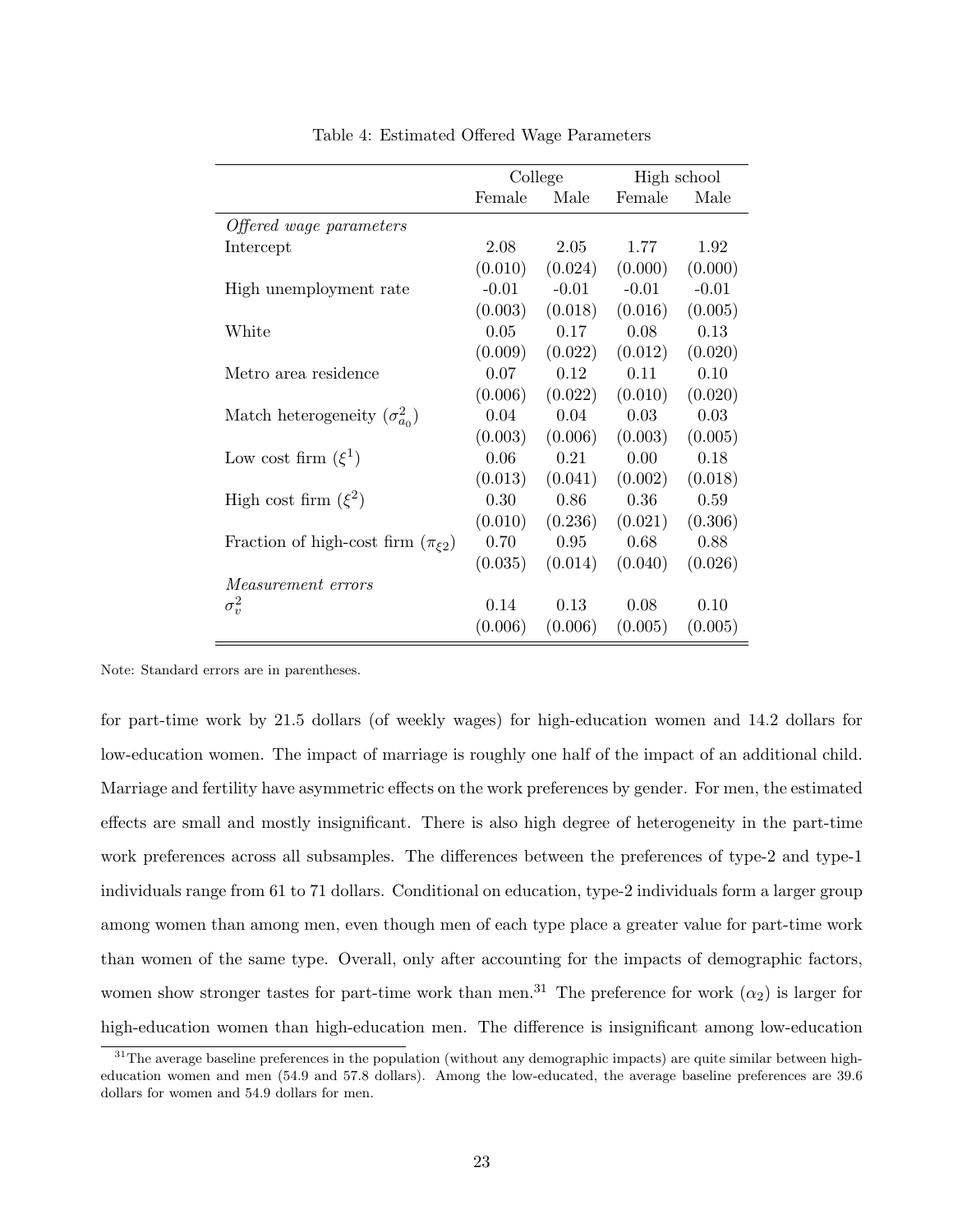individuals. The estimated quadratic term of income  $(\phi_0)$  is negative and significant, implying that the utility change from an income change is smaller relative to the case of linear utility.

Turning to the estimated job search parameters, there are sizable differences between genders in the offer arrival rate and the probability of layoff. For high-education women, the probability of receiving a job offer in each period is 0.06 if they are unemployed, 0.20 if they are employed on a full-time job, and 0.26 if they work part-time. In comparison, for high-educated men, the offer arrival probability is higher in each state of labor supply. The estimated layoff probability is also higher for women than for men. The difference is especially pronounced conditional on full-time work. For instance, the probability of full-time job destruction per period is 1.2 percent for high-education women and only 0.1 percent for high-education men. Another important finding is that the probabilities of job offer arrival and layoff vary greatly by current hours of work across all subsamples. Offer arrival probability is higher when the individual is working part-time than full-time, partly due to the high rate of turnover of part-time jobs. It may also indicate that part-time workers search harder for better job opportunities, perhaps due to the lower opportunity costs of conducting on-the-job search. The probability of job destruction is much higher among part-time workers than full-time workers, which broadly conform to descriptive evidence from the data that part-time job spells are shorter than full-time job spells. As evidenced in the counterfactual analysis below, the differences in job search parameters between full-time and part-time of work is another important margin affecting labor supply decisions.

Table 4 shows the estimated offered wage parameters. For each education-gender group, the coefficient on local unemployment rate is negative. Holding all else equal, for workers living in states with high unemployment rate, the offered hourly wages are about 1 percent less than workers living in areas of low unemployment rate. Workers who are white and/or residing in metropolitan areas receive higher wage offers on average. Compared with men of the same characteristics, white women have a smaller offered wage premium than white men. Firms are heterogeneous in the cost of accommodating part-time work (expressed as a wage penalty for part-time work). Among high-educated women, about 30 percent of jobs are offered by low-cost firms, whose offered part-time wage is reduced by 6 percent. The remaining majority of jobs are provided by high-cost firms, where the offered part-time wage is about 70 percent lower than full-time wage (holding everything else constant). Interestingly, relative to women, men tend to face even greater wage cost for working part-time. For both high- and low-educated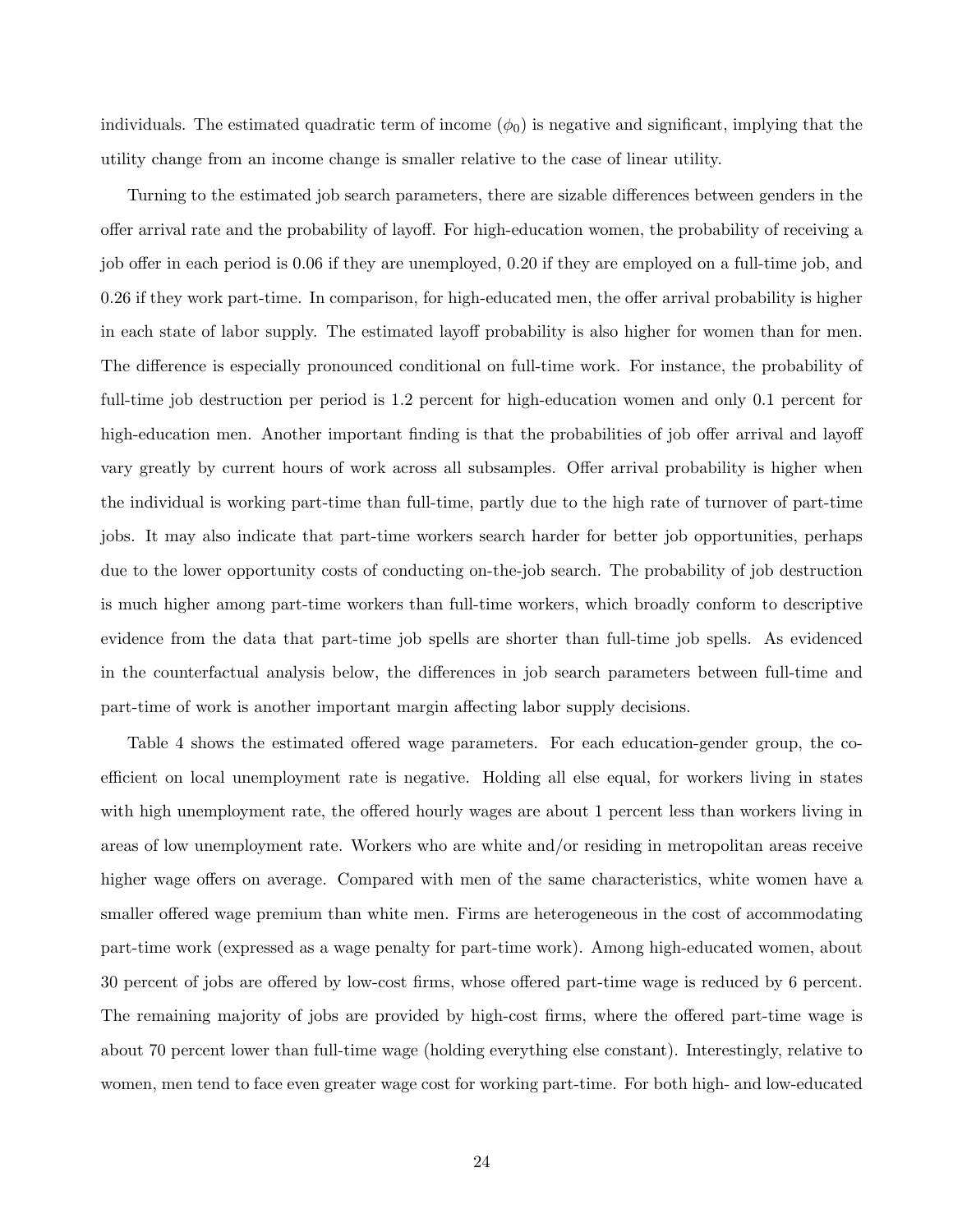men, close to 90 percent of jobs belong to the high-cost group. These high-cost firms pay the same man 59 percent (low-education) and 86 percent (high-education) less, if he chooses to work part-time over full-time.<sup>32</sup>



Figure 2: Actual and predicted wage distributions for workers

|                      |      | FT-data $(\%)$ FT-predicted $(\%)$ |
|----------------------|------|------------------------------------|
| High-education women | 83.3 | 85.0                               |
| Low-education women  | 79.0 | 75.0                               |
| High-education men   | 97.2 | 96.7                               |
| Low-education men    | 96.3 | 94.7                               |

Table 5: Predicted and actual full-time choices

Figure 2 plots the actual and predicted wage distributions of workers. Actual wages are based on the observed wage in the first job spell ( $\tilde{w}_1$  in the likelihood function). Predicted wages are calculated by simulating 20 paths into steady state for each individual. Each simulated wage in steady state is drawn

 $32$ I have tried to increase the number of firm types to three. For the samples of men, the additional type is not precisely estimated.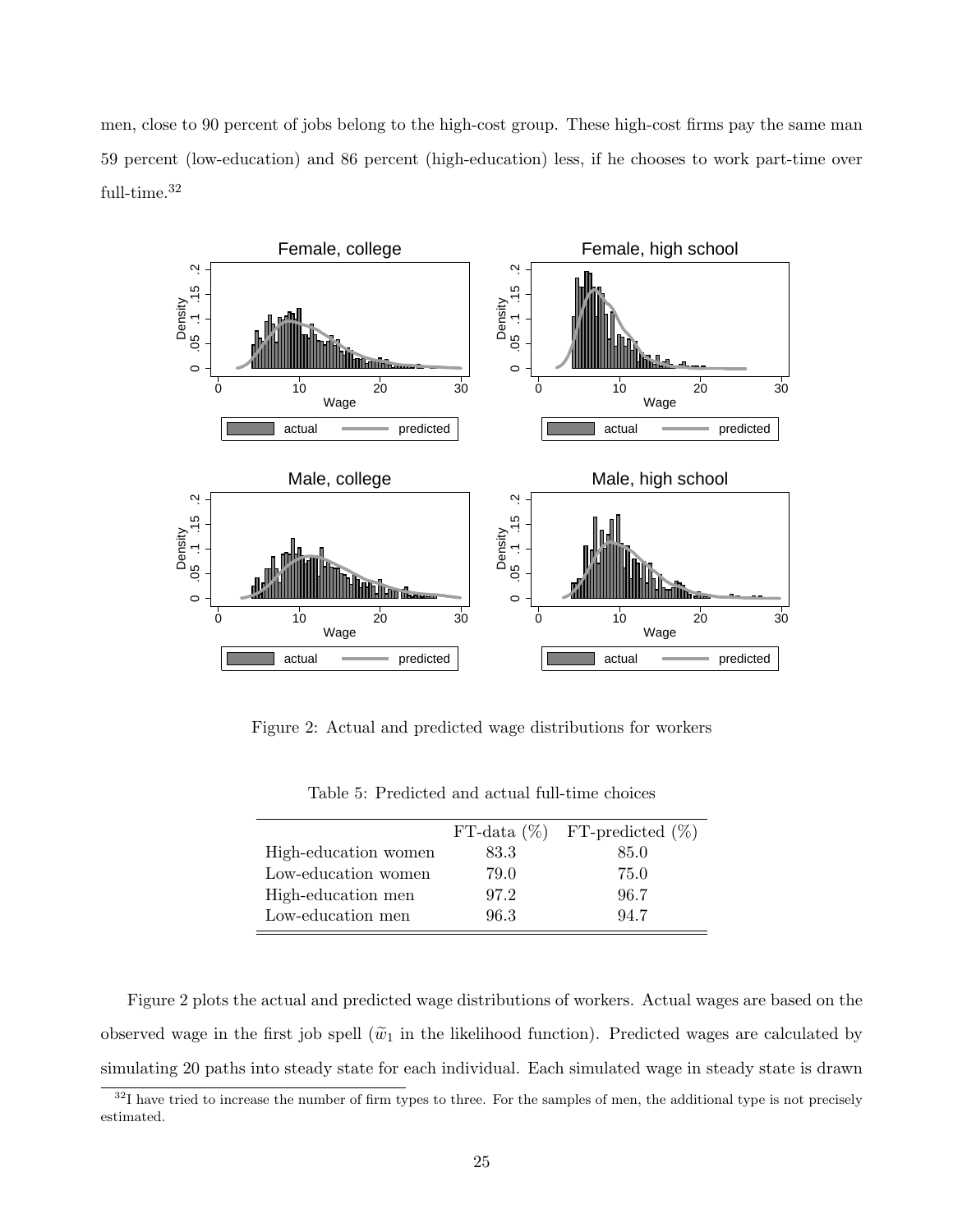conditional on the individual's observed characteristics and initial condition when  $\tilde{w}_1$  is observed.<sup>33</sup> The model is able to predict the essential features of the wage distribution (such as the wage where density peaks), for each sub-sample. However, the model tends to underpredict the fraction of workers with low wages. Table 5 reports the predicted and actual fraction of full-time work among workers when  $\tilde{w}_1$ is observed. Overall, the model predicts the fraction of full-time workers fairly accurately.

Based on the estimated parameters, I compute the uncompensated labor supply elasticity. I consider a 10 percent increase in the mean offered wage rate at the baseline. The elasticities measure the average percentage change in the fraction of part-time, full-time and total employment in steady state. Table 6 shows that the wage elasticity of employment is small and close to zero for men (0.06 among higheducated and 0.26 among low-educated). Women have a higher wage elasticity of employment (0.93 among high-educated and 0.70 among low-educated). The same pattern of gender difference is also seen at the margin of part-time and full-time work. For instance, the wage elasticity of full-time work for high-education women is 1.29, whereas it is only 0.09 for high-education men. Note that the discrete set of hours of work means that the value of the elasticity depends on the distribution of heterogeneity around the cut off points (reservation wages). It is also determined by the shape of the budget constraint (especially the kink generated by the wage cost of part-time work). These estimates will be different if the baseline budget constraint is different.

| Wage incr.                  |          |                     | Wage incr.                |                 |                   |            |  |
|-----------------------------|----------|---------------------|---------------------------|-----------------|-------------------|------------|--|
|                             | Baseline | by $10\%$           | Elasticity                | <b>Baseline</b> | by $10\%$         | elasticity |  |
| <i>High education women</i> |          |                     | <i>High education men</i> |                 |                   |            |  |
| Work                        | 0.70     | 0.77                | 0.93                      | 0.98            | 0.99              | 0.06       |  |
| <b>PT</b>                   | 0.08     | 0.06                | $-1.91$                   | 0.03            | 0.02              | $-0.74$    |  |
| FT                          | 0.63     | 0.71                | 1.29                      | 0.96            | 0.96              | 0.09       |  |
|                             |          | Low education women |                           |                 | Low education men |            |  |
| Work                        | 0.75     | 0.80                | 0.70                      | 0.95            | 0.98              | 0.26       |  |
| PT                          | 0.14     | 0.12                | $-1.59$                   | 0.03            | 0.01              | $-5.30$    |  |
| FT                          | 0.61     | 0.68                | 1.22                      | 0.93            | 0.96              | 0.42       |  |

Table 6: Wage Elasticities of Labor Supply

 $33$ For workers, it contains the elapsed duration of the current job (if the current spell is left-censored) or the preceding duration of unemployment spell in the same employment cycle (if the current job spell is not left-censored). Both durations are identified using the retrospective questions on employment histories (see Appendix A for details). Conditioning on these duration spells is necessary given that the distribution of these durations may differ between the steady state and the data due to many young workers in the data.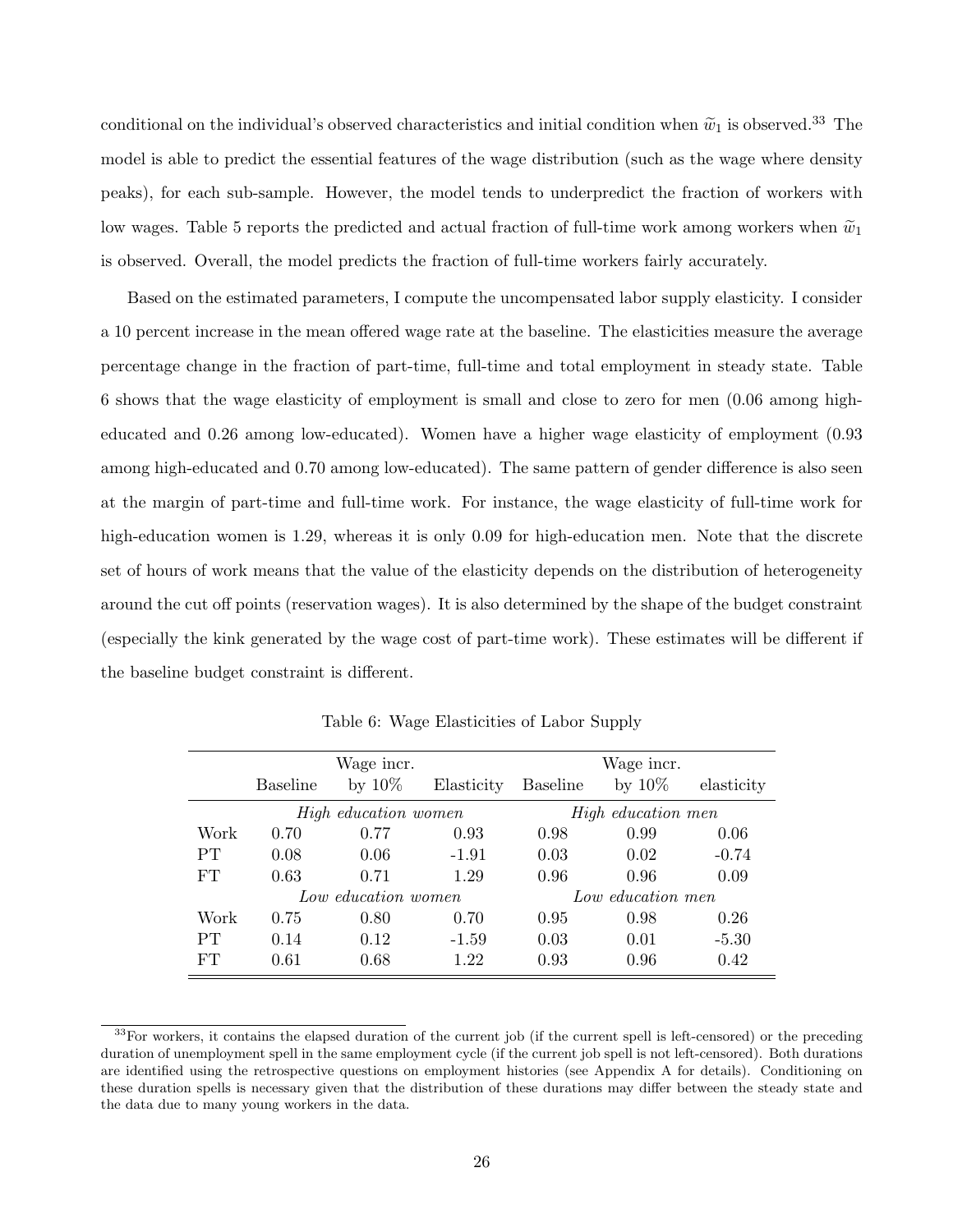# 6 Counterfactual Analysis

### 6.1 Evaluating Sources of the Gender Gap

Using the estimates from the model, I conduct counterfactual analysis to assess the effect of various factors on gender gaps. The counterfactual analysis is carried out by simulating 20 paths in steady state for every individual in the sample.<sup>34</sup>

The top panel of Table 7 reports contributions of various factors in explaining the gender gap in wage and employment, among high-education individuals. I report predicted outcomes under different counterfactual scenarios. The gender gap is defined as the difference between the baseline scenario and the "high-education men" scenario (second row) where the predicted outcomes are based on the estimated parameters of high-education men. The contribution of a factor, expressed as a fraction of the gender gap, is defined as the difference in the predicted outcome between the baseline scenario and the counterfactual scenario where the factor is kept fixed at men's value. I consider the following factors: work preferences including the preference for not working and the preference for part-time work, job search parameters including the job offer arrival probabilities and layoff probabilities, and the offered wage consisting of the wage cost of part-time provision, mean offered wage (conditional on individuals' characteristics) and match heterogeneity. In order of importance, the key factors explaining the gender wage gap are mean offered wage, job search parameters, wage cost of part-time work provision and demographics in the part-time work preferences. They explain 65.8, 33.9, 9.8 and 5.5 percent of the gender wage gap, respectively. The key factors explaining the gender employment gap are job search parameters, preference for work, demographics in the part-time work preferences and mean offered wage. They explain 133, 28.8, 23 and 22.6 percent of the gender gap in employment, respectively.

While work preferences can explain a large part of the gender gap in employment, they explain only a small fraction of the gender gap in hourly wages. For instance, if the preference for not working among high-education women is reduced to the value of high-education men, employment would increase by 8 percent as more individuals are attracted into employment. At the same time, the reservation wage for employment is lower, which, in this case, reduces the average wage of part-time work from over 9.43 to 8.85 dollars. As a result, the overall wage (unconditional on hours of work) decreases slightly relative

<sup>&</sup>lt;sup>34</sup>Individual covariates are fixed at the first interview date. The unobserved type of each individual is drawn from the type probability distribution at the beginning of each path. All individuals are unemployed at the beginning of each simulation path and steady state outcomes are evaluated after simulating the model for 80 periods.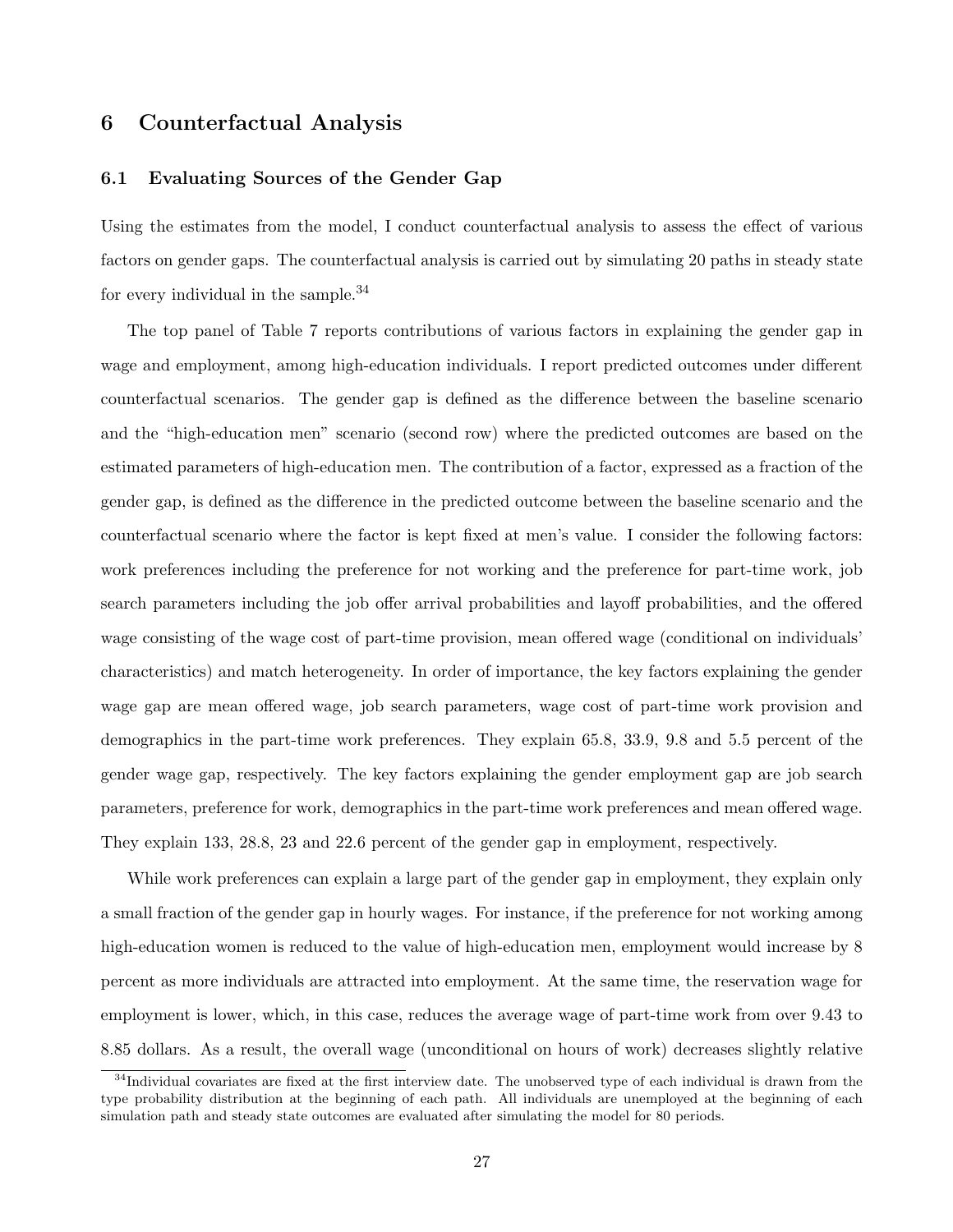|                               | N <sub>o</sub> |           |      |       | PT   | FT                   |          | % of gender gap |
|-------------------------------|----------------|-----------|------|-------|------|----------------------|----------|-----------------|
|                               | work           | <b>PT</b> | FT   | Wage  | wage | wage                 | Wage     | No work         |
|                               |                |           |      |       |      | High-education women |          |                 |
| <b>Baseline</b>               | $0.30\,$       | 0.08      | 0.63 | 11.14 | 9.43 | 11.36                |          |                 |
| High-education men            | 0.02           | $0.03\,$  | 0.96 | 12.96 | 9.95 | 13.04                | 100.0%   | 100.0%          |
| Pref for work                 | 0.22           | 0.09      | 0.69 | 11.07 | 8.85 | 11.36                | $-4.2\%$ | 28.8%           |
| Pref for PT work-demographics | 0.23           | $0.03\,$  | 0.74 | 11.24 | 8.50 | 11.34                | 5.5%     | 23.0%           |
| Pref for PT work-types        | 0.31           | 0.09      | 0.60 | 11.10 | 9.43 | 11.36                | $-2.2\%$ | $-5.6\%$        |
| Offer arrival prob.           | 0.09           | 0.14      | 0.78 | 11.43 | 9.77 | 11.72                | 15.6%    | 75.6%           |
| Layoff prob.                  | 0.13           | 0.08      | 0.79 | 11.48 | 9.69 | $11.65\,$            | 18.3%    | 58.1%           |
| PT wage penalty               | 0.29           | 0.00      | 0.71 | 11.32 | 7.80 | 11.33                | 9.8%     | $1.2\%$         |
| Mean offered FT wage          | 0.23           | 0.06      | 0.71 | 12.34 | 9.71 | 12.56                | 65.8%    | 22.6%           |
| Match heterogeneity           | 0.29           | 0.07      | 0.63 | 11.20 | 9.47 | 11.40                | $3.0\%$  | $0.9\%$         |
|                               |                |           |      |       |      | Low-education women  |          |                 |
| <i>Baseline</i>               | 0.25           | 0.14      | 0.61 | 8.19  | 7.49 | 8.35                 |          |                 |
| Low-education men             | 0.05           | 0.03      | 0.93 | 10.60 | 7.95 | 10.68                | 100.0%   | 100.0%          |
| Pref for work                 | 0.27           | 0.14      | 0.59 | 8.20  | 7.49 | 8.37                 | 0.7%     | $-9.2\%$        |
| Pref for PT work-demographics | 0.19           | 0.07      | 0.74 | 8.23  | 7.41 | 8.30                 | 1.7%     | 31.1\%          |
| Pref for PT work-types        | 0.29           | 0.19      | 0.52 | 8.17  | 7.39 | 8.45                 | $-0.9\%$ | $-19.3\%$       |
| Offer arrival prob.           | 0.12           | 0.23      | 0.65 | 8.36  | 7.70 | 8.58                 | $6.9\%$  | 64.0%           |
| Layoff prob.                  | 0.16           | 0.09      | 0.76 | 8.50  | 7.48 | 8.62                 | 13.1\%   | 47.0%           |
| PT wage penalty               | 0.25           | 0.02      | 0.73 | 8.27  | 6.36 | 8.31                 | $3.3\%$  | $-0.3\%$        |
| Mean offered FT wage          | 0.17           | 0.10      | 0.73 | 9.78  | 8.63 | $\boldsymbol{9.94}$  | 66.0%    | 42.3%           |
| Match heterogeneity           | 0.25           | 0.13      | 0.62 | 8.36  | 7.58 | 8.53                 | 7.1%     | 1.6%            |

Table 7: Sources of Gender Gap in Wage and Unemployment

Note: The predictions from the model are without any measurement error assumption. High-education workers refer to those with at least some college education. Low-education workers refer to those with only a high school education. Final two columns show the percentage of the baseline gender gap explained by each factor.

to the baseline, even as the share of full-time work increases relative to part-time. Similar arguments apply to changes in part-time work preference. For instance, when the impacts of demographics on part-time work preference are reduced to the value of high-education men, average wage among women only shows small increase from 11.14 to 11.24 dollars. As part-time work preference is reduced, full-time work is more attractive than part-time work and unemployment, resulting in a rise in full-time work among women (from 0.63 to 0.74) and a drop in the percentage of unemployment and part-time work. Smaller preferences for part-time work reduces the reservation wage for full-time employment, which leads to small reduction in the average full-time wage. Part-time wage in steady state also decreases from 9.43 to 8.5 dollars, as part-time workers of high match-specific wage now switched to full-time work. Overall, the rise in the average wage from a reduction in the part-time work preference (due to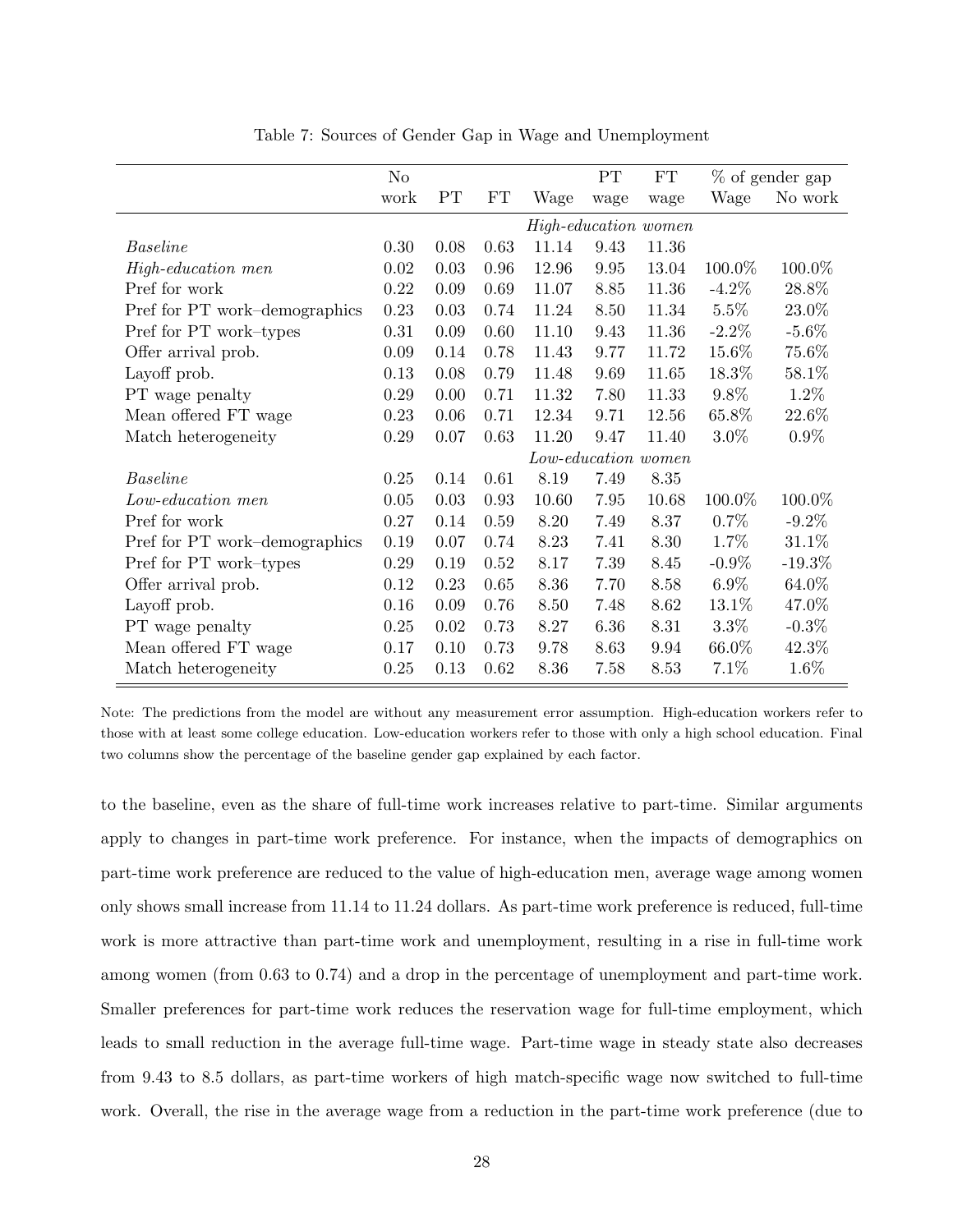asymmetric demographic effects) is completely driven by an increase in the share of full-time work.<sup>35</sup>

The fact that the offered wage explains the largest fraction of the gender wage gap indicates the importance of labor market constraints in generating the gender wage gap. Among high-education individuals, the mean offered wage is the main channel driving the positive gender wage gap. This is the wage component that is not match-specific and may be interpreted as differences in return to general human capital. In fact, the estimated match heterogeneity is quite similar between genders and hence has negligible impact on the gender wage gap. When high-education women face the part-time wage penalty of high-education men (which is much larger), they choose more full-time work as expected which reduces the overall gender wage gap. Average wages conditional on hours of work are lower, however. Since the reservation wage for full-time work also decreases, the full-time wage is reduced from 11.36 to 11.33 dollars. Job search behaviors characterized by job offer probabilities and layoff probabilities can also explain a sizable share of the gender wage gap. These parameters govern the speed of wage progression in this type of models. Higher job offer probabilities and lower layoff probabilities (relative to the current values of women) help women to climb up the job ladder by sampling high wage offers faster and reducing the risk of going down the ladder which "resets" the wage progression process. The total contribution of job search behavior in explaining the gender wage gap (around 30 percent) is quite similar to the evidence presented in Bowlus (1997), despite the differences in model specifications, estimation and data. While the contribution of offered wage exceeds that of job search behavior in explaining the gender wage gap, their relative importance is reversed when it comes to the gender gap in employment. This is mainly due to the small wage elasticity of labor supply implied by the model, relative to the job offer probability elasticity.<sup>36</sup>

The bottom panel of Table 7 reports the contributions of various factors in explaining the gender gap in wage and employment, among low-education individuals. In general, the order of importance of various factors in explaining the gender gaps is comparable to the high-education women. Mean offered wage accounts for the majority of the gender wage gap and job search behavior is the most significant contribution to the gender gap in employment. There are some notable differences. For instance, demographics in part-time work preferences explains only a small fraction of the predicted

 $35$ In a general equilibrium model (e.g. Mortensen (1990), Bowlus (1997)), firms also have incentive to lower the average offered full-time wage in response to the reduction in the preference (since more workers now want to work full-time, firms can lower wages and still attract workers). The reduction in the offered wage will increase the gender wage gap further, meaning that the contribution from part-time work preference in this paper is likely to be an upper bound.

<sup>36</sup>See Chan (2013) for similar evidence.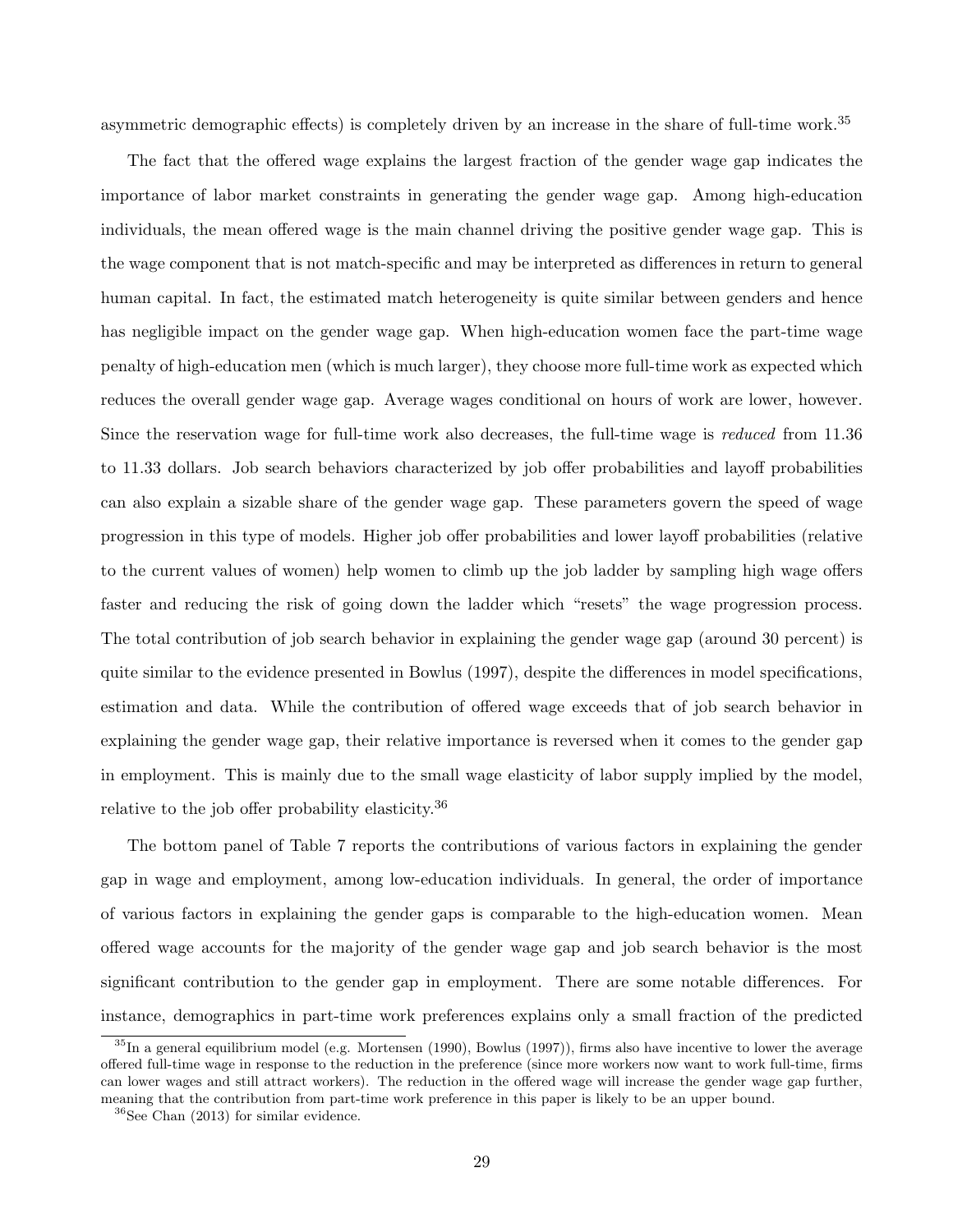wage gap. They still can reduce the gender gap in employment by 31 percent. In the meantime, they also reduce both part-time wage and full-time wage due to changes in the reservation wage. The average wage, after taken into account of compositional changes in labor supply, is only slightly higher than the baseline wage (from 8.19 to 8.23 dollars). Interestingly, the quantitative role of job offer and destruction probabilities is smaller for the gender wage gap among low-education individuals. Together they explain 20 percent of the gender wage gap. Match heterogeneity plays a slightly more important role for the low-educated than for the high-educated.

Table 8 presents the predicted job and unemployment spells in steady state under the baseline and each counterfactual scenario.<sup>37</sup> Among both high- and low-education individuals, women on average have shorter full-time job spells and longer unemployment spells relative to men. Naturally, much of the gender gap in job and unemployment durations is driven by different job offer arrival and destruction probabilities between genders.<sup>38</sup> The counterfactual simulations suggest that changes in reservation wage also play an important role. For instance, when high-education women are able to receive job offers at the same frequency as high-education men (higher arrival probability per period), the full-time job duration increases from 23.7 to 25.4 periods. This is due to an increase in the average match quality in steady state (evidenced also in the predicted wages in Table 7) which increases the reservation wage for job mobility. Reducing women's work preferences shortens unemployment spells. Reducing the women's preference for part-time work (for example through a reduction in the demographic impacts) shortens both part-time and full-time job spells. As full-time jobs become more valuable relative to part-time work and unemployment, the effect on the latter is mainly driven by a lower predicted average match quality among full-time jobs.

The evidence from Table 7 and Table 8 combined indicates that the gender gap is even more pronounced due to men having longer full-time job spells in addition to higher wages than women. The final two columns in Table 8 calculate the present value of an average full-time job by multiplying the predicted full-time wage with predicted full-time job duration. Among high-education individuals, the present value of an average full-time job for men is 398.3 dollars, which is 47 percent higher than that for women. Job search parameters become the most important in explaining this definition of gender gap than the mean offered baseline wage. This is because increasing women's offer arrival probabilities and

 $37$ Note that individuals in the data are observed for a maximum of 4 years during ages 23-35. Therefore, the simulated spells in steady state are not directly comparable to the spells observed in the data.

<sup>&</sup>lt;sup>38</sup>Recall from Table 3 that men tend to have higher rate of job arrival and lower rate of job destruction than women.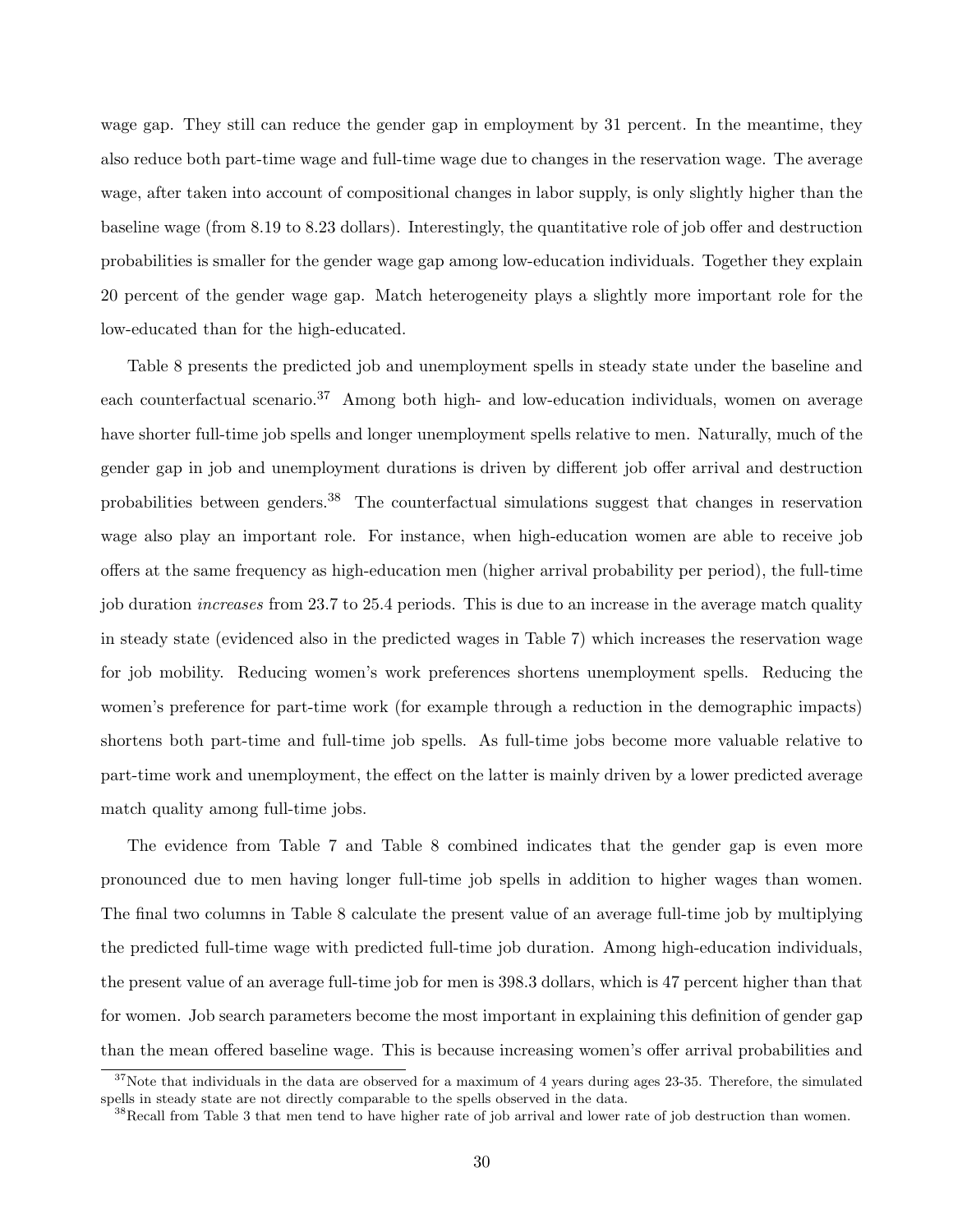lowering layoff probabilities reinforces two factors: it increases both the hourly wage and job durations for full-time work.

|                               | Job duration |                      |                     | FT job spell |                |  |
|-------------------------------|--------------|----------------------|---------------------|--------------|----------------|--|
|                               | <b>PT</b>    | FT                   | No work             | PV           | $%$ gender gap |  |
|                               |              | High-education women |                     |              |                |  |
| <i>Baseline</i>               | 13.2         | 23.8                 | 28.1                | 270.2        |                |  |
| High-education men            | 21.3         | 30.6                 | 9.3                 | 398.3        | $100.0\%$      |  |
| Pref for work                 | 11.8         | 23.8                 | 17.8                | 270.9        | $0.6\%$        |  |
| Pref for PT work-demographics | 8.8          | 22.9                 | 24.4                | 259.1        | $-8.6\%$       |  |
| Pref for PT work-types        | 13.6         | 22.9                 | 28.6                | 260.5        | $-7.5\%$       |  |
| Offer arrival prob.           | 11.3         | 26.2                 | 5.3                 | 306.9        | 28.6%          |  |
| Layoff prob.                  | 16.0         | 30.6                 | 37.9                | 356.6        | 67.5%          |  |
| PT wage penalty               | 12.6         | 22.8                 | 38.6                | 258.6        | $-9.1\%$       |  |
| Mean offered FT wage          | 13.7         | 23.7                 | 23.2                | 297.4        | 21.3%          |  |
| Match heterogeneity           | 13.2         | 23.9                 | 28.5                | 272.6        | 1.9%           |  |
|                               |              |                      | Low-education women |              |                |  |
| Baseline                      | 9.9          | 20.4                 | 13.7                | 170.4        |                |  |
| Low-education men             | 9.9          | 27.3                 | 12.0                | 291.3        | 100.0%         |  |
| Pref for work                 | 11.0         | 20.4                 | 15.0                | 170.7        | 0.2%           |  |
| Pref for PT work-demographics | 9.3          | 20.3                 | 10.0                | 168.3        | $-1.7%$        |  |
| Pref for PT work-types        | 10.4         | 22.4                 | 15.8                | 189.6        | 15.9%          |  |
| Offer arrival prob.           | 9.0          | 18.3                 | 4.6                 | 157.0        | $-11.1%$       |  |
| Layoff prob.                  | 9.1          | 29.7                 | 16.6                | 256.3        | 71.1%          |  |
| PT wage penalty               | 10.6         | 21.1                 | 23.6                | 175.5        | $4.3\%$        |  |
| Mean offered FT wage          | 9.7          | 21.0                 | 7.5                 | 209.1        | 32.0%          |  |
| Match heterogeneity           | 10.3         | 20.7                 | 13.7                | 176.5        | 5.0%           |  |

Table 8: Sources of Gender Differences in Job Turnover

Note: The predictions from the model are without any measurement error assumption. High-education workers refer to those with at least some college education. Low-education workers refer to those with only a high school education. Final column show the percentage of the baseline gender gap explained by each factor.

### 6.2 Evaluating Counterfactual Policies

Table 9-10 present the effects of counterfactual policies on hours of work and wages in steady state, for low- and high-education individuals, respectively. Two counterfactual policies are considered: Equal Pay where the wage cost of part-time work provision is reduced to zero and Equal Protection where the job destruction probabilities between full-time and part-time work are equalized (at the lower layoff rate from full-time work). These policies aim to promote equality between part-time and full-time workers,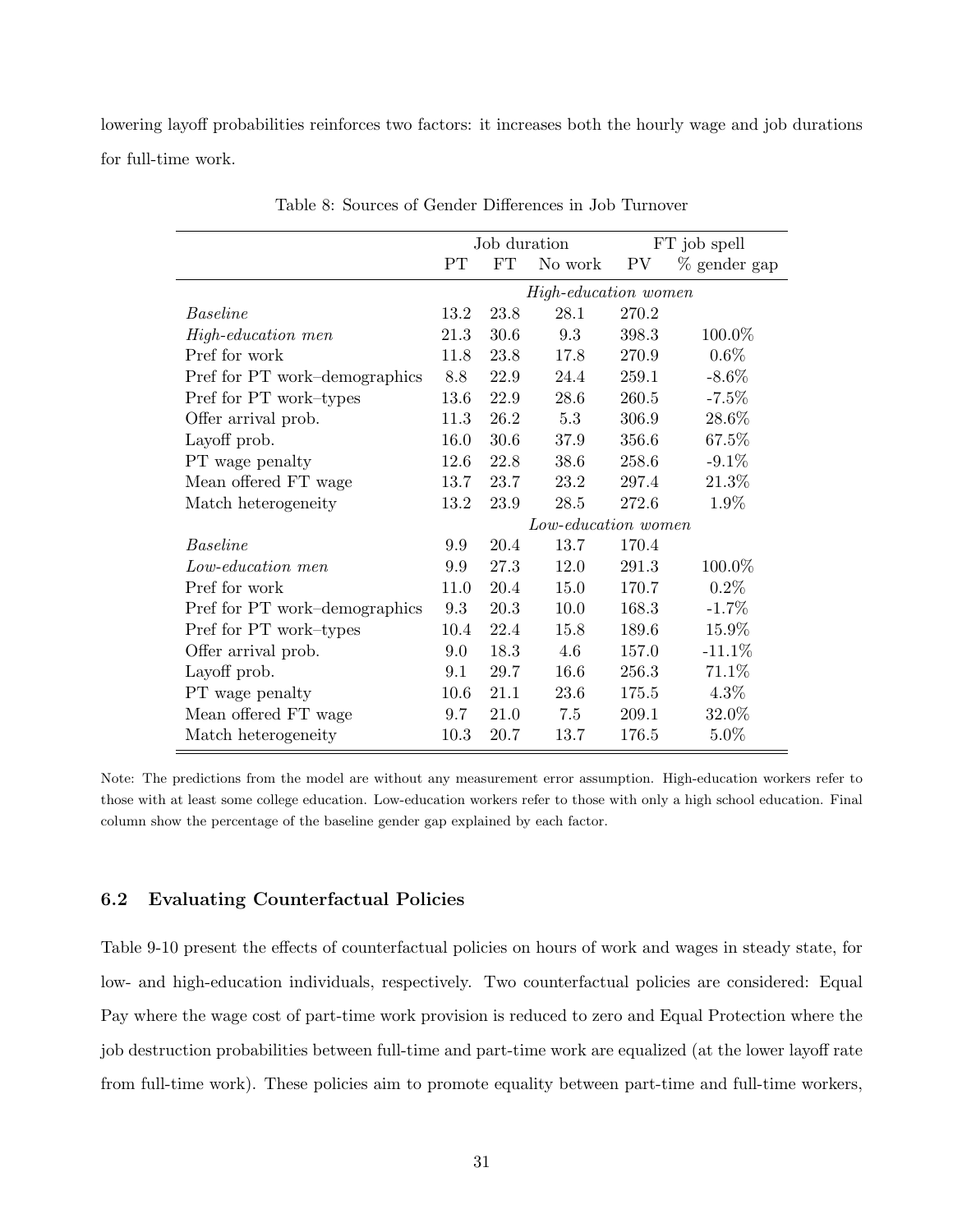|                        | <b>Baseline</b> | Equal                       | Equal      |
|------------------------|-----------------|-----------------------------|------------|
|                        |                 | pay                         | protection |
|                        |                 | <i>High-education women</i> |            |
| No work                | 0.30            | 0.30                        | 0.23       |
| <b>PT</b>              | 0.08            | 0.28                        | 0.18       |
| FT                     | 0.63            | 0.42                        | 0.58       |
| Wage                   | 11.14           | 11.10                       | 11.09      |
| PT wage                | 9.43            | 10.39                       | 10.00      |
| FT wage                | 11.36           | 11.58                       | 11.43      |
| Utility                | 398.23          | 403.88                      | 403.97     |
|                        |                 | <i>High-education men</i>   |            |
| No work                | 0.02            | 0.05                        | 0.01       |
| <b>PT</b>              | 0.03            | 0.34                        | 0.08       |
| FT                     | 0.96            | 0.61                        | 0.91       |
| Wage                   | 12.96           | 12.89                       | 12.79      |
| PT wage                | 9.95            | 12.46                       | 10.10      |
| FT wage                | 13.04           | 13.12                       | 13.04      |
| Utility                | 376.30          | 396.06                      | 378.62     |
| % change in gender gap |                 |                             |            |
| Wage                   |                 | $-1.3\%$                    | $-6.1\%$   |
| No work                |                 | $-11.3\%$                   | $-19.4\%$  |

Table 9: Effects of Counterfactual Policies: High-education Individuals

which have been in place in many countries in Europe.<sup>39</sup>

For both men and women, Equal Pay reduces the gender gap in employment by 11.3 percent among the high-educated and 23.6 percent among the low-educated (second columns). It also reduces the overall gender wage gap by 1.3 percent among high-education individuals and 4.8 percent among loweducation individuals. Interestingly, this reduction in the overall gender wage gap is not driven by the level of part-time wages where the elimination of the wage penalty should have large positive effects. While the part-time wage does increase among women, it increases even more among men. Full-time wage also increases, since the equalization of offered part-time and full-time wage means that individuals must require a higher wage in order to work full-time. Equal Pay leads to a large increase in the fraction

Note: The predictions from the model are without any measurement error assumption. High-education workers refer to those with at least some college education. Low-education workers refer to those with only a high school education.

<sup>&</sup>lt;sup>39</sup>In 1997, the European Union introduced a directive which provides protection to part-time workers in terms of both pay and benefits. Following the EU directive, in 2000, the UK adopted the The Part-time Workers (Prevention of Less Favorable Treatment) Regulations. This legislation mandated the same hourly rates of pay and benefits between part-time and full-time workers. It also specifies that any dismissal due to the nature of working hours shall be regarded as unfairly dismissed.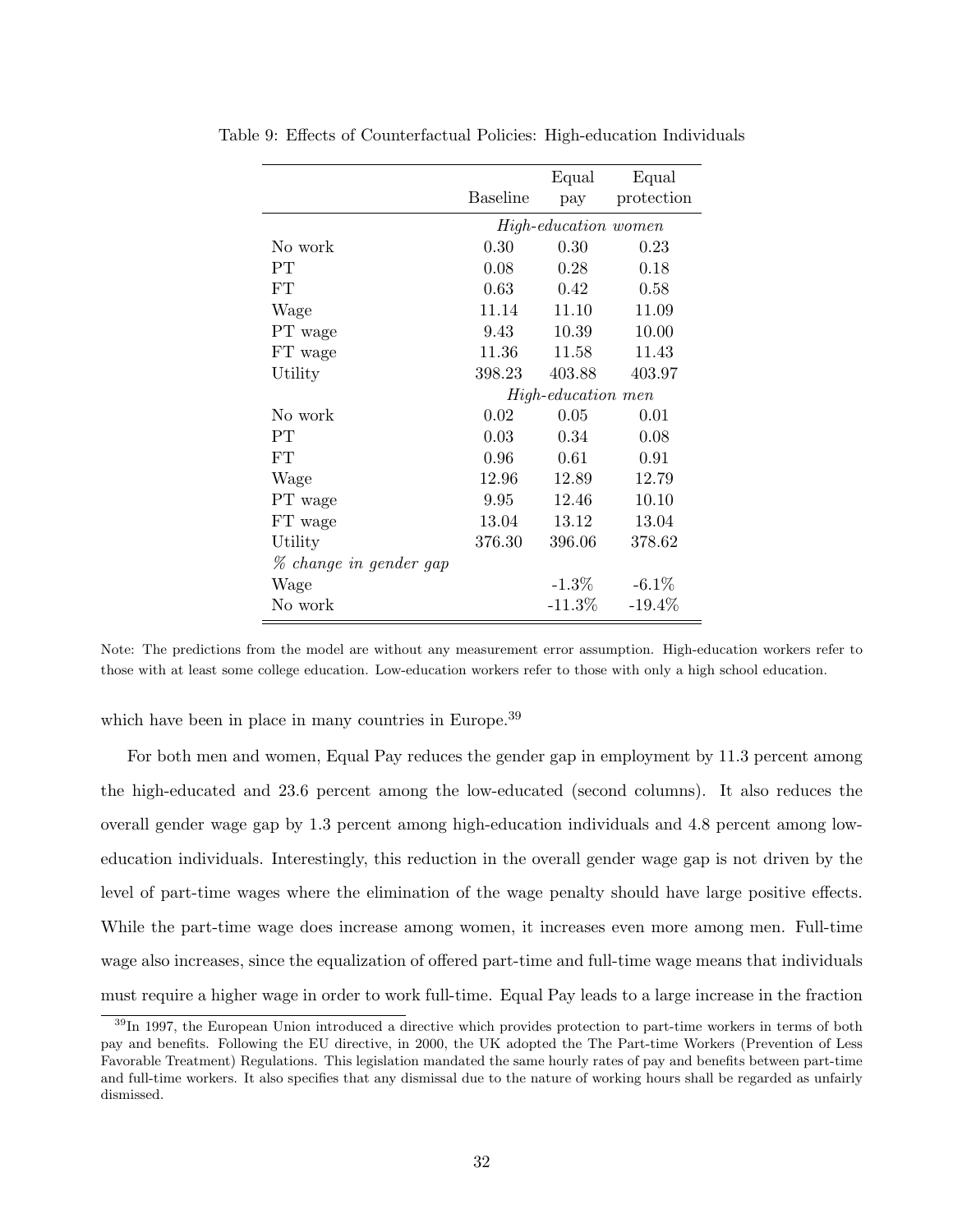|                        | Baseline | Equal<br>pay        | Equal<br>protection |
|------------------------|----------|---------------------|---------------------|
|                        |          | Low-education women |                     |
| No work                |          | 0.21                |                     |
|                        | 0.25     |                     | 0.17                |
| PТ                     | 0.14     | 0.31                | 0.28                |
| FT                     | 0.61     | 0.48                | 0.55                |
| Wage                   | 8.19     | 8.15                | 8.20                |
| PT wage                | 7.49     | 7.75                | 7.88                |
| FT wage                | 8.35     | 8.41                | 8.36                |
| Utility                | 304.42   | 309.68              | 311.27              |
|                        |          | Low-education men   |                     |
| No work                | 0.05     | 0.06                | 0.02                |
| PT                     | 0.03     | 0.24                | 0.13                |
| FT                     | 0.93     | 0.70                | 0.84                |
| Wage                   | 10.60    | 10.45               | 10.37               |
| PT wage                | 7.95     | 9.84                | 8.54                |
| FT wage                | 10.68    | 10.67               | 10.66               |
| Utility                | 332.45   | 341.66              | 334.99              |
| % change in gender gap |          |                     |                     |
| Wage                   |          | $-4.8\%$            | $-10.0\%$           |
| No work                |          | $-23.6\%$           | $-25.9\%$           |

Table 10: Effects of Counterfactual Policies: Low-education Individuals

Note: The predictions from the model are without any measurement error assumption. High-education workers refer to those with at least some college education. Low-education workers refer to those with only a high school education.

of part-time work and a large decrease the fraction of full-time work. The absolute increase in part-time work is more pronounced among men than women. As a result, overall wage decreases due to the compositional changes in part-time/full-time work and the drop is more pronounced among men. The policy increases welfare among both men and women, expressed in terms of average period-utility in the steady state (including the utility flows from unemployment). In terms of relative welfare gains (as a fraction of baseline utility), men benefit more from the policy than women do.<sup>40</sup>

Similar to Equal Pay, Equal Protection also reduces the gender gap in unemployment, especially among low-education women. For instance, among low-education individuals, the fraction of women not working drops from 0.25 to 0.17, whereas the fraction of unemployed men decreases from 0.05 to 0.02 (third columns). Since the policy reduces the destruction rate of part-time jobs, part-time wage

<sup>&</sup>lt;sup>40</sup>Interestingly, among high-education individuals, the average period-utility is larger among women relative to men. This is largely driven by the large estimated value of non-market work for high-education women relative to high-education men (see Table 3).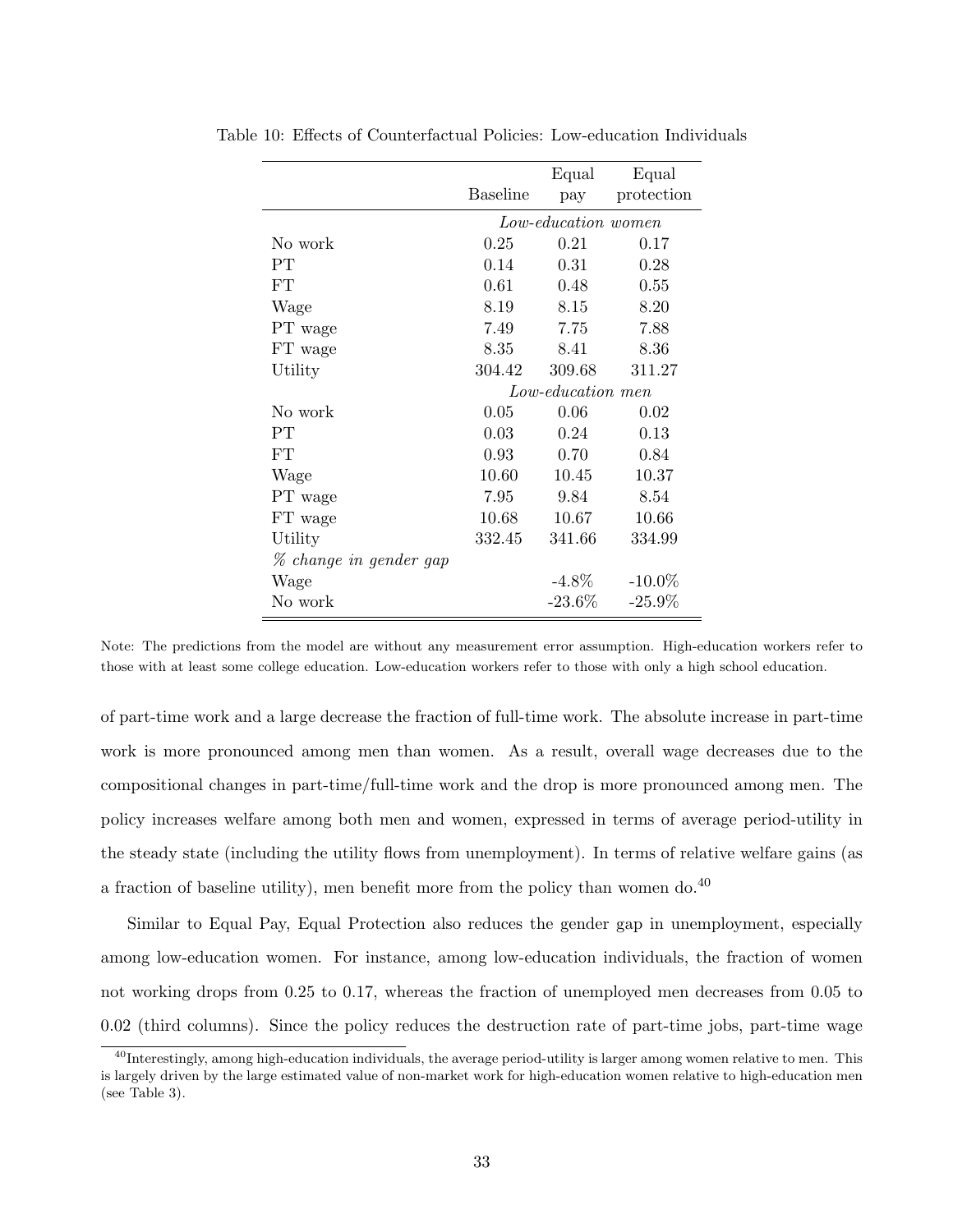tends to increase relative to the baseline (since the average match quality of part-time jobs improves in steady state). The impact on full-time wage is more complex. On the one hand, Equal Protection reduces unemployment and the reservation wage to work, which should have negative impact on the average match quality. On the other hand, conditional on work preferences, it increases the reservation wage for full-time work due to the rise in the value of part-time work. The positive effect appears to be dominating among high-education women (whose full-time wage increases from 11.36 to 11.43 dollars), whereas the negative effect dominates among low-education men (whose full-time wage decreases from 10.68 to 10.66 dollars). Among low-education individuals, the overall gender wage gap is reduced by 10 percent. Among high-education individuals, Equal Protection has smaller effects on both the gender gap in wage and unemployment. The gender gaps in wage and unemployment are reduced by 6.1 and 19.4 percent, respectively. The relative welfare gains from the Equal Protection are larger among women than among men. For instance, among low-education individuals, women's welfare increases by about 2 percent (from 304.42 to 311.27), whereas men's welfare only increases by less than 1 percent (from 332.45 to  $334.99$ ).<sup>41</sup>

# 7 Conclusion

In this paper, I used a dynamic structural model to analyze sources of the gender wage gap. In the model, individuals make discrete choices of hours of work and job mobility where each job is characterized by the match quality and the wage cost of part-time work. Labor supply decisions at the intensive margin directly affect the utilities, the offered hourly wages and the stability of a worker-firm match (through affecting the job arrival and destruction rates). The structural model was estimated using the 1996 panel of the SIPP.

I used the estimated model to quantify the relative importance of the preferences for part-time work and various sources of labor market constraints in explaining the gender gap in wages, including job arrival rates, job destruction rates, the mean and variance of the wage offer distribution, and the wage cost of part-time work. Among both high- and low-education individuals, about 65 percent of the observed gender difference in hourly wages is due to differences in the mean offered wages. In order of

<sup>&</sup>lt;sup>41</sup>Throughout this paper, the unit of a decision maker is an individual. Policy changes may affect the allocation of market and home production within a household, which are not captured by the model. This important extension is left for future research.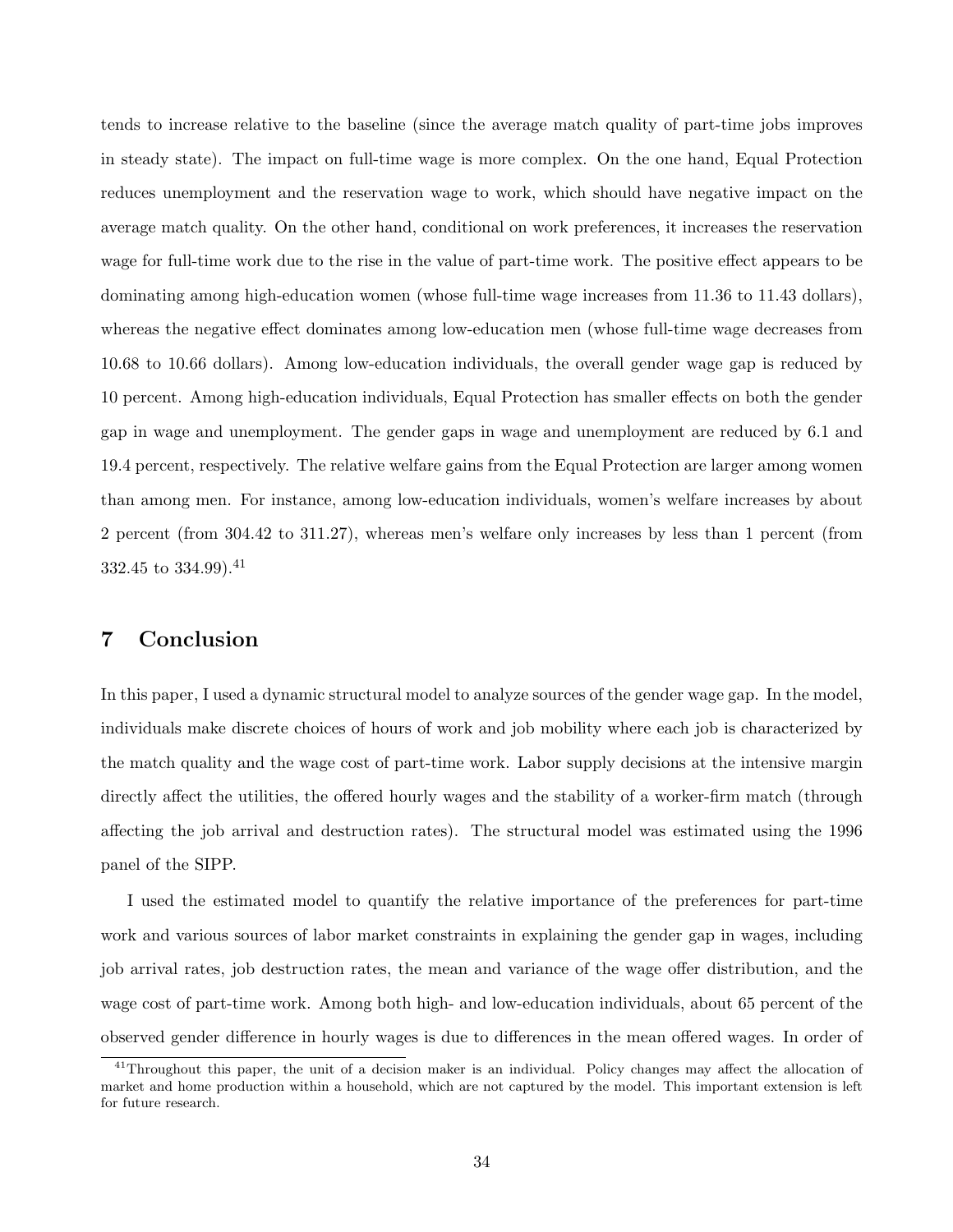importance, the remaining key factors explaining the gender wage gap are the job search parameters, wage cost of part-time work and demographic factors affecting the part-time work preferences. Differences in the job search parameters account for 30 percent of the gender wage gap among high-education individuals. They play a more prominent role when it comes to explaining the gender gap in the present value of full-time jobs, which is amplified by the gender differences in job duration. While marriage and children can explain a sizable fraction of the gender gap in employment, they explain no more than 6 percent of the gender wage gap. The findings suggest that most of the observed gender wage gap of employed men and women attributes to labor market constraints.

The findings have important policy implications. In recent years, many countries promote equal opportunities between working part-time and working full-time. Two main pillars of the reform are Equal Pay and Equal Protection. The former corresponds to the case in the model where the wage cost of part-time work provision is reduced to zero. The latter can be modeled as that the job destruction probability is equalized between full-time and part-time work. The estimated model allows us to broadly investigate the implications of these policies by conducting counterfactual policy evaluations. For instance, relative to the Equal Pay, Equal Protection is more effective in reducing the gender wage gap (especially among low-educated individuals).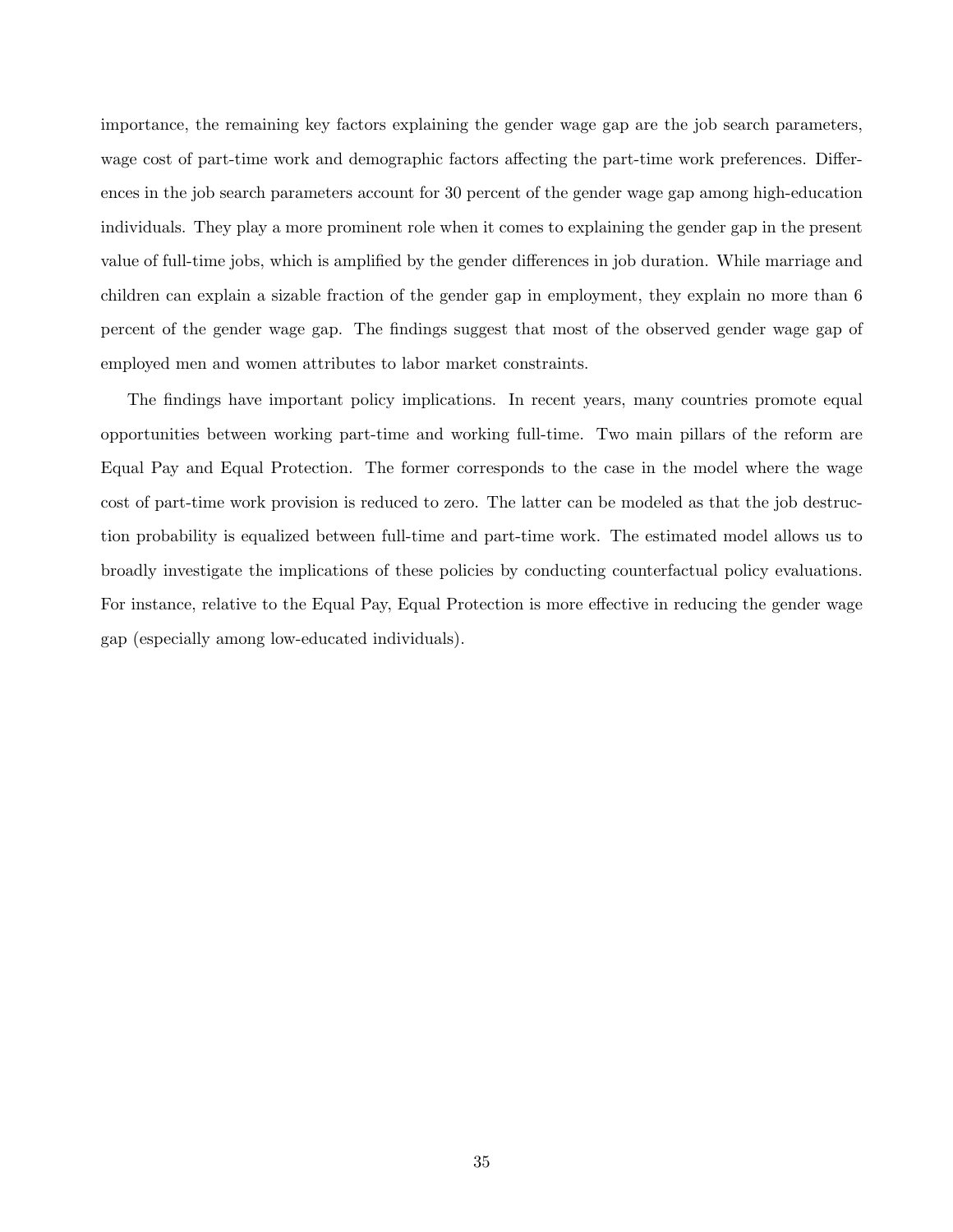# APPENDIX

# A Construction of the Samples

I focus on the primary job, which is defined as the job generating the most earnings in a wave. Although SIPP has monthly information on job change and earnings, the time unit in the analysis of this paper is four months (a wave). This avoids the seam bias if we were using monthly variables. Real monthly earnings and wages are derived by deflating the reported monthly earnings and wages by monthly US urban CPI. Reported hourly wage rates are used whenever the worker is paid by the hour. For these workers, their real wages per wave are the mean of monthly real wages over four months. For workers who are not paid hourly, their real wages are obtained by dividing real earnings per wave by reported hours of labor supply per wave.<sup>42</sup>. Job change is identified from a change in job ID between waves. No job ID would be assigned to individuals who were unemployed through the wave.

From the original SIPP 1996 panel, I keep individuals aged between 23 and 35.<sup>43</sup> I drop full-time students, the self-employed, the disabled, those who appeared less than three years (out of four years) of the interviews and those who were recalled by their previous employer after a separation. I select individuals who have at least high school education. I trim the population of those whose real wage is in the top or bottom 1% of the real wage distribution, by wave. In the first wave of SIPP, respondents are asked the starting date of the present job. I use this information to construct the correct job tenure for workers with elapsed job duration when they are first interviewed. Subsequently, the tenure of the present job in the next wave is just the recoded job tenure plus one unless a job change is observed in the sample. For individuals who were unemployed at the first survey, year and month when the individual last worked are recorded in the SIPP Topical Module (surveyed in the first wave). I use this information to compute unemployment durations that were left-censored for these individuals. After these corrections, job tenure and unemployment spells are non-left-censored through the sample period.

The unit of analysis is an employment cycle. A complete employment cycle begins with an unemployment spell and ends with workers quitting from employment to nonemployment. To create a sample used for estimation, I keep observations from the beginning of the sample period (including both employed and unemployed individuals at that time) up to the end of the first employment cycle (if observed in the sample) or to the end of the sample period, whenever the cycle is right-censored. When there are more than two job spells observed in the same employment cycle within the sample, only the first two jobs are kept (see the Estimation Section for details).

 $42$  For each month, respondents report their hours of work per week and how many weeks worked. Monthly labor supply is calculated as hours per week×(weeks worked/weeks in month) $\times4.33$ 

 $43\text{Since the SIPP is a short panel and the expected college completion age is 23, this selection criteria ensures that the$ highest completed education level is obtained for each individual.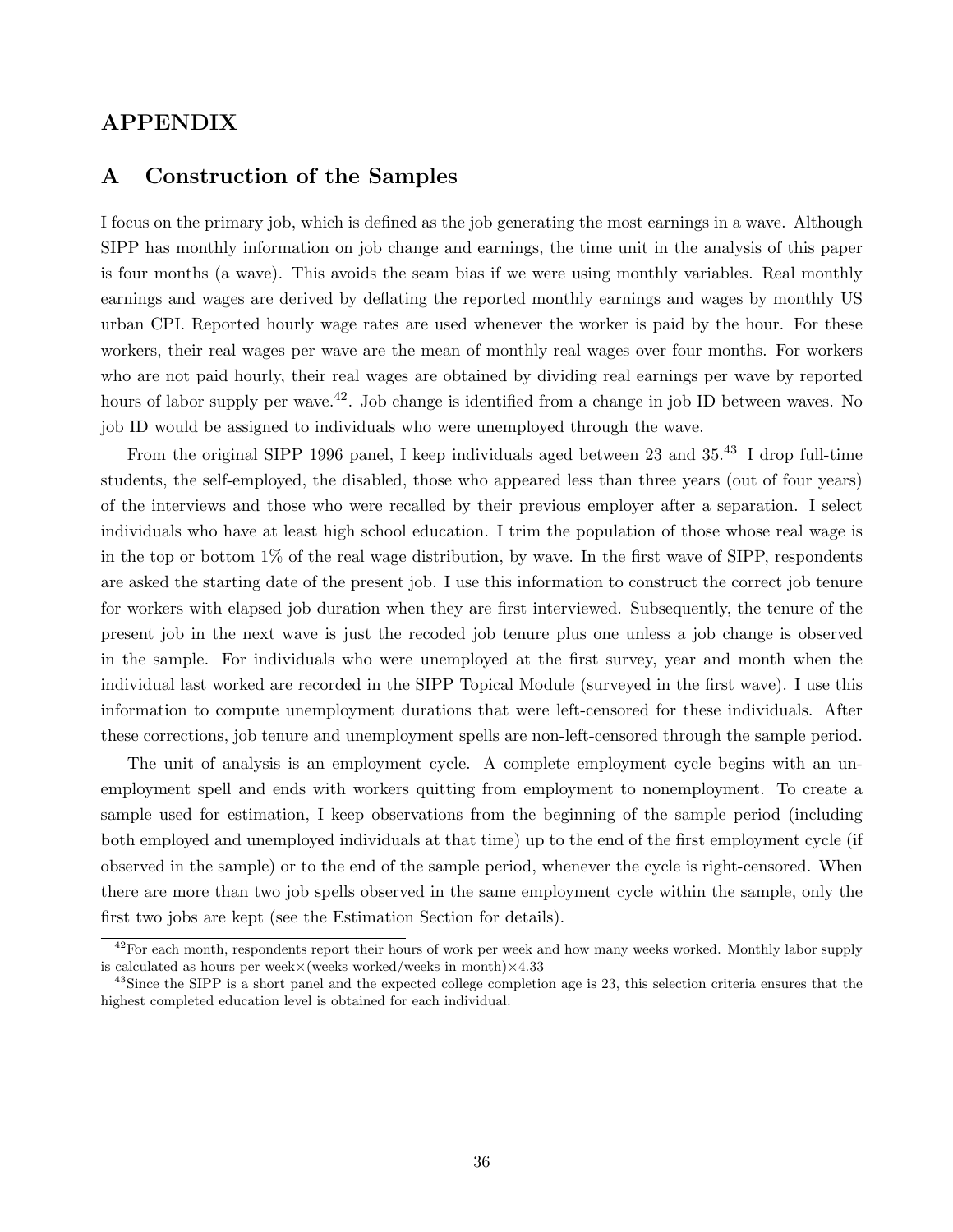# B The Likelihood Function

**Unemployment Spell Only.** An unemployed worker, with probability  $\lambda^n$ , receives i.i.d draws of a and  $\xi$  from  $F(\xi)$  and  $G(a)$  respectively. Conditional on the worker's unobserved type  $\mu_{hk}$ , the probability of becoming employed in every period is given by  $44$ 

$$
p(D = 1 | \mu_{hk}) = \sum_j \pi_{\xi j} p(D = 1 | \xi = \xi^j, \mu_{hk}) = \sum_j \lambda_n \pi_{\xi j} \widetilde{G}(\bar{a}(\xi^j))
$$
(1)

where  $\tilde{G}(\bar{a}(\xi^j)) = 1 - G(\bar{a}(\xi^j))$  and  $\xi^j$  is the potential type of the new job.<sup>45</sup> If there is only one unemployment spell in the sample, then the conditional likelihood function is simply given by

$$
L^{(4)}(d | T_0, \mu_{hk}) = \prod_{t=1}^d (1 - p(D = 1 | \mu_{hk}))
$$
\n(2)

 $\mu_h$  is the unobserved type of the individual which needs to be integrated out. The unconditional likelihood function is then

$$
L^{(4)}(d \mid T_0) = \sum_{k} L^{(4)}(d \mid T_0, \mu_h = \mu_{hk}) \times P(\mu_{hk} \mid T_0)
$$
\n(3)

Note that  $P(\mu_{hk} | T_0) \neq \pi_{hk}$  because of possible selection into unemployment after preference shocks. Using Baye's rule, I evaluate the conditional probability that the individual is of type  $k$  as

$$
P(\mu_{hk} \mid T_0) = \frac{P(T_0 \mid \mu_{hk})\pi_{hk}}{\sum_i P(T_0 \mid \mu_{hi})\pi_{hi}}
$$
(4)

where  $\pi_{hk}$  is the fraction of type-k worker in the population and the conditional probability  $P(T_0 | \mu_{hk})$ can estimated directly from the structural model. This yields the "best" summary of the individual's unobserved type given the data available.

One or Two Job Spells. For a given worker, entry into unemployment essentially resets the search process, meaning that previous employment cycles are independent from the job offers once one becomes unemployed. Due to the i.i.d assumption on the offer draws, the duration of unemployment spell within a cycle is independent from job spells in the cycle, leading to

$$
P(c) = P(d)P(T_1, \widetilde{w}_1, \widetilde{H}_1, \dots, T_J, \widetilde{w}_J, \widetilde{H}_J)
$$
\n<sup>(5)</sup>

 $P(c)$  forms the basis of the likelihood function. Since the wage one is willing to accept depends on the wage and the type of firm of the previous job, job spells within cycles are not independent. Below I use

<sup>&</sup>lt;sup>44</sup>Note that the likelihood function is defined on each individual, which is always conditional on her observed characteristics  $\alpha^- \equiv \{n, x_h, x_w\}.$ 

 $45$ Note that, when the probability of exiting unemployment is constant given the individual's type, it is irrelevant whether the beginning of the unemployment spell is observed (see also Dey and Flinn (2005)).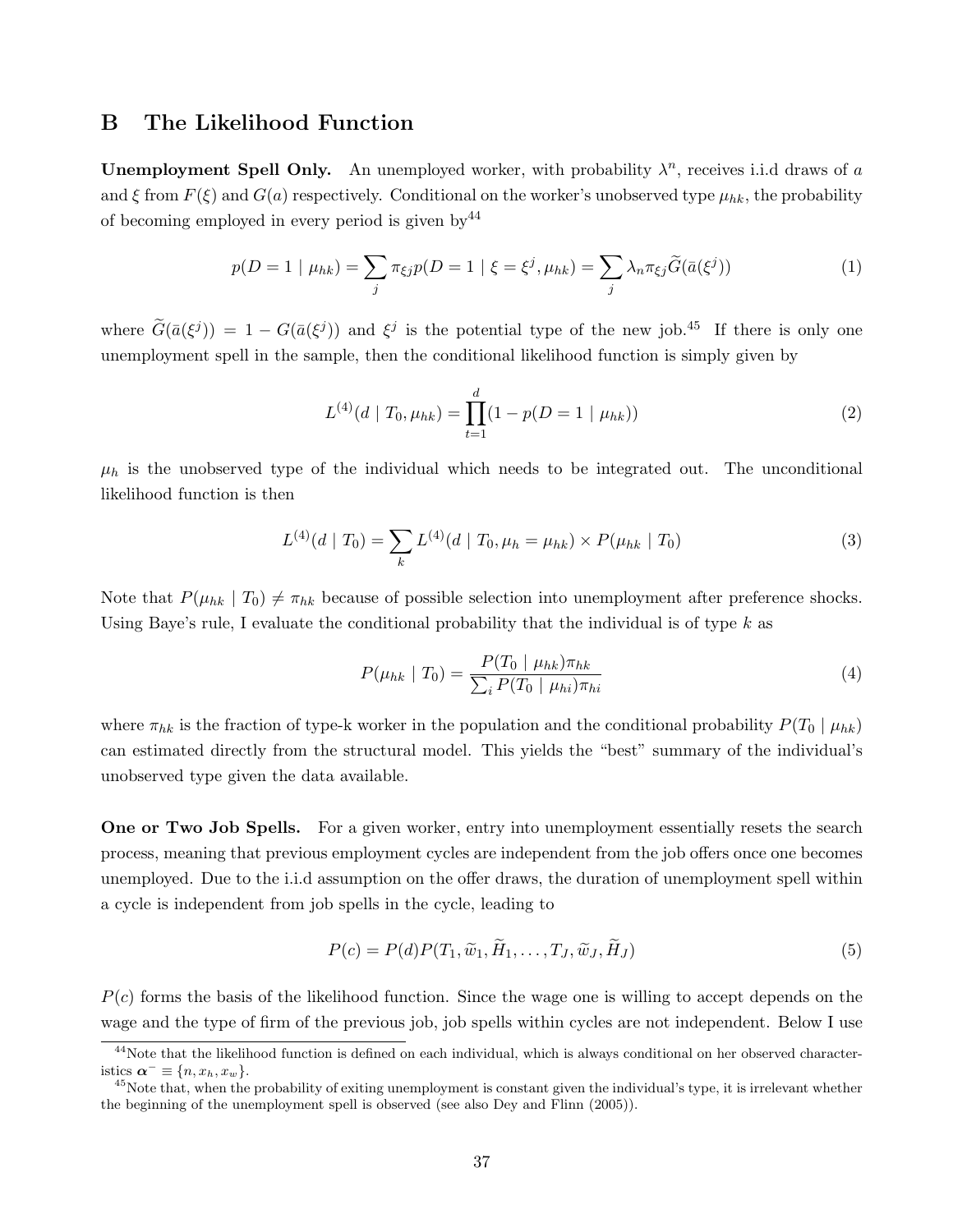simulation methods to construct likelihood contributions involving completed or censored job spells.

For all likelihood contributions involving job spells, I only use information of up to the first two job spells in every employment cycle in the likelihood function in order to minimize computational burden. This includes:  $\{d, T_1, \widetilde{w}_1, \widetilde{H}_1, \widetilde{w}_2, \widetilde{H}_2, \}.$ <sup>46</sup>

There are three ways to exit the first job spell. First, she may quit to unemployment involuntarily, which happens with a constant probability  $\delta$ . Second, she may move to another employer, either to work full-time or to work part-time. Third, she may quit to unemployment voluntarily due to a fertility shock. Let  $P$  denote the likelihood of quitting from a full-time job. Then, the probability that she exits the current job  $\{\xi_1, a_1\}$  is

$$
m(a_1, \xi_1, \mu_{hk}) = p(D = 0 \mid a_1, \xi_1, \mu_{hk}) + p(M = 1 \mid a_1, \xi_1, \mu_{hk}) + \delta
$$
\n(6)

 $p(D = 0 \mid a_1, \xi_1, \mu_{hk})$  is the likelihood of voluntary quit to unemployment.<sup>47</sup>  $p(M = 1 \mid a_1, \xi_1, \mu_{hk})$ , the probability that a job-job transition takes place, can be written as

$$
p(M = 1 | a_1, \xi_1, \mu_{hk}) = \lambda_e (1 - \delta) \sum_j \pi_{\xi j} \widetilde{G}(a_r(\xi_2^j, a_1, \xi_1))
$$
\n(7)

where it is summed over the potential types of new jobs  $(\xi_2^j)$ <sup>*j*</sup> denotes the new job of type *j* and  $\pi_{\xi j}$  is the fraction of type-j firms in the population).

Conditional on the first job of type  $\xi_1$  and match value  $a_1$  and the unobserved type of the individual, the likelihood of one employment cycle is given by

$$
L^{(1)}(d, T_1, \widetilde{w}_1, \widetilde{H}_1, \widetilde{w}_2, \widetilde{H}_2 | \mu_{hk}, \xi_1, a_1, T_0)
$$
  
=  $\lambda_n \widetilde{G}(\bar{a}(\xi_1)) \prod_{t=1}^d (1 - p(D = 1 | \mu_{hk})) \times h(\widetilde{w}_1 | w_1) \times p(\widetilde{H}_1 | H_1) \prod_{\tau = T_0 + 1}^{T_1} (1 - m(a_1, \xi_1, \mu_{hk}))$   
 $\times \{\lambda_e(1 - \delta) \sum_j \pi_{\xi j} \widetilde{G}(a_r(\xi_2^j, a_1, \xi_1)) h(\widetilde{w}_2 | w_2(\xi^j)) p(\widetilde{H}_2 | H_2)\}$  (8)

where density functions  $h$  and  $p$  are generated from the measurement error assumption. Note that in order to evaluate  $h(\widetilde{w_2}|w_2(\xi^j))$  and  $p(\widetilde{H_2}|H_2)$ , I rely on simulation method to draw  $f(a_2|\xi_2, \xi_1, a_1, \mu_{hk})$ . First,  $\zeta_2$  is drawn from a uniform distribution defined on the interval [0, 1]. Then  $a_2$  is a random draw from a truncated normal distribution with the lower truncation point given by the reservation wage for switching to the second job,  $a_r(\xi_2, a_1, \xi_1)$ . Given  $a_2, \xi_2$ , wage and hour status on the second job can be predicted.

To form the likelihood contribution for the individual, we need to average over unobserved individual

 $^{46}$ Given that SIPP is a short panel, the information loss is little since few workers in the data change jobs more than twice in a single employment cycle.

<sup>&</sup>lt;sup>47</sup>The probability of voluntary quit is given by  $(1 - p(M = 1 \mid a_1, \xi_1, \mu_{hk}) - \delta) \times \frac{\exp((\bar{a}(\xi_1) - a_1)/c)}{1 + \exp((\bar{a}(\xi_1) - a_1)/c)}$ . Note that, given the setup of the model, quit to unemployment is conditional on not being displaced from the current job and not receiving a superior offer from a different employer. The logistic function is used to smooth over inconsistency between the model and the data, where as previously, c is a smoothing parameter fixed at 0.01.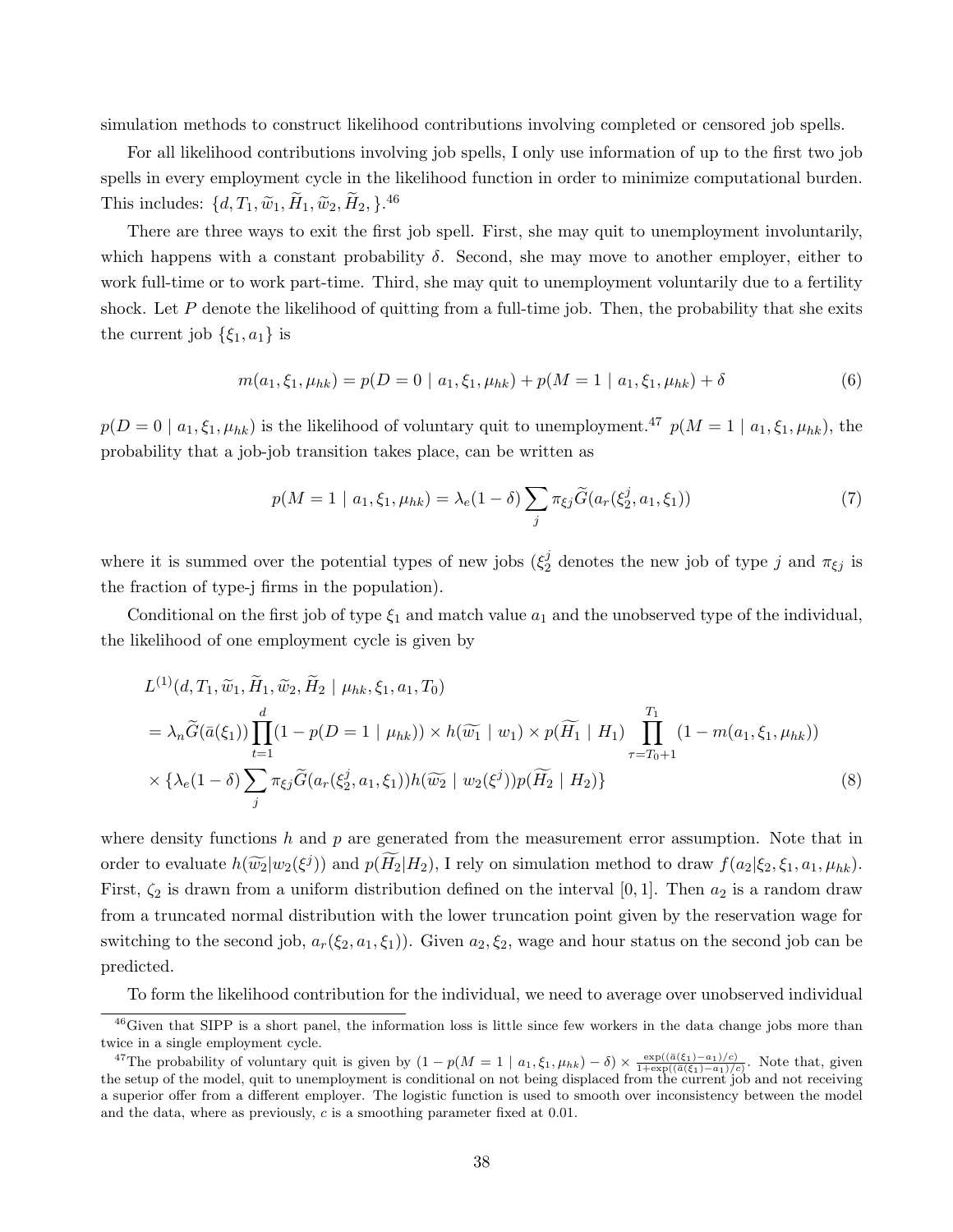heterogeneity, firm heterogeneity, and match heterogeneity of the first job  $(a_1)$ . Since  $a_1$  is the match value of an *accepted* offer, it no longer follows the exogenous population distribution of matches  $G(a)$ . I use simulation method to draw  $a_1$  from  $G(a_1 | \xi_1, \mu_{hk})$ , which follows a truncated normal distribution with a lower truncation point given by the reservation value for employment (at  $\bar{a}(\xi_1)$ ).<sup>48</sup> Given that the reservation match value depends on the type of the job and the type of the worker, each simulated draw of  $a_1$  (denoted as  $a_1^s$ ) is conditional on the type of the job and the type of the worker. The unconditional likelihood function becomes:

$$
L^{(1)}(d, T_1, \widetilde{w}_1, \widetilde{H}_1, \widetilde{w}_2, \widetilde{H}_2 | T_0)
$$
  
=  $\frac{1}{S} \sum_{k} \sum_{p} \sum_{s} L^{(1)}(d, T_1, \widetilde{w}_1, \widetilde{H}_1, \widetilde{w}_2, \widetilde{H}_2 | \mu_{hk}, \xi_1^p, a_1^s, T_0) P(\mu_{hk}, \xi_1^p, a_1^s | T_0)$  (9)

I use the Bayes' rule to evaluate the posterior distribution of the firm and individual's unobserved types and the (simulated) match draws, conditional on the information observed at the first interview  $T_0$ :

$$
P(\mu_{hk}, \xi_1^p, a_1^s | T_0) = \frac{P(T_0 | \mu_{hk}, \xi_1^p, a_1^s) \pi_{hk} \pi_{\xi p}}{\frac{1}{S} \sum_k \sum_p \sum_s P(T_0 | \mu_{hk}, \xi_1^p, a_1^s) \pi_{hk} \pi_{\xi p}}
$$
(10)

where  $T_0$  is the elapsed duration of the current job at the first interview date (if the individual was employed then) or periods of unemployment that are left-censored (if the individual was unemployed then).<sup>49</sup>  $T_0$  reveals additional information which can be used identify the initial joint distribution of match quality, unobserved types of the firm and the worker. The conditional probability,  $P(T_0 | \mu_{hk}, \xi_1^p, a_1^s)$ , is the likelihood of observing  $T_0$  at the first interview. The unconditional likelihood function can be written as:

$$
L^{(1)}(d, T_1, \tilde{w}_1, \tilde{H}_1, \tilde{w}_2, \tilde{H}_2; T_0)
$$
  
=  $\frac{1}{S} \sum_{k} \sum_{p} \sum_{s} L^{(1)}(d, T_1, \tilde{w}_1, \tilde{H}_1, \tilde{w}_2, \tilde{H}_2 | \mu_{hk}, \xi_1^p, a_1^s, T_0) \pi_{hk} \pi_{\xi p} \omega(\mu_{hk}, \xi_1^p, a_1^s)$  (11)

where  $\omega(\mu_{hk}, \xi_1^p, a_1^s) \equiv \frac{P(T_0 \mid \mu_{hk}, \xi_1^p, a_1^s)}{\frac{1}{S} \sum_k \sum_p \sum_s P(T_0 \mid \mu_{hk}, \xi_1^p, a_1^s) \pi_{hk} \pi_{\xi_p}}$ . For each tuple  $\{\mu_{hk}, \xi_1^p, a_1^s\}$ , the likelihood contribution is multiplied by a weight that is proportional to the likelihood of observing initial condition  $T_0$ .

If there is only one job spell in the employment cycle, then the likelihood contribution is simpler.

<sup>&</sup>lt;sup>48</sup>I draw  $\zeta_1$  from a uniform distribution defined on the interval [0,1]. Then, the inverse of the c.d.f function G at  $\tilde{\zeta}_1$ (where  $\zeta_1 = G(\bar{a}(\xi_1)) + (1 - G(\bar{a}(\xi_1)) \times \zeta_1)$ ) produces the simulated  $(a_1)$ . For each combination of the individual and firm types, I simulate 10 draws.

<sup>&</sup>lt;sup>49</sup>When  $T_0$  is the elapsed unemployment durations,  $P(\mu_{hk}, \xi_1^p, a_1^s | T_0) = P(\mu_{hk} | T_0) \times P(\xi_1^p, a_1^s | \mu_{hk})$ . Then,  $P(\mu_{hk} | T_0)$ can be evaluated using equation (4).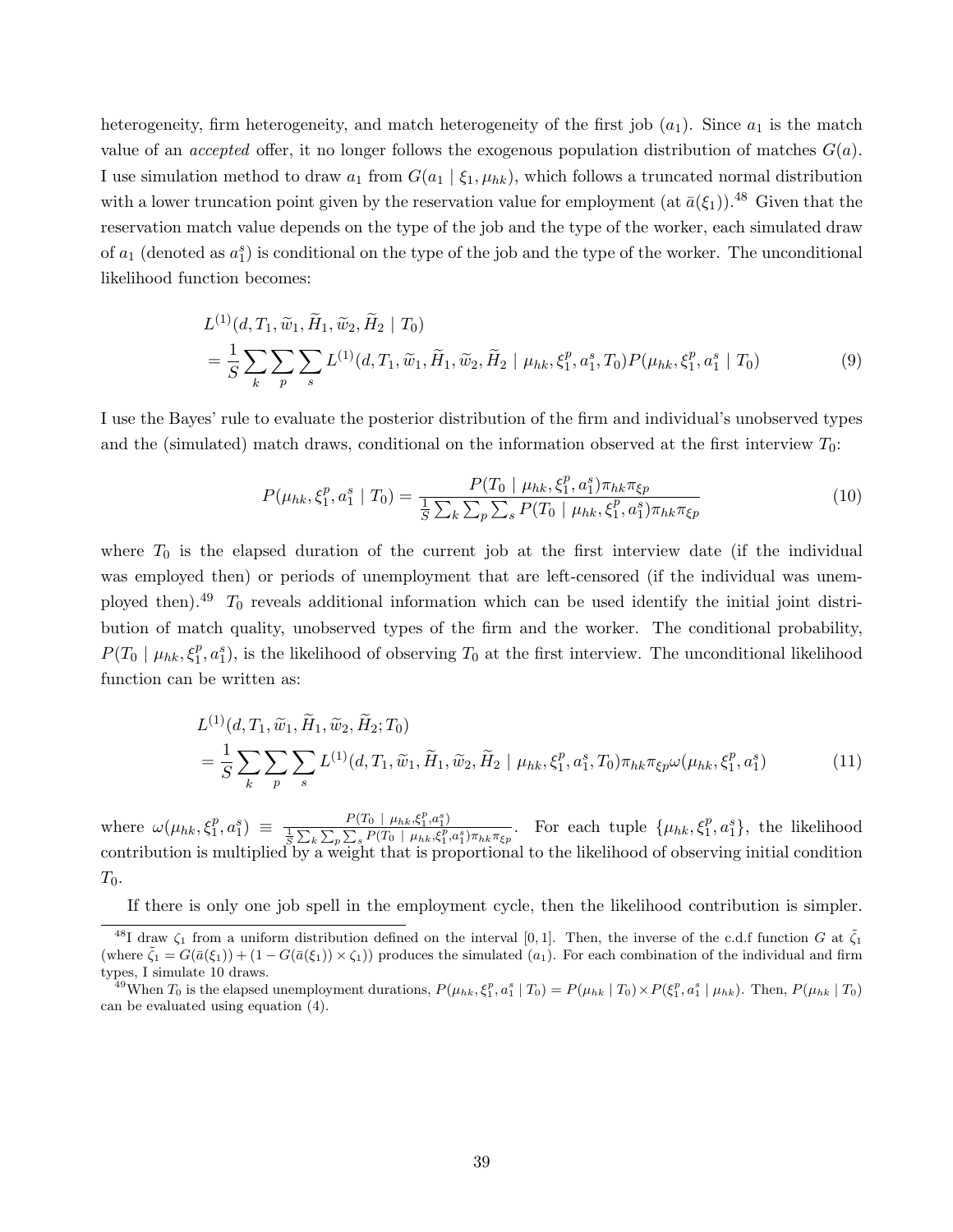Suppose the first job spell is right-censored, the conditional likelihood function is

$$
L^{(2)}(d, T_1, \widetilde{w}_1, \widetilde{H}_1 | \mu_{hk}, \xi_1, a_1, T_0)
$$
  
=  $p(D = 1 | \xi_1, \mu_{hk}) \prod_{t=1}^d (1 - p(D = 1 | \mu_{hk})) \times h(\widetilde{w}_1 | w_1) \times p(\widetilde{H}_1 | H_1) \prod_{\tau = T_0 + 1}^{T_1} (1 - m(a_1, \xi_1, \mu_{hk}))$  (12)

and if the first job spell ends with an unemployment spell, we have

$$
L^{(3)}(d, T_1, \widetilde{w}_1, \widetilde{H}_1 | \mu_{hk}, \xi_1, a_1, T_0)
$$
  
=  $p(D = 1 | \xi_1, \mu_{hk}) \prod_{t=1}^d (1 - p(D = 1 | \mu_{hk})) \times h(\widetilde{w}_1 | w_1) \times p(\widetilde{H}_1 | H_1)$   
 $\times (\delta + p(D = 0 | a_1, \xi_1, \mu_{hk})) \times \prod_{\tau = T_0 + 1}^{T_1} (1 - m(a_1, \xi_1, \mu_{hk}))$  (13)

In either case, the unconditional likelihood contribution is obtained by averaging over a large number of simulation paths and over all possible individual types:

$$
L^{(m)}(d, T_1, \widetilde{w}_1, \widetilde{H}_1 | T_0)
$$
  
=  $\frac{1}{S} \sum_k \sum_p \sum_s L^{(m)}(d, T_1, \widetilde{w}_1, \widetilde{H}_1 | \mu_{hk}, \xi_1^p, a_1^s, T_0) \pi_{hk} \pi_{\xi p} \omega(\mu_{hk}, \xi_1^p, a_1^s), \ m = \{2, 3\}$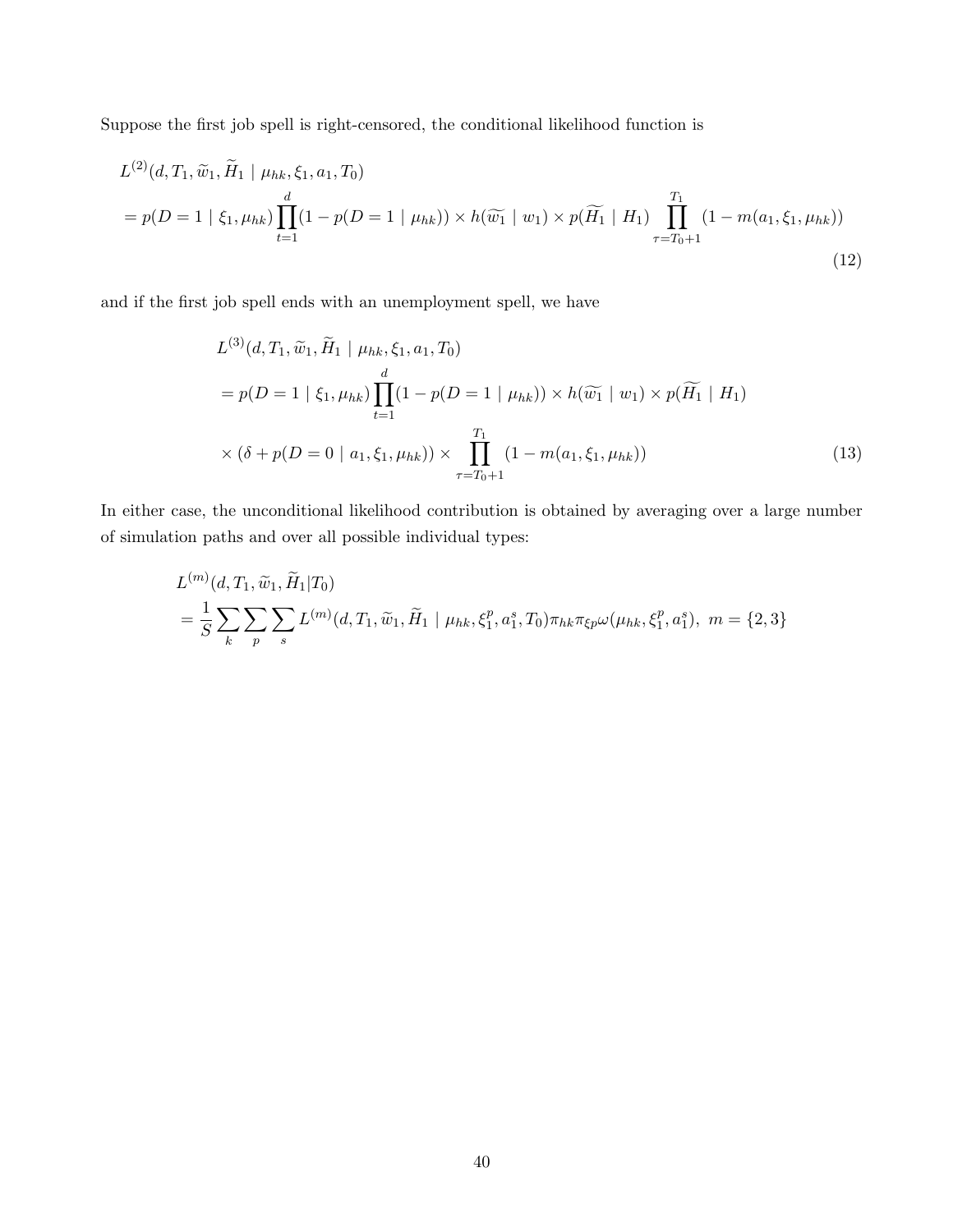|                       |             | College     |             | High school |
|-----------------------|-------------|-------------|-------------|-------------|
|                       | Female      | Male        | Female      | Male        |
| Married               | $0.964***$  | $2.012***$  | 0.156       | $1.148***$  |
|                       | (0.215)     | (0.314)     | (0.290)     | (0.318)     |
| Regional unemployment | 0.092       | $-0.144$    | 0.203       | $-0.207$    |
|                       | (0.157)     | (0.172)     | (0.275)     | (0.246)     |
| White                 | $-0.045$    | 0.088       | $-0.032$    | 0.282       |
|                       | (0.189)     | (0.230)     | (0.303)     | (0.306)     |
| Metro residence       | 0.117       | $-0.053$    | 0.258       | 0.247       |
|                       | (0.219)     | (0.225)     | (0.340)     | (0.286)     |
| Constant              | $-4.984***$ | $-5.643***$ | $-5.081***$ | $-5.598***$ |
|                       | (0.323)     | (0.413)     | (0.455)     | (0.462)     |

Table A1: Fertility Shock Parameters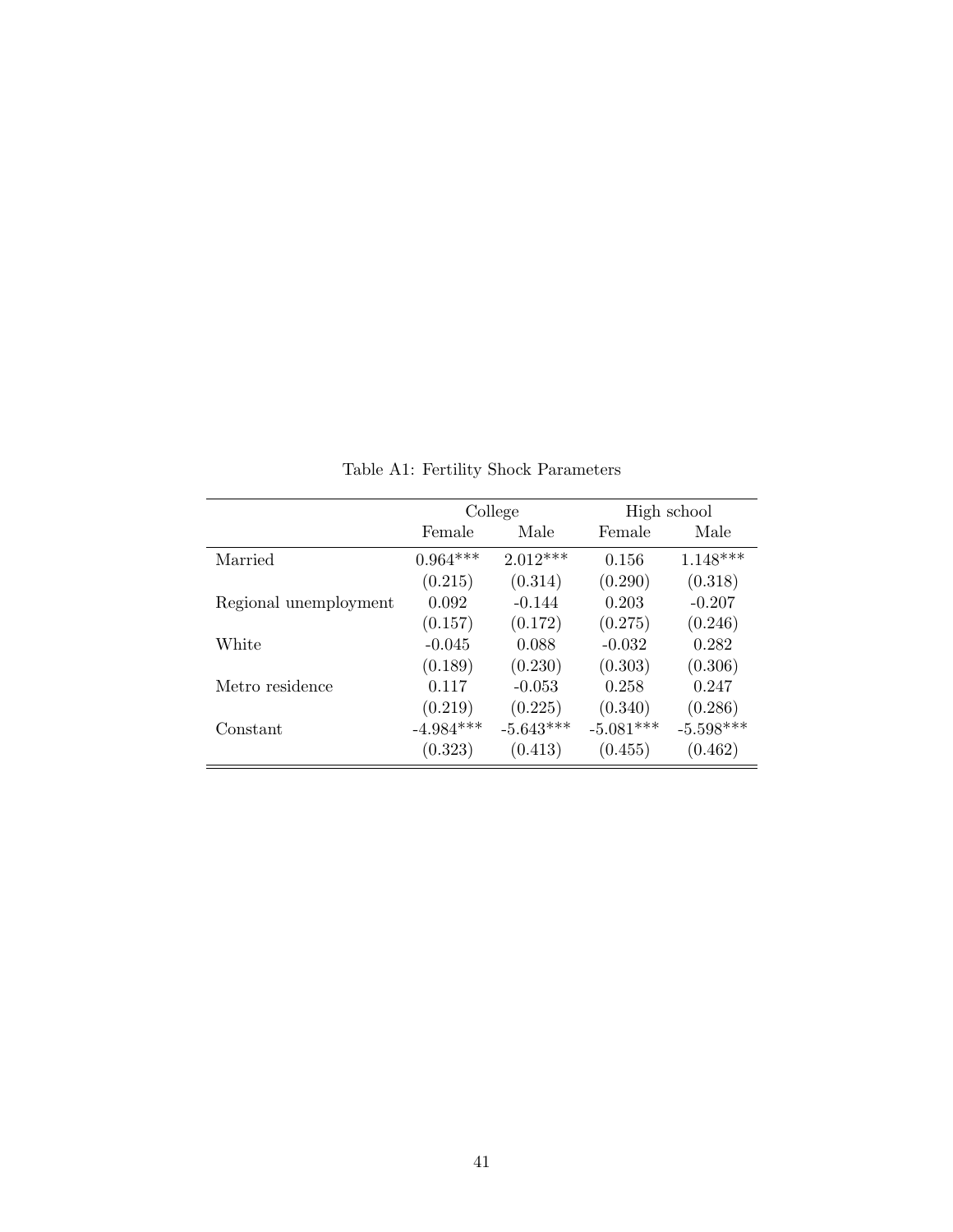# References

- ALTONJI, J., AND R. BLANK (1999): "Race and gender in the labor market," *Handbook of labor* economics, 3, 3143–3259.
- Altonji, J., and C. Paxson (1988): "Labor supply preferences, hours constraints, and hours-wage trade-offs," Journal of labor economics, pp. 254–276.
- (1992): "Labor supply, hours constraints, and job mobility," *Journal of Human Resources*, pp. 256–278.
- AVERETT, S., AND J. HOTCHKISS (1997): "Female labor supply with a discontinuous, nonconvex budget constraint: incorporation of a part-time/full-time wage differential," Review of Economics and Statistics, 79(3), 461–470.
- Bagger, J., F. Fontaine, F. Postel-Vinay, and J.-M. Robin (2014): "Tenure, experience, human capital, and wages: A tractable equilibrium search model of wage dynamics," The American Economic Review,  $104(6)$ ,  $1551-1596$ .
- BECKER, E., AND C. LINDSAY (1994): "Sex differences in tenure profiles: Effects of shared firm-specific investment," Journal of Labor Economics, pp. 98–118.
- BERNDT, E. K., B. H. HALL, R. E. HALL, AND J. HAUSMAN (1974): "Estimation and inference in nonlinear structural models," Annals of Economic and Social Measurement, 3(4), 653–665.
- BJORKLUND, A., AND R. MOFFITT (1987): "The Estimation of Wage Gains and Welfare Gains in Self-selection," The Review of Economics and Statistics, 69(1), 42–49.
- BLANK, R. (1990): "Are part-time jobs bad jobs?," A future of lousy jobs, pp. 123–155.
- Bloemen, H. (2008): "Job search, hours restrictions, and desired hours of work," Journal of Labor Economics, 26, 137–179.
- BLUNDELL, R., M. BREWER, AND M. FRANCESCONI (2008): "Job changes and hours changes: understanding the path of labor supply adjustment," Journal of Labor Economics, 26(3).
- Bowlus, A. (1997): "A search interpretation of male-female wage differentials," Journal of Labor Economics, 15(4), 625–657.
- Bowlus, A., and L. Grogan (2009): "Gender wage differentials, job search, and part-time employment in the UK," Oxford Economic Papers, 61(2), 275.
- BURDETT, K. (1978): "A theory of employee job search and quit rates," The American Economic Review, pp. 212–220.
- Chan, M. K. (2013): "A Dynamic Model of Welfare Reform," Econometrica, 81(3), 941–1001.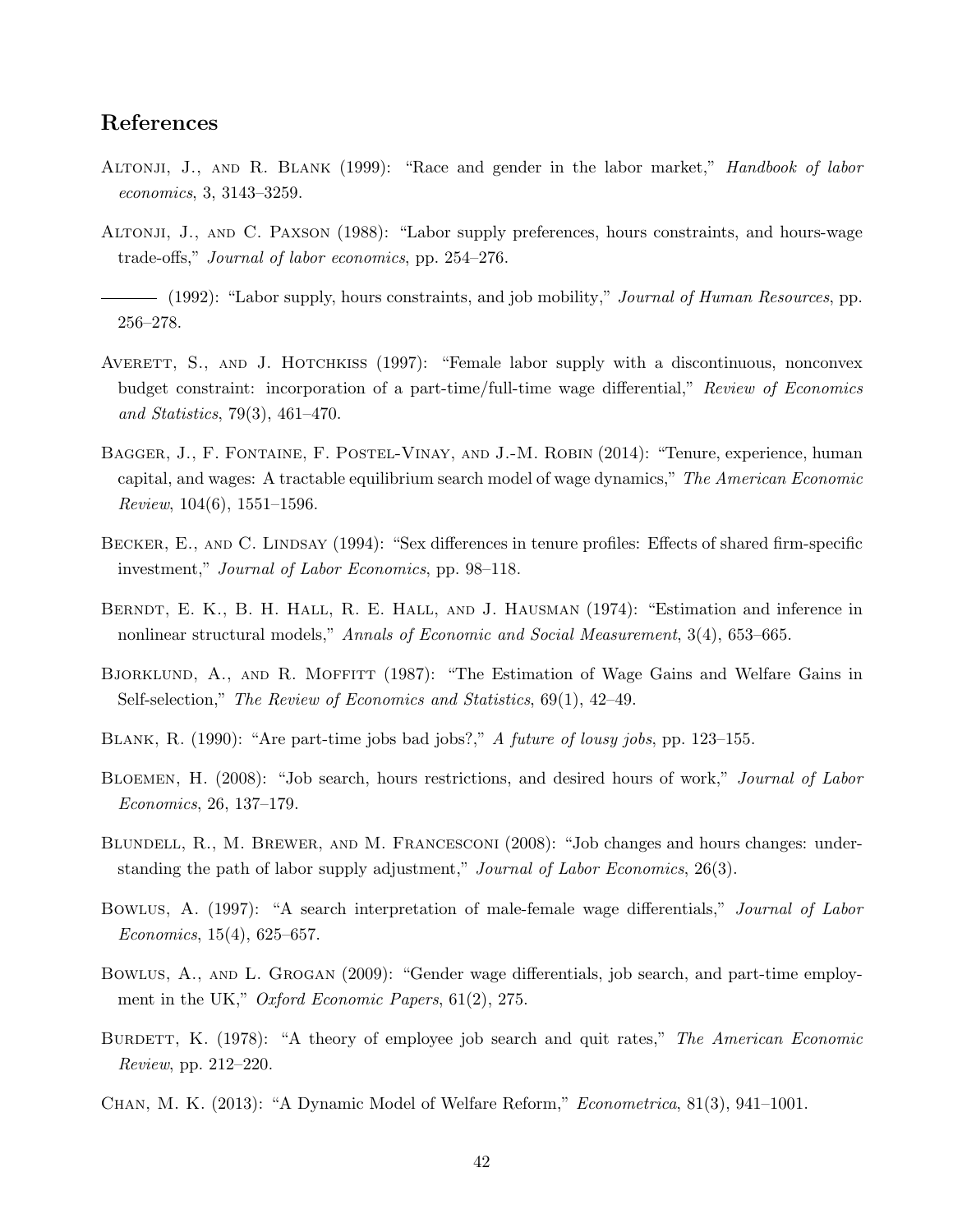- DEY, M., AND C. FLINN (2005): "An Equilibrium Model of Health Insurance Provision and Wage Determination," *Econometrica*, 73(2), 571–627.
- Euwals, R. (2001): "Female labour supply, flexibility of working hours, and job mobility," The Economic Journal, 111(471), 120–134.
- Flabbi, L. (2010): "Gender Discrimination Estimation in a Search Model with Matching and Bargaining," International Economic Review, 51(3), 745–783.
- Flabbi, L., and A. Moro (2012): "The Effect of Job Flexibility on Female Labor Market Outcomes: Estimates from a Search and Bargaining Model," Journal of Econometrics, 168, 81–95.
- FLINN, C., AND J. HECKMAN (1982): "New methods for analysing structural models of labour force dynamics," Journal of Econometrics, 18, 115–168.
- Gayle, G., and L. Golan (2012): "Estimating a Dynamic Adverse-Selection Model: Labour-Force Experience and the Changing Gender Earnings Gap 1968–1997," The Review of Economic Studies, 79(1), 227–267.
- HECKMAN, J. (1974): "Shadow Prices, Market Wages, and Labor Supply," *Econometrica*, 42(4), 679– 694.
- HECKMAN, J., AND R. ROBB (1985): "Alternative methods for evaluating the impact of interventions:: An overview," *Journal of Econometrics*, 30(1-2), 239–267.
- HECKMAN, J., AND B. SINGER (1984): "A method for minimizing the impact of distributional assumptions in econometric models for duration data," Econometrica, pp. 271–320.
- HOLZER, H., AND R. LALONDE (2000): "Job change and job stability among less-skilled young workers," Finding jobs: work and welfare reform, Russell Sage Foundation.
- HWANG, H., D. MORTENSEN, AND W. REED (1998): "Hedonic wages and labor market search," Journal of Labor Economics, 16(4), 815–847.
- KEANE, M., AND R. MOFFITT (1998): "A structural model of multiple welfare program participation and labor supply," International economic review, pp. 553–589.
- KEANE, M. P., AND K. I. WOLPIN (1997): "The career decisions of young men," *Journal of political* Economy, 105(3), 473–522.
- KEITH, K., AND A. MCWILLIAMS (1999): "The returns to mobility and job search by gender," Industrial and Labor Relations Review, 52(3), 460–477.
- LIU, K. (2013): "Wage Risk and the Value of Job Mobility in Early Employment Careers," Manuscript.
- LOPREST, P. (1992): "Gender differences in wage growth and job mobility," The American Economic Review, 82(2), 526–532.